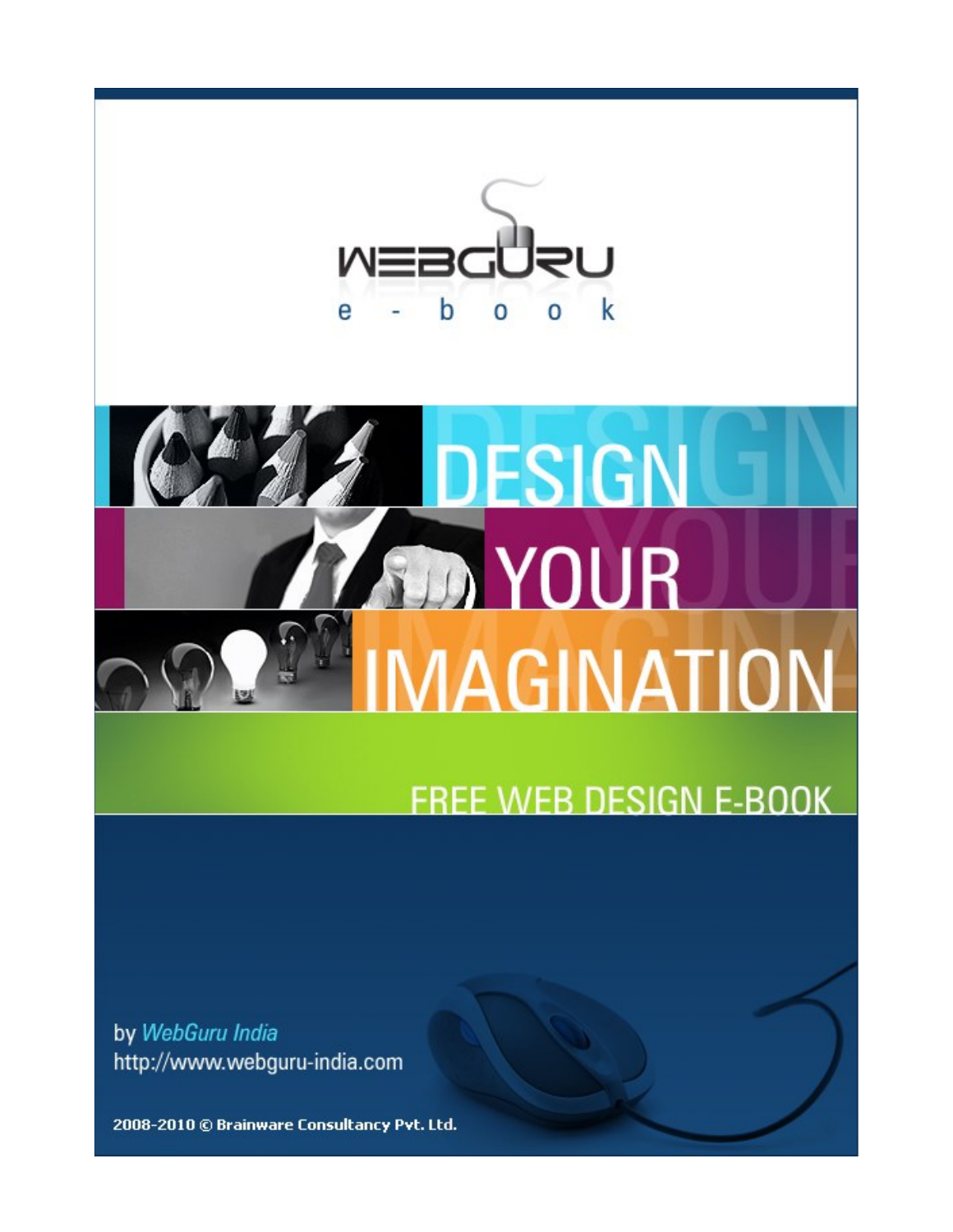### <span id="page-1-0"></span>**INDEX**

| <b>Srl</b> No.   | <b>Topic</b>                                                           | <b>Page</b>      |
|------------------|------------------------------------------------------------------------|------------------|
| $\boldsymbol{l}$ | <b>Acknowledgements</b>                                                | $\overline{4}$   |
| $\overline{2}$   | <b>Introduction</b>                                                    | $\overline{5}$   |
| $\mathfrak{Z}$   | <b>About Webguru-india.com</b>                                         | $6 \overline{6}$ |
| $\overline{4}$   | <b>What is Web Design?</b>                                             | $\overline{1}$   |
| 5                | <b>History of Web Design</b>                                           | $\overline{9}$   |
| 6                | <b>Present Market of The Web Design</b>                                | 10               |
| $\overline{7}$   | <b>How to Choose Web Design Company?</b>                               | 11               |
| $\delta$         | <b>Website Design Principles</b>                                       | <u>13</u>        |
| 9                | <b>Simple Steps on How to Design a Website Quickly and Effectively</b> | 15               |
| 10               | <b>The Use of Color in Web Design</b>                                  | 17               |
| II               | <b>Designing a Logo</b>                                                | <u>19</u>        |
| 12               | <b>Website Planning</b>                                                | 21               |
| 13               | <b>Purpose of Website</b>                                              | 23               |
| 14               | <b>Target Audience</b>                                                 | 24               |
| 15               | <b>Layout design</b>                                                   | 25               |
| 16               | <b>Liquid versus fixed layouts design</b>                              | 27               |
| 17               | <b>HTML</b>                                                            | 29               |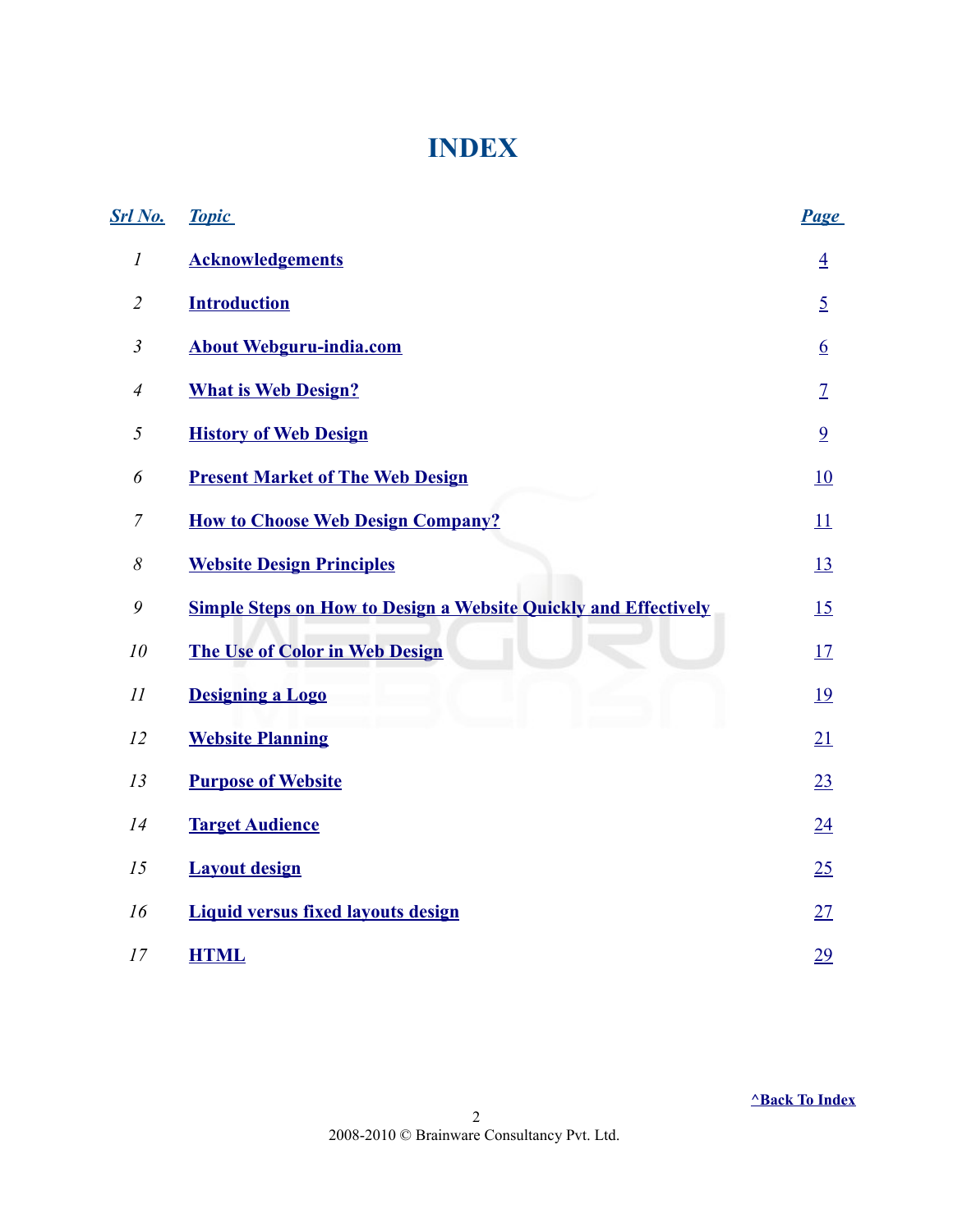#### *INDEX*

| <u>Srl No.</u> | <b>Topic</b>                                                                                       | <b>Page</b>      |
|----------------|----------------------------------------------------------------------------------------------------|------------------|
| 18             | <b>CSS versus tables for layout design</b>                                                         | 31               |
| 19             | <b>Tips For SEO Friendly Web Design</b>                                                            | 33               |
| 20             | <b>Content</b>                                                                                     | 35               |
| 21             | <b>Flash Web Design</b>                                                                            | 37               |
| 22             | <b>E-Commerce Web Design - The Do's and Don'ts For Successful E-</b><br><b>Commerce Web Design</b> | <u>38</u>        |
| 23             | <b>Website Design the Latest Trends</b>                                                            | $\underline{40}$ |
| 24             | <b>What is Web 2.0 design?</b>                                                                     | 42               |
| 25             | <b>Web Design Mistakes and How to Avoid Them</b>                                                   | 44               |
| 26             | The use of Images in the web design                                                                | $\overline{46}$  |
| 27             | <b>Web Design and marketing</b>                                                                    | <u>48</u>        |
| 28             | <b>Copyright Alert</b>                                                                             | 49               |
|                |                                                                                                    |                  |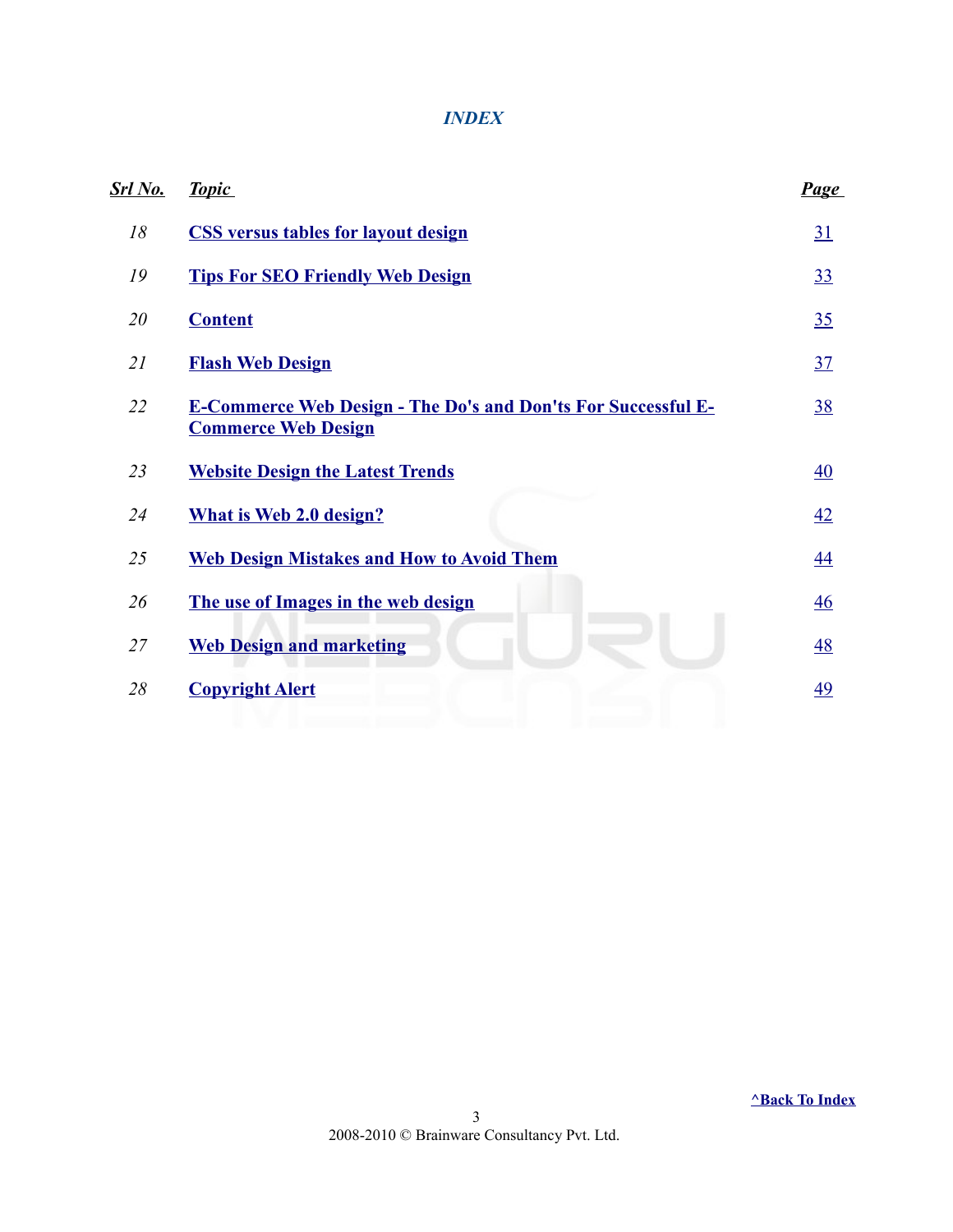#### <span id="page-3-0"></span>**Acknowledgements**

*[Webguru India](http://www.webguru-india.com/) brings an e-book that has been specially crafted for readers seeking information on web designing. The e-book is authored by a group of expert writers from WebGuru-India. The professional web designers of the company are happy to share different web designing tips here. The credit of designing the book goes to the professional designers of this web development company.* 

> – *Web Guru India*  **[www.webguru-india.com](http://www.webguru-india.com/)**



 **[^Back To Index](#page-1-0)**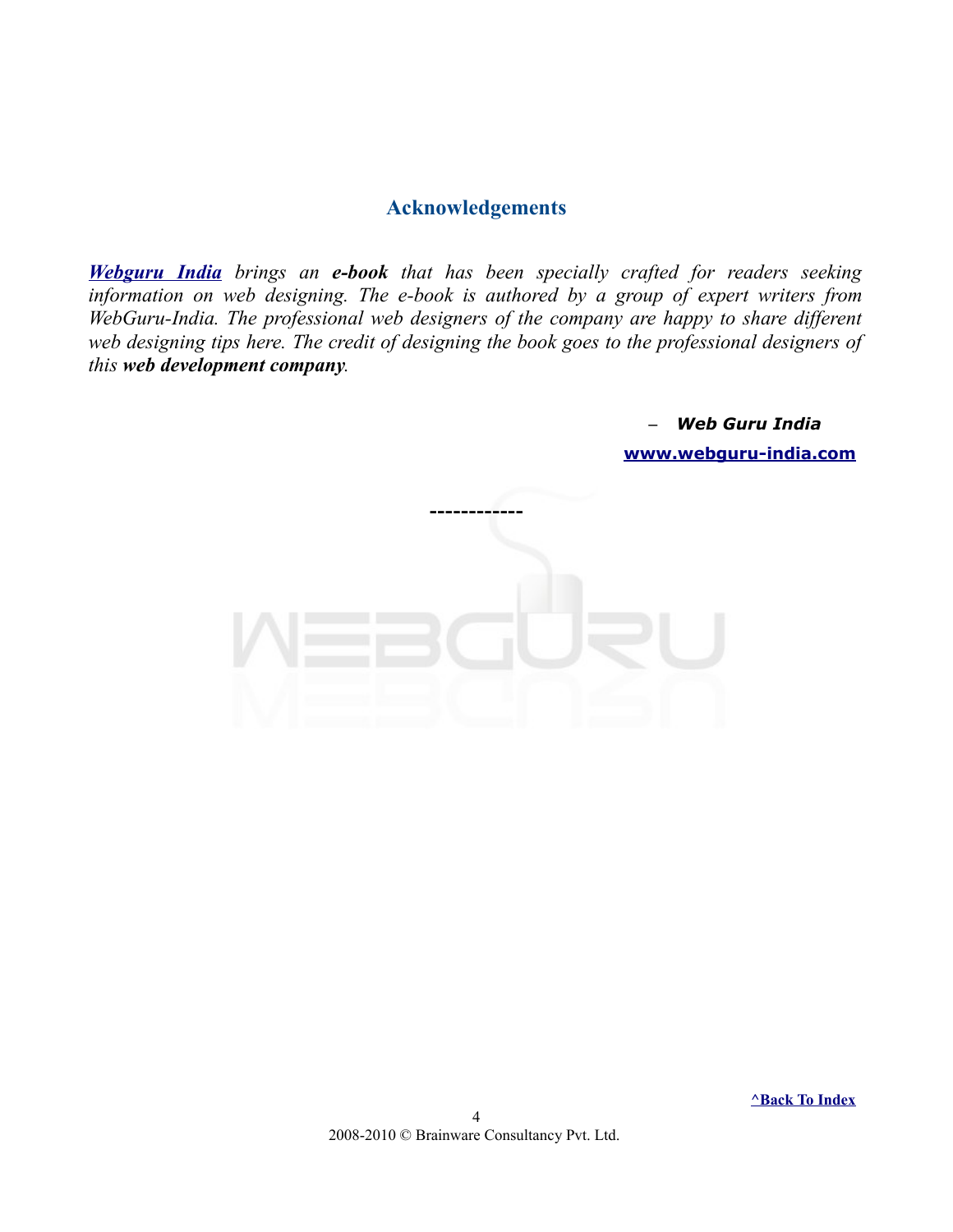#### <span id="page-4-0"></span>**Introduction to Webguru India E-Book**

**Webguru India**, a web design and development company of India brings you an ebook on web designing. This book is specially prepared for not only readers seeking information but this e-book will also help the novice designers. They will get tips and useful advice from **expert web designers** of the company who are in this profession for years.

This e-book on web designing is very resourceful and covers different areas of discussion beginning from the history of web design to its latest trends and its prospect in the present market. It also discusses about the **principles of web designing**, easy and effective ways of designing the pages by avoiding the common mistakes and many more relevant topics.

An attempt has been taken to make this **web design e-book** a helpful guide to beginners who are the futuristic professionals of tomorrow.

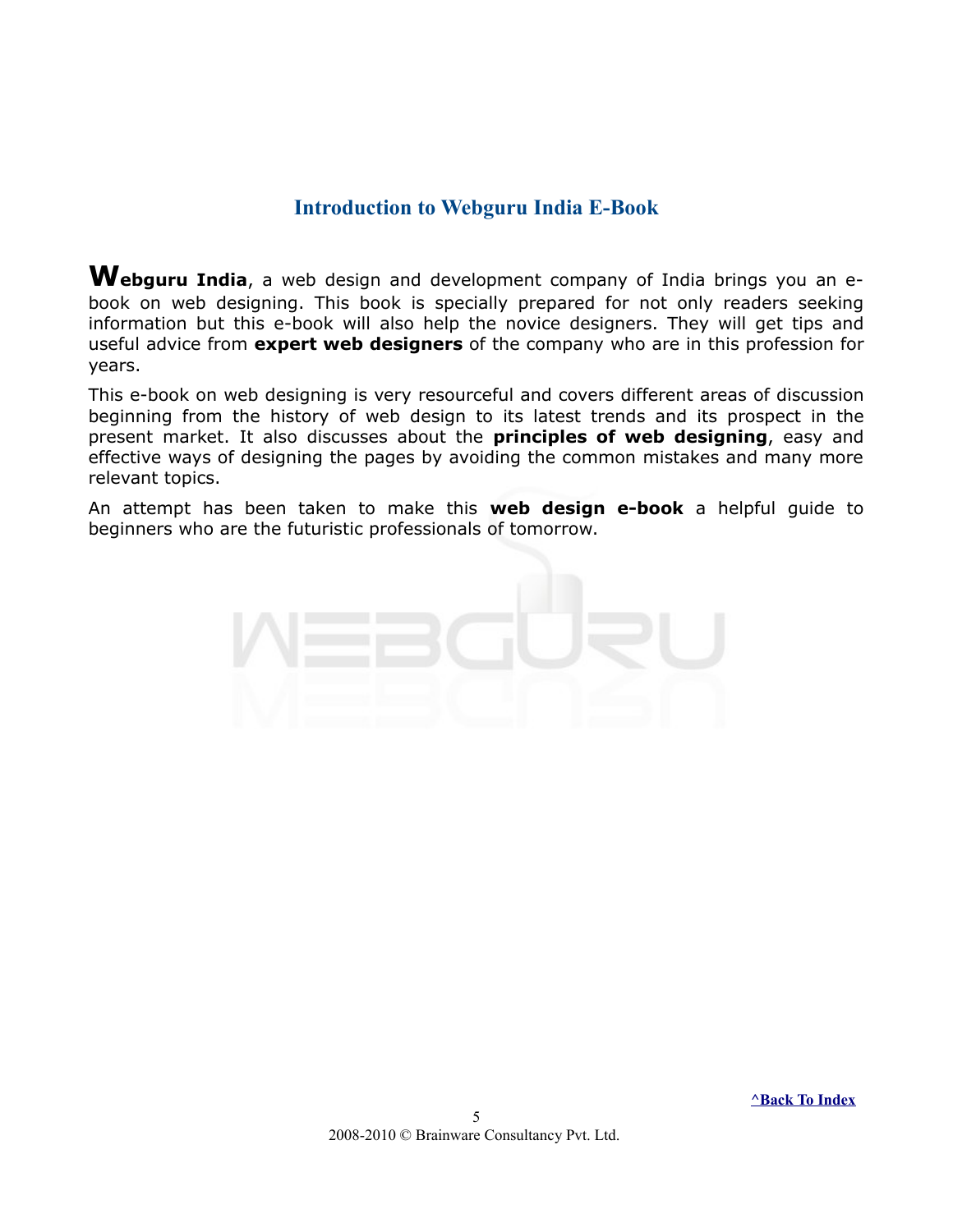#### <span id="page-5-0"></span>**About Webguru-india.com**

**Webguru India** is a reputed name among the web and **graphic design companies** in India. We are an arm of **Brainware** which has acquired a certification of **ISO 9001:2000**. Brainware is providing world class IT solutions since 1991 and has a wide range of clientele from all over the world.

Webguru India believes in delivering quality work within stipulated deadline. The web service offered by us stands out in quality and efficiency from other companies. We offer web services that include [web design,](http://www.webguru-india.com/webdesign.php) [graphic design,](http://www.webguru-india.com/graphic-design.php) and [web programming](http://www.webguru-india.com/web-programing.php) at affordable prices.

Webguru India is an Indian web development company that offers personalized customer care with fast turn around and efficient quality support.

Offering value added **web services** is one of the major features of our company. We appoint teams of skilled and specialized people to serve our clients. Our teams comprise of expertise web designers, graphic designers and web programmers.

Webguru India, the India based web design and development company has state-of-theart infrastructure for our professionals. Our spacious office is located in **Saltlake, Kolkata in India**. Our services are tailored to fit your need and budget. We boast of our wide range of clientele who are happy and satisfied with our affordable and quality work.

Honesty and integrity are the two watch words of our company. To us quality comes first. We maintain the quality of work yet successful in meeting the deadlines of our project.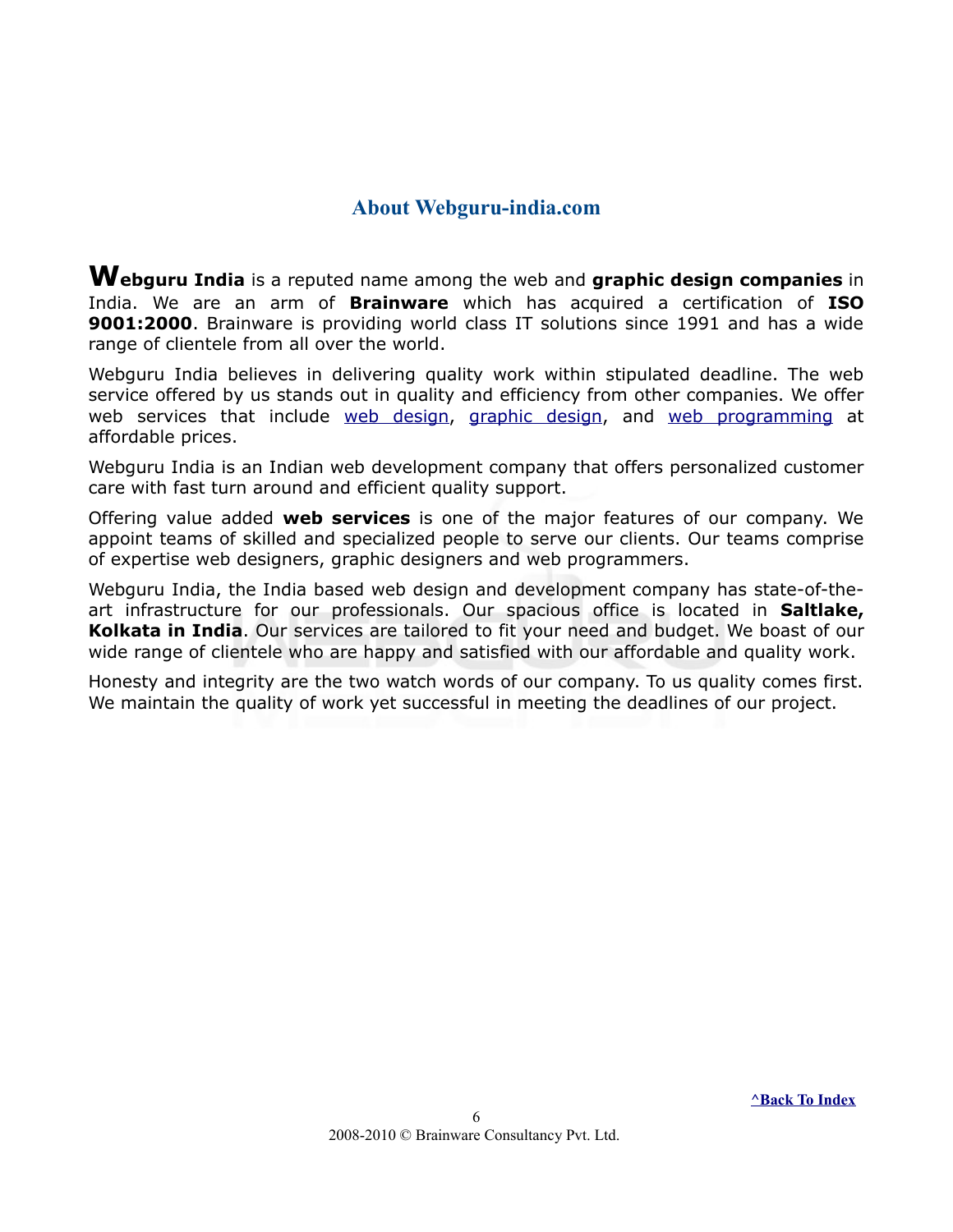#### <span id="page-6-0"></span>**What is Web Design?**

**Web design** is used in the form of web application for websites on the Internet. A web design incorporates design and graphics that complement the **content written** for web pages of a site. The design may complement a content that has been prepared for business or individual purpose. A web design of a web page is mainly based on creativity and technologies such as use of HTML, CSS, ASP, SSL, PHP, XML and others. A website design is a collective work incorporating all the web pages of a site.

Web designing incorporates the processes from conceptualization to execution of the electronic media content with help of technologies via Internet. The technologies adapted to design a website should be suitable for the display by a web browser.

The web design of a site is primarily dependant on the type of content prepared for the particular website. The design should be consistent in regard to the topics that the contents deal with. But while website designing another important factor is kept in mind – the target audience. They should be pleased with the designing and page lay out. An ace quality designing is bound to attract viewers to the site. The viewers to the site looking for particular piece of information should be retained with a pleasing and appealing web design.

There are certain things that are kept in mind by web designers while designing a website:

- It should be consistent with the web content
- It should attract visitors
- It should be catchy enough to retain visitors
- It should be easily navigable
- It must aid in online marketing/promotional activities

A **good website design** is that, which fulfills all the goals or purposes of launching the website and that is developed within a short period of time with minimum amount of cost. Web design consists of web applications along with web content or texts. Images and graphics can also be included in a **web page design**.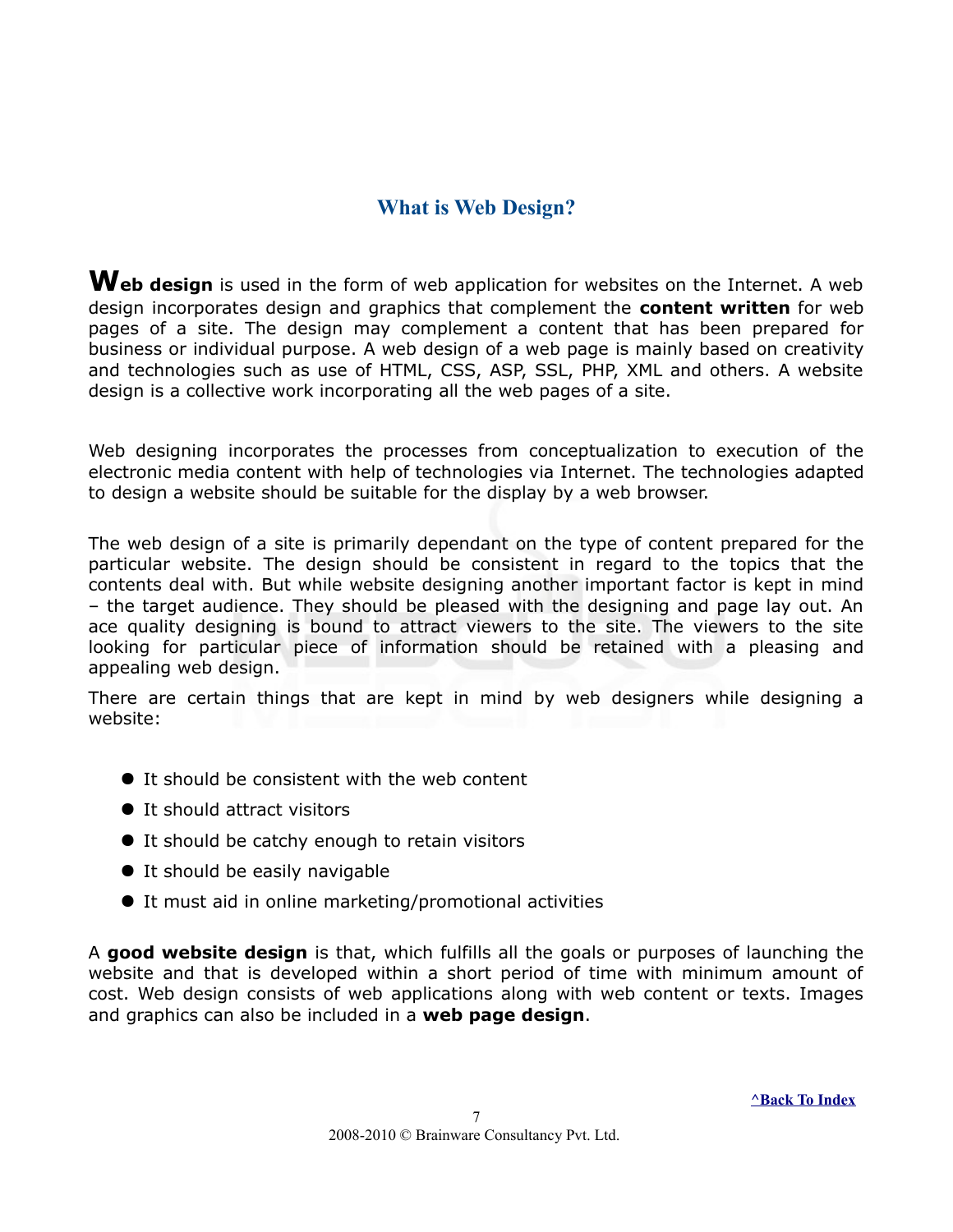Web pages are generally categorized as two types. The Web designs for these web pages are conceptualized accordingly. The two types are:

- **•** Static pages: only a human user or the Web master of the site can update this kind of web pages. The content or the lay out of this type of web pages do not change by a request from the end user.
- Dynamic pages: this type of web pages is dependent on the input or requests made by the end users. The clients or the end users can modify the content of the web pages by using scripting languages.

While designing a website, the design should be relevant with the page content. The **[web](http://www.webguru-india.com/webdesign.php) [design](http://www.webguru-india.com/webdesign.php)** should be such so that it becomes user friendly. The appearance of a website depends a great deal on the web designing. Multiple disciplines of information systems, communication designs and information technology are combined together in a website design.

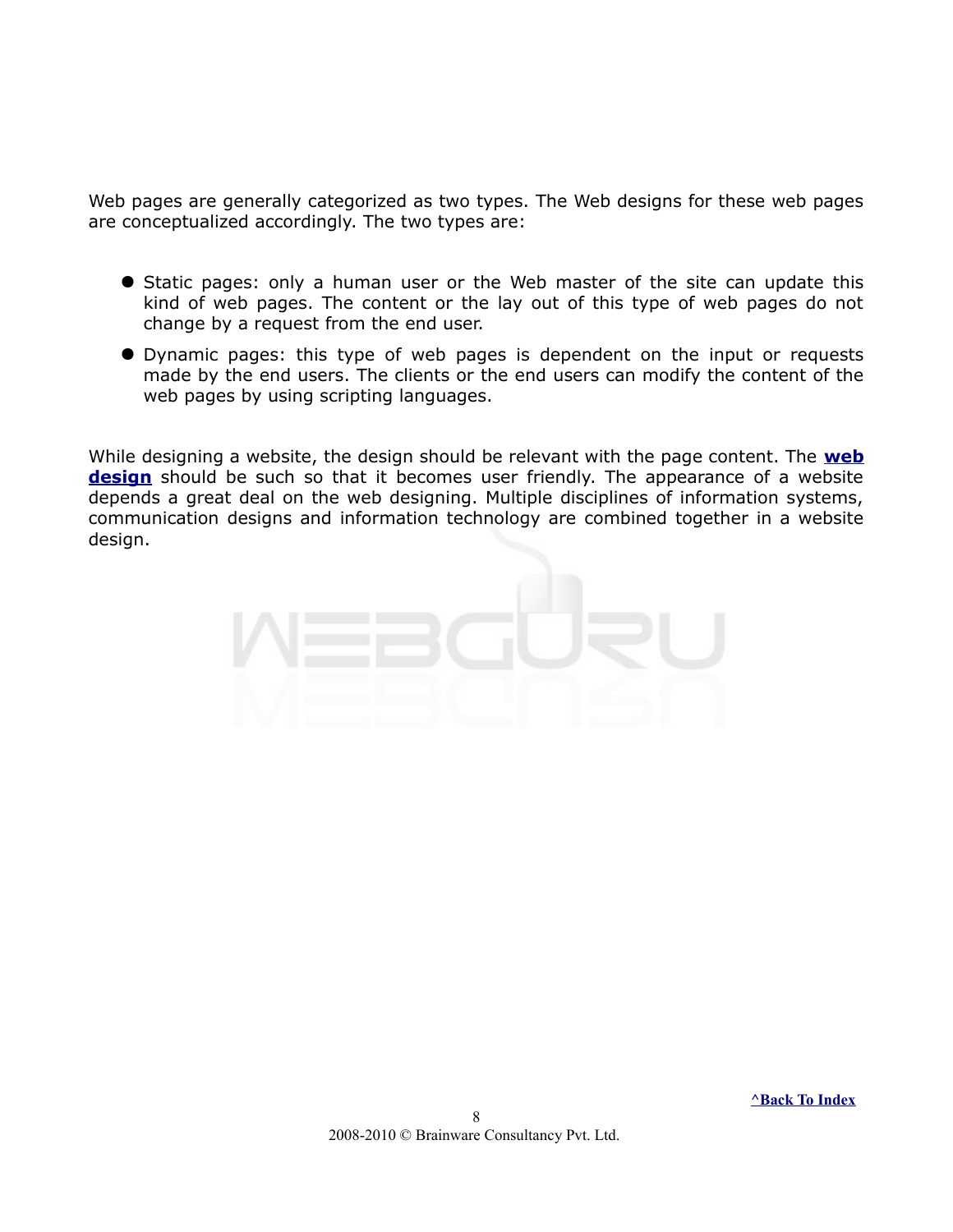#### <span id="page-8-0"></span>**History of web design**

**T**he history of **web design** is not much old. The concept of web design is still new as it is not very long that the use of Internet became popular. The wide use of Internet in daily lives of people started only a few decades back. Since its inception, web design underwent a number of changes. It was in **1991, that Tim Berners-Lee** introduced the first website.

Tim Berners-Lee combined Internet with hypertext for the first time. This came to be accepted as the first website on the net. In those years HTML was used in a very basic version. This basic usage of hypertext language made the appearance of the websites very simple and with a basic structure that comprised of only headings and paragraphs. The use of hyperlinks on the websites enabled the users to easily navigate from one page to another.

Gradually changes came in **web designing**. The use of the mark up language also changed to be complex than before. This helped in incorporating tables and images on the pages. Initially the tables were used to provide tabular information. But later tables were used to suit invisible layout devices. But soon the table-based layout was considered out-of-date with the introduction of CSS or Cascading Style Sheets.

Soon different new programs were adopted which changed the visual designs of the web pages. With the help of HTML protocol web designs enriched as many images, audio, video and tables could be inserted in a page of a website. But with time, handling HTML required skill sets and expertise. Earlier the number of websites was not much but HTML proved to be a great scope for launching new websites and web designing also developed along with. HTML also helped the websites to be more interactive which was not possible in the earlier days of its inception. The static web pages of a website does not enable end users to make changes on the site. But the dynamic web designs of a website allows users to make changes in the content of the web pages.

The web pages of a website are nowadays designed for various purposes – whether for individual purposes or for commercial purposes. Government, education business and several companies design website to attract many viewers. With an artistic and userfriendly web design, users can be retained on the sites.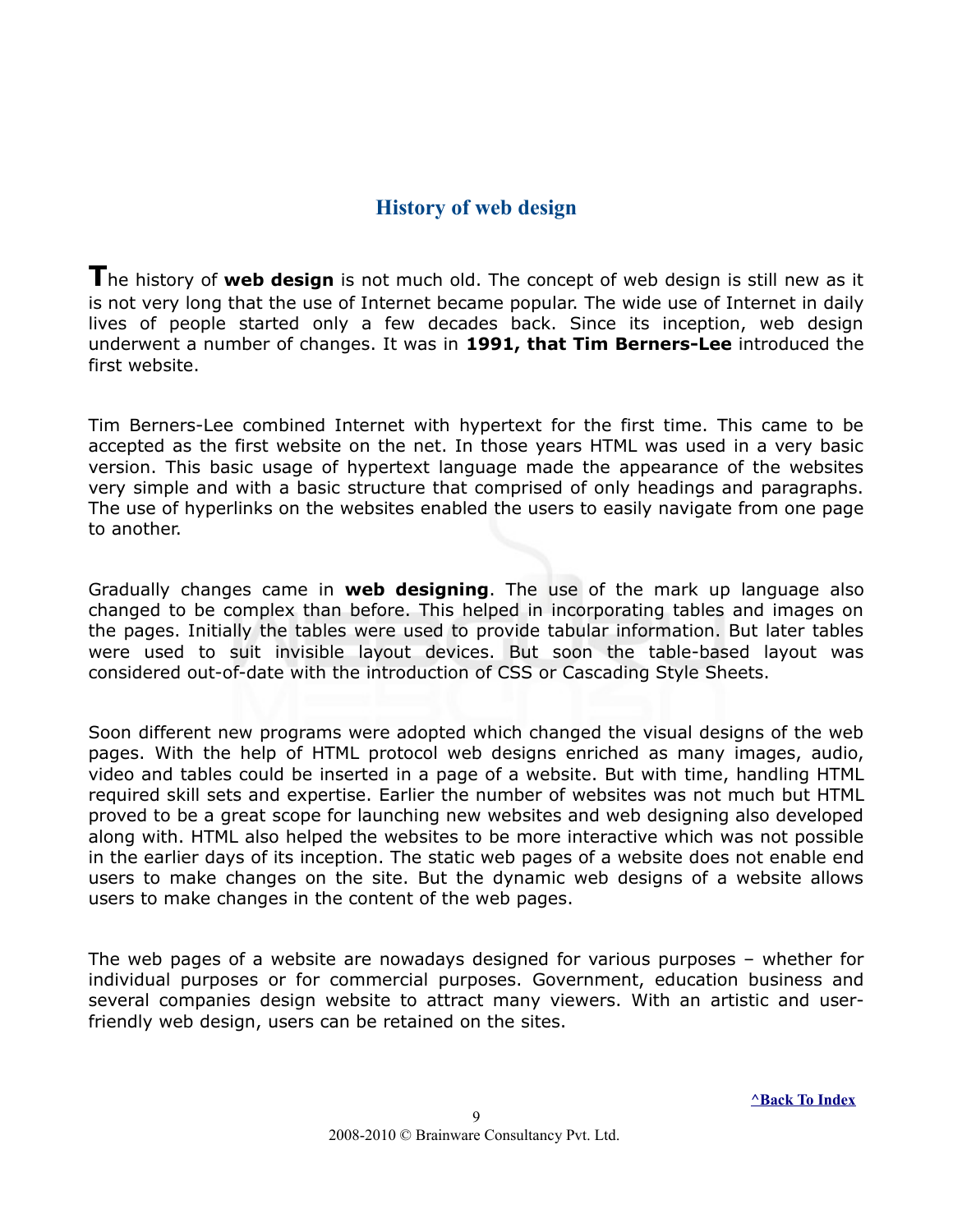#### <span id="page-9-0"></span>**Present market of the web design**

**A** common theme is conveyed through a web site. A web site is used for individual and business purposes. A collection of interrelated web pages makes a web site, which is created with scripting tools and languages. The web pages are colorfully designed so as to make it attractive and eye catching. An attractive and well-designed web site is always beneficial for a popularizing business.

A person with a creative mind and knowledge of scripting languages and tools like XML, CSS, DHTML, JavaScript, HTML etc can design web sites with ease. Sufficient information put together with a proper **web design** can make a good web site. A well-designed web site helps one to popularize the business as well as to reach to a number of users at the same time.

Presently 2 types of web designs are popular in the market namely **static and dynamic**. End users cannot modify the web content on the static web pages but it is different with the dynamic pages. The end users can alter and modify the page content of dynamic sites.

Web designing has a good market all over the world. It has great potential to generate revenue and a web site helps to reach out to the target audience via Internet. With the Internet boom not only the big businesses but even the small companies are keen to reach to the users with their web sites. It is very important to make a place for even a small business house to secure a position in the global market.

The global leaders of technology like UK, USA and Australia offers state of the art technology. Nowadays web design services are becoming affordable for the small companies. It is also becoming more approachable for them. The established companies are also grabbing their chances to design better web sites at cheap rates. But to survive in the web design market one has to have marketing expertise. It is very important to get noticed among the numerous other web sites. For that web sites need to be well optimized so that they get good rankings on the search engines.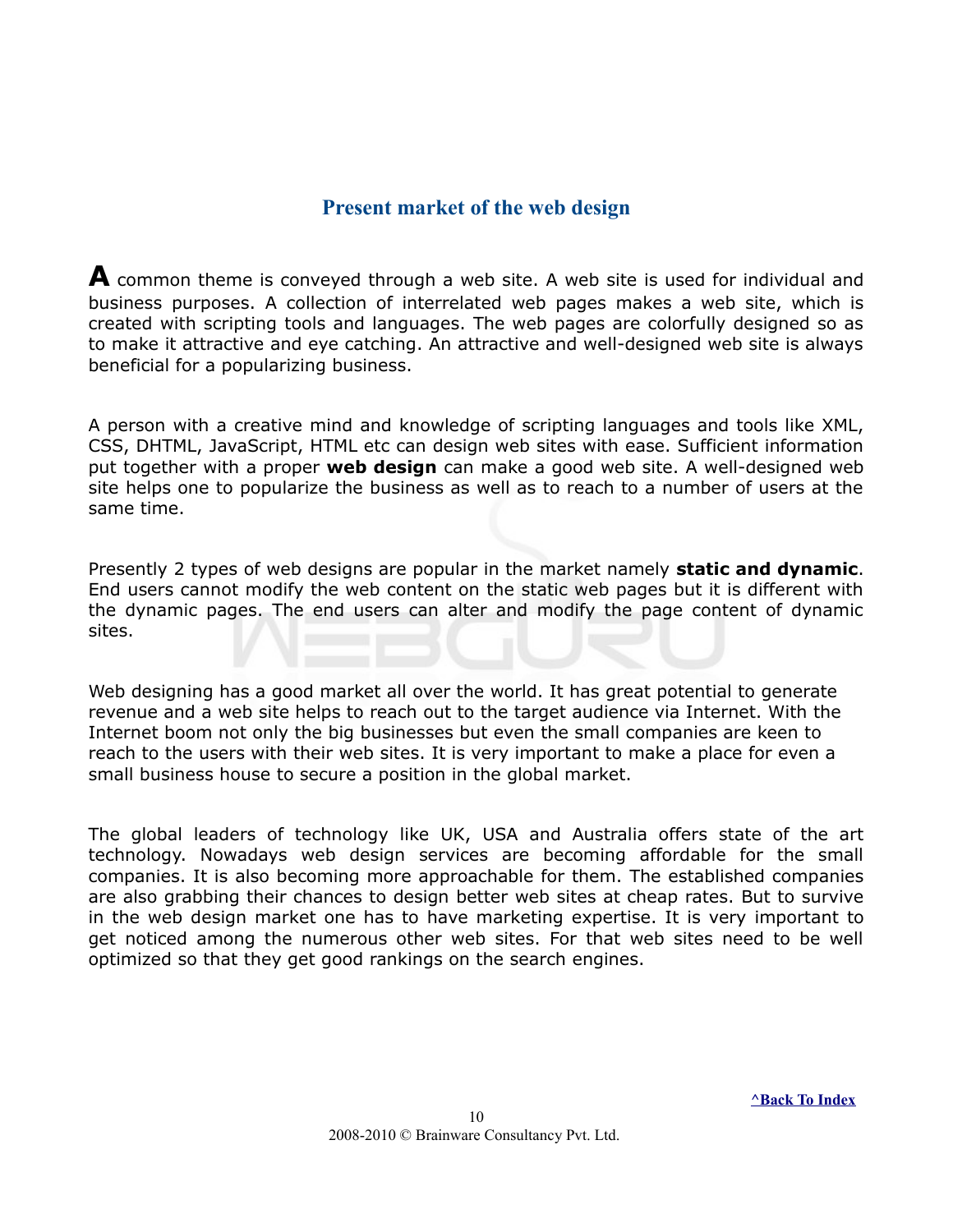#### <span id="page-10-0"></span>**How to Choose Web Design Company?**

**B**efore launching or hosting a web site, the purpose or aim of it has to be decided. Once it's decided, the next step is to find a good web design company. But it is difficult to find a reliable as well as creative web designing company, which offers service at affordable rates. While choosing a web design company certain points are to be considered. A poorly designed site can cause harm to the reputation of your business even when a huge amount of money has already been spent.

Every body wants to appoint tech savvy yet **creative web designers** from a firm at [affordable rates.](http://www.webguru-india.com/pricelist.php) Thus you need to consider a number of aspects before assigning the work. One requires hiring web designers who provide customized services according to the need of the clients.

First and foremost, you have to look for the reputation of the web design company. A thorough online research can be conducted before appointing any company. For how long the web design company is serving its clients can also to be considered.

A sound experience in e – commerce is essential for the company to which you decide to assign your work. Also try to find out about the other services the web design firm offers which can include marketing and other web services.

You can not be assured whether the web design firm you are choosing will be able to carry on the same reputation in the future. But to be on the safe side you can always enquire about their stability before going to a long-term relation.

Before appointing the web developers, you can always evaluate the quality and potential of their work. You can always check with their portfolios and enquire their fees. Choose the best of web designers and developers through web directories as well as recommendations.

A web design company to whom you are planning to assign the development and maintenance of your web site should be customer friendly enough to listen to your needs and flexible enough to explain issues in a manner, which will be easily understood by you.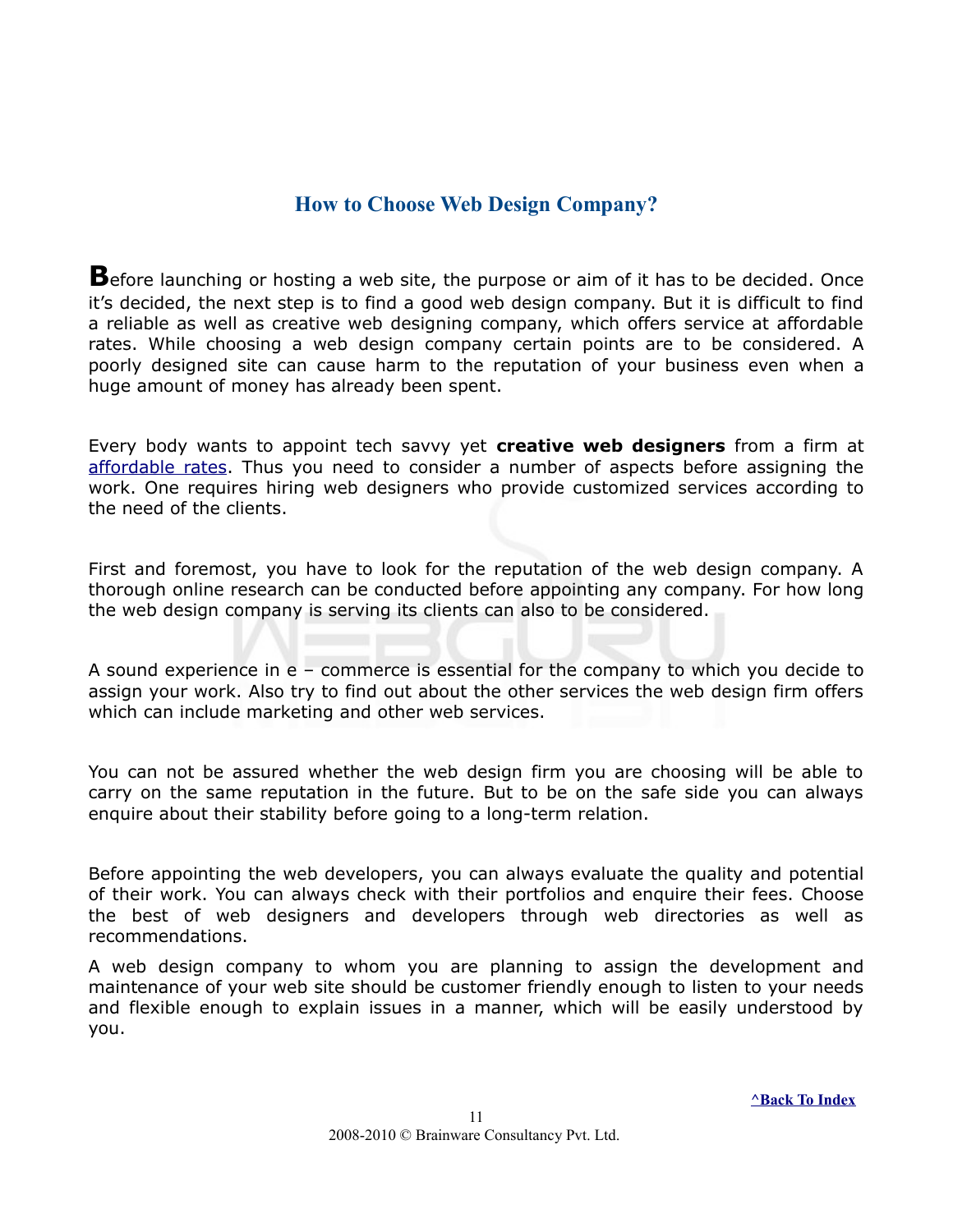The web design company should be efficient enough to deliver you projects within deadlines. They should offer customized services to meet your requests and also very professional and friendly to response to your queries and offer expertise suggestions. The web design firm should also be dedicated enough to know the industry of

the clients and share similar vision with them. You can always gather some feedback by calling up the existing and past clients of the web design firm.

While choosing a **good web design company** for yourself you also need to keep in mind the technical expertise of the company. When you are looking for a reputed web deign firm, make sure to enquire about them, which is as important as good web design. You can also find out whether the company offers Search Engine Optimization (SEO) and whether they host their own web sites or use other companies for the same. The company also needs to test on PC and Mac, maintain testing environment and capable of keeping back ups. Whether the company use templates for projects and whether the web sites designed by them load easily are also to be considered before choosing a good web design company.

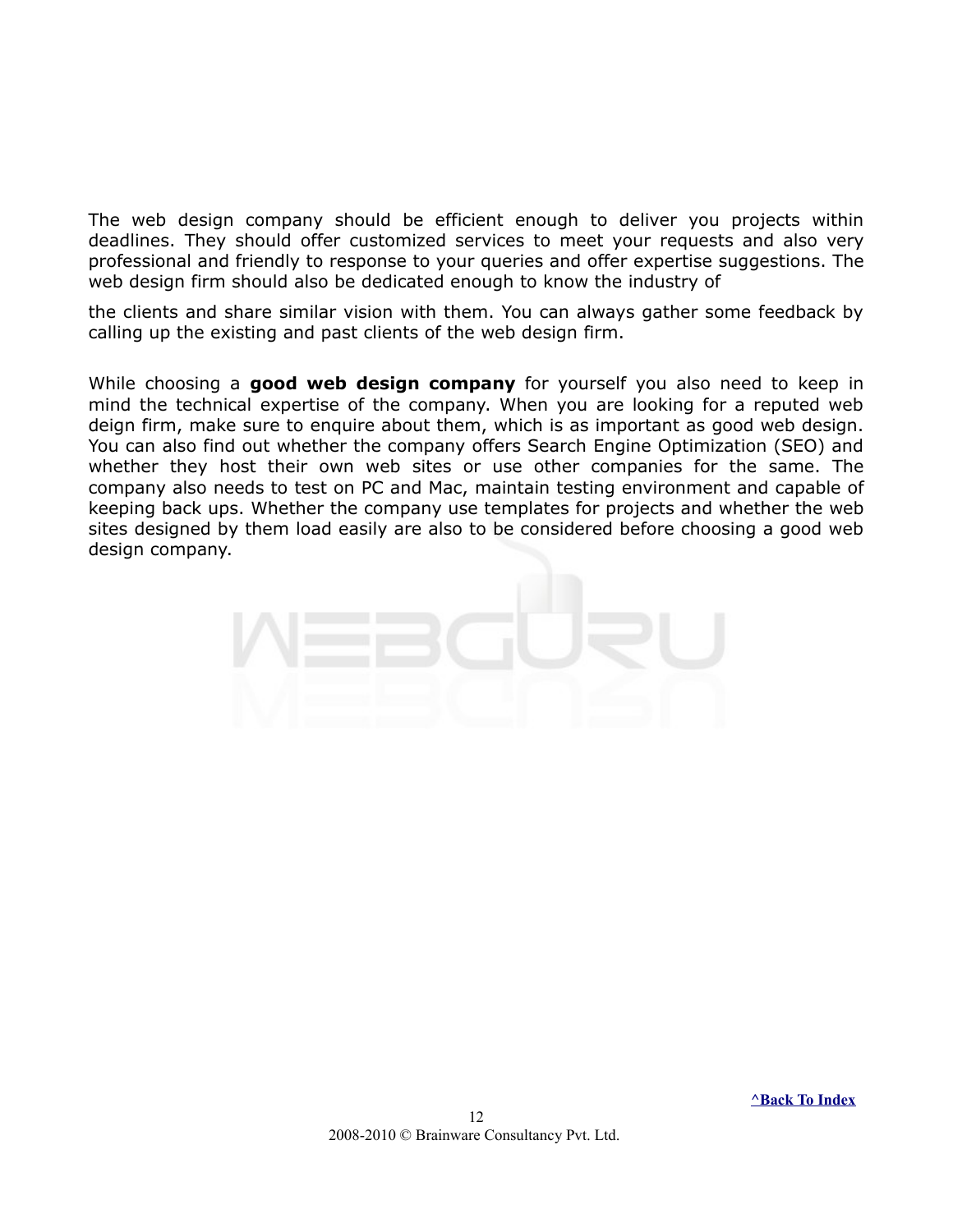#### <span id="page-12-0"></span>**Website Design Principles**

**W**hile designing a site if the **web designer** keeps some basic principles on his mind, then the web site is sure going to be successful and an effective one. Some of the principles of web designing are presented for you:

- The most important principle that is to be kept in mind before designing any web site is its purpose. The goals or aims of the site have to be taken into consideration before starting its planning.
- During the 90s the designers of site were concerned about the filters offered by different programs like drop shadows, bevels, Photoshop, Lens flares and others. But in the recent times of web design, misusing these filters should be stopped. But now the benefits of these filters should be utilized.
- Earlier small fonts were used for web design. It is better not to use fonts of size 10px or less than that. Even 11px should be rarely used for web pages. Size 14px is considered to be the ideal size. Besides maintaining the font size, the line height is also to be considered while designing a web page. The space between two lines in a paragraph should be expanded for convenience in reading.
- While designing a web site, its usability is to be kept in mind. The textual content should be easily read and the content on the pages must be easily accessible. The web site should be so designed that users can navigate through it with ease. Thus visual clutters are to be avoided while designing a site.
- Another principle of web design is its color theme. Often web designers use a number of colors for their web sites. But it is advisable to limit the use of colors. It is better to use 2 primary colors and a third color as the secondary one. Simple colors are always preferred for web designing because it is always easy to comprehend for users.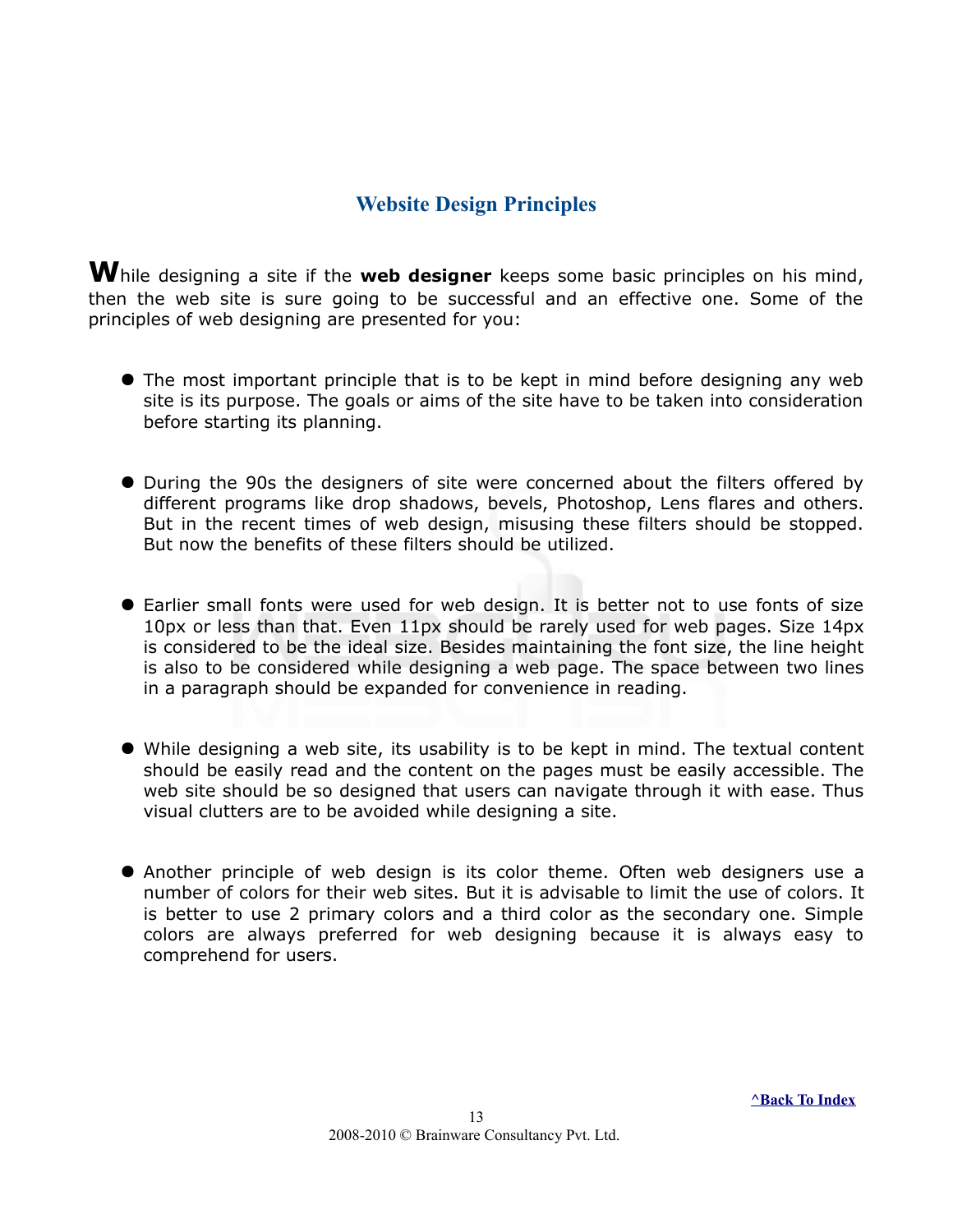For beginners, it is better to recreate the already existing designs. By learning from others' works will prove beneficial for new web designers. One can learn as well as pave his own way towards better web designing in the future. So the aspiring designers should always try to learn first than trying their hands for a great design at the very first go.



 **[^Back To Index](#page-1-0)**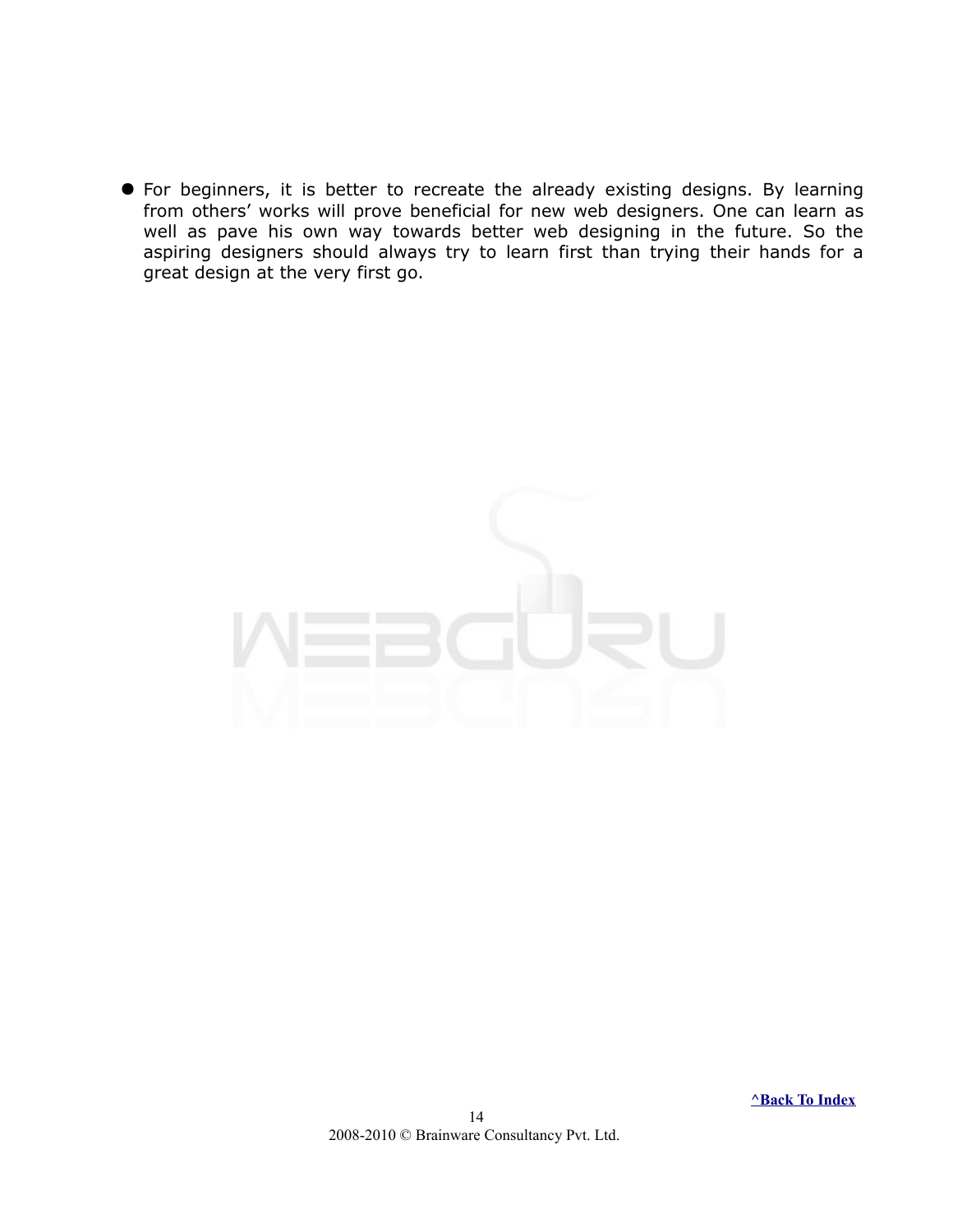#### <span id="page-14-0"></span>**Simple Steps on How to Design a Website Quickly and Effectively**

Web design is a process by which electronic media content is conceptualized, modeled, planned and executed with the help of certain technologies on the Internet. There are easy and simple steps to design a website. These steps are quite effective and swift. It is very essential to maintain a proper website with eye - catching yet simple designs for attracting and retaining online visitors.

The primary concern of the business websites is to design a website which is attractive and interactive. The visitors may find it user-friendly to navigate through the pages of the site. Thus the web design of a website should be carried out methodically yet keeping the steps easy and simple.

While web designing a site it should be remembered that the content of the site is very important. If the content is informative, then the visitors would keep coming back to the same site. The web design should be so planned so as to make the web pages visually appealing to the readers. The web design has to be user friendly as well as search engine friendly. Besides a sound web design, a site also requires a suitable domain name, web content that is rich in keywords and methodical installation of Meta tags.

Here are a few simple steps that can be followed while designing a website –

#### **PURPOSE OF WEB DESIGNING:**

First of all one has to decide upon the purpose of designing a website. A website can be launched for business purpose and for personal purposes. Thus the right intention of launching or hosting the site should be clearly understood before planning its design. The websites launched by the competitor companies can be studied to get a fair idea and to make the web design more friendly and attractive.

#### **MAKE IT SIMPLE:**

The web designs should not be too flashy that it appears clumsy and difficult to navigate. The web content on the web pages of a site should not depict only the creative pursuits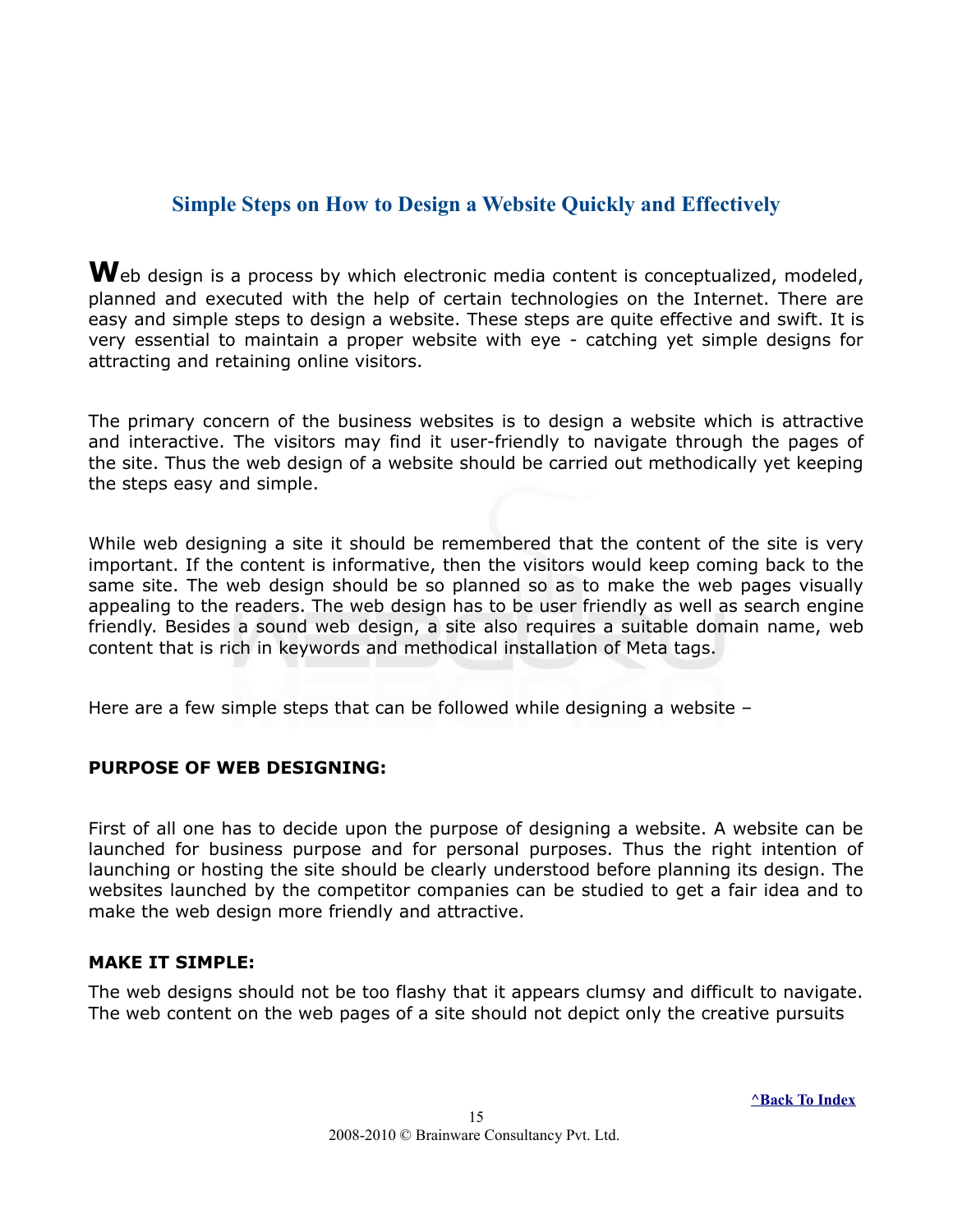of the designers. The web design should also incorporate the technologies and present it in a very user friendly way. The visitors come to the websites for relevant information. Thus the web design should go hand in hand with the page content and one should not surpass the other. Rather a proper balance should be struck while web designing.

#### **CONSISTENCY IN WEB DESIGN:**

Maintaining a consistency through out the web pages of a site is very important while web designing. This gives a systematic and uniform approach towards designing a web page. Even choice of color and pattern are to be well thought out for maintaining uniformity of the web design.

#### **TIME FOR LOADING A WEB PAGE:**

While designing a website, it should be kept in mind that the web pages do not take much time to load. Otherwise, if the web pages take more time than usual, then users will tend to visit other sites. Thus the web design while being attractive must also be kept simple. Unnecessary video, images and audio files should be added. The web design of the website should not be so that it overloads the web pages. It is better not to keep the visitors waiting for only to open the pages of a site.

#### **WEB DESIGN AIDING EASY NAVIGATION:**

A web design must be so made that the browsers can easily go form one page to another with ease. The links and hyperlinks on the website should be so placed that the users can easily look up for their desired pages or information. Thus unnecessary use of links on the web pages can confuse the visitors and may even drive them instead of retaining the new visitors on the site.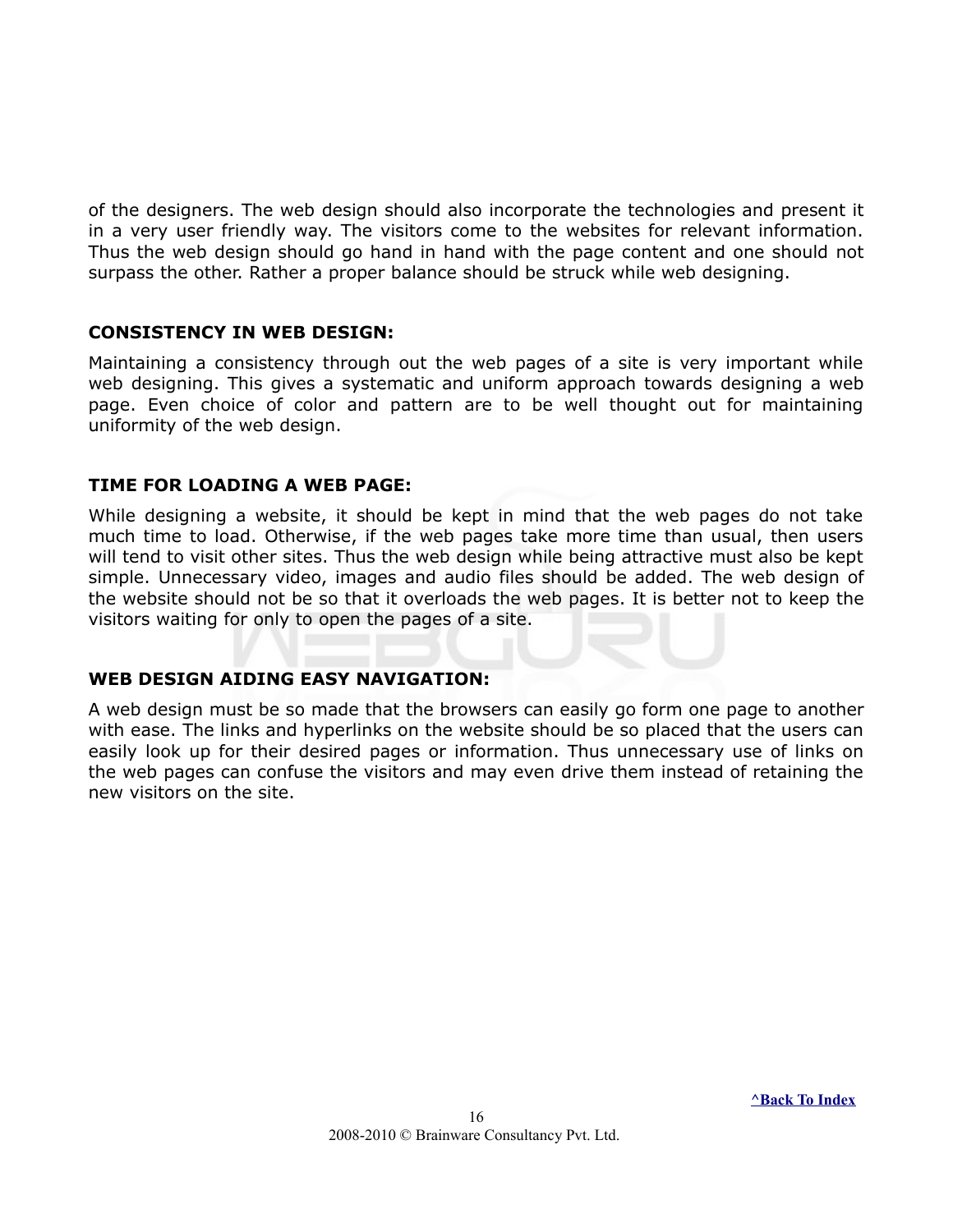#### <span id="page-16-0"></span>**The Use of Color in Web Design**

**O**ne of the crucial parts of **web design** is choosing the right color(s) for the web pages. Initially one may consider it to be a very light topic, but the success of a web site depends highly on the choice of colors. Thus one should possess a sound knowledge about color schemes while designing pages for web sites.

The online business of a web site depends much on the visual appeal of the web pages. The use of right kind of colors on the pages can turn the pages attractive and eye catching to the users. Attractive web pages not only catch the attention of users/readers but they also help in their retention.

Color is one of the major tools in the hands of the web designers. Color can be used to make the web pages very attractive, to highlight major content on the pages, to frame and also to differentiate content from another.

Here is some basic information regarding use of colors for your web pages:

- To make the pages of a web site visually appealing to new and existing users, first of all a **color scheme** has to be decided. A consistent use of colors is necessary. The colors can be of matching hues or they may completely differ from one another.
- It has been quite a convention to place **textual content** against white background. Even if the background is not white, light colored backgrounds are what readers prefer while browsing through the web pages. If the texts are placed against a light colored or white background, the readers can easily make them out from rest of the content on the web page. When the text of a web page is placed against colored background, readers tend to skip the colored parts and find it inconvenient to read the content.
- Use of too many colors can cause a lot of confusion for the users. On the other hand, use of very less or dull colors make the web pages look inert and boring to browse through. **Colors** are used to differentiate, highlight and identify elements on web pages.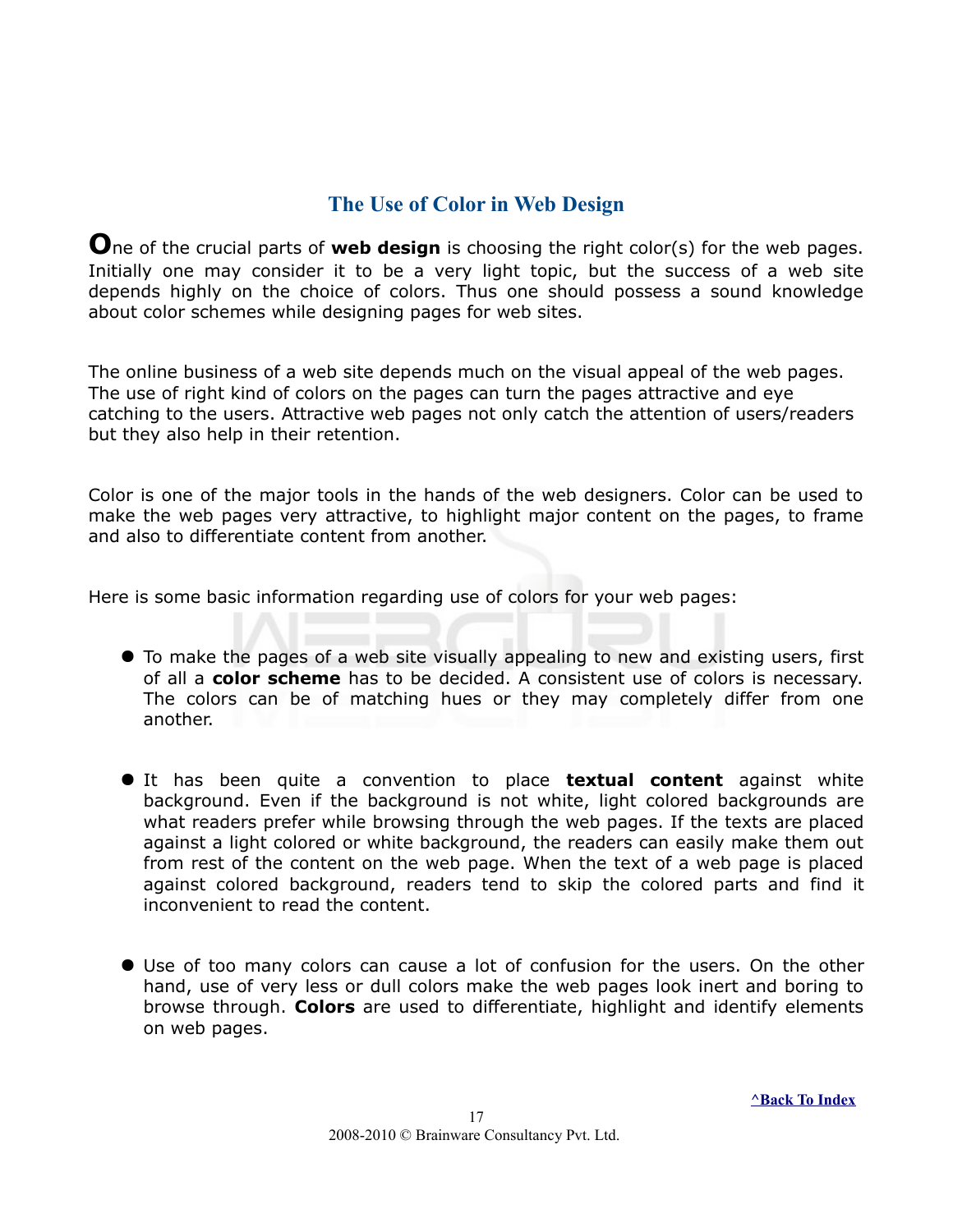- **Intense colors** can be used on web pages. These kind of vibrant colors catch the eyes very easily. But use of a number of intense colors causes distraction for users and their attention is diverted to a number of elements.
- Use of too many **varied colors** is to **be avoided**. Use of many colors at the same time can cause visual jarring effect if the colors do not go well with each other or clash.
- While setting the color scheme for your web site, another important thing should be kept in mind. It is advisable to avoid placing photographic images with intense colors.
- A balance between background and foreground colors is to be maintained on the pages of a site. These two colors should provide ample contrast with each other.
- While choosing color scheme for web pages, the designers should be aware of the different connotations and significances the different colors indicate. The **target audiences** for whom the site is designed should be kept in mind, as the different colors may indicate different significance in two different cultures or among different group of people. Preferences for colors vary not only from culture to culture but from person to person. The preference for colors by the target readers depends on gender, age differences, class etc.

The choice of intelligent and sound color scheme for web site can make your business, whereas poor and clumsy use of colors for web pages can break your business. Aesthetically designed web site is sure to be a hit and when visitors start coming back to the site again and again, it is bound to achieve the pinnacle of success.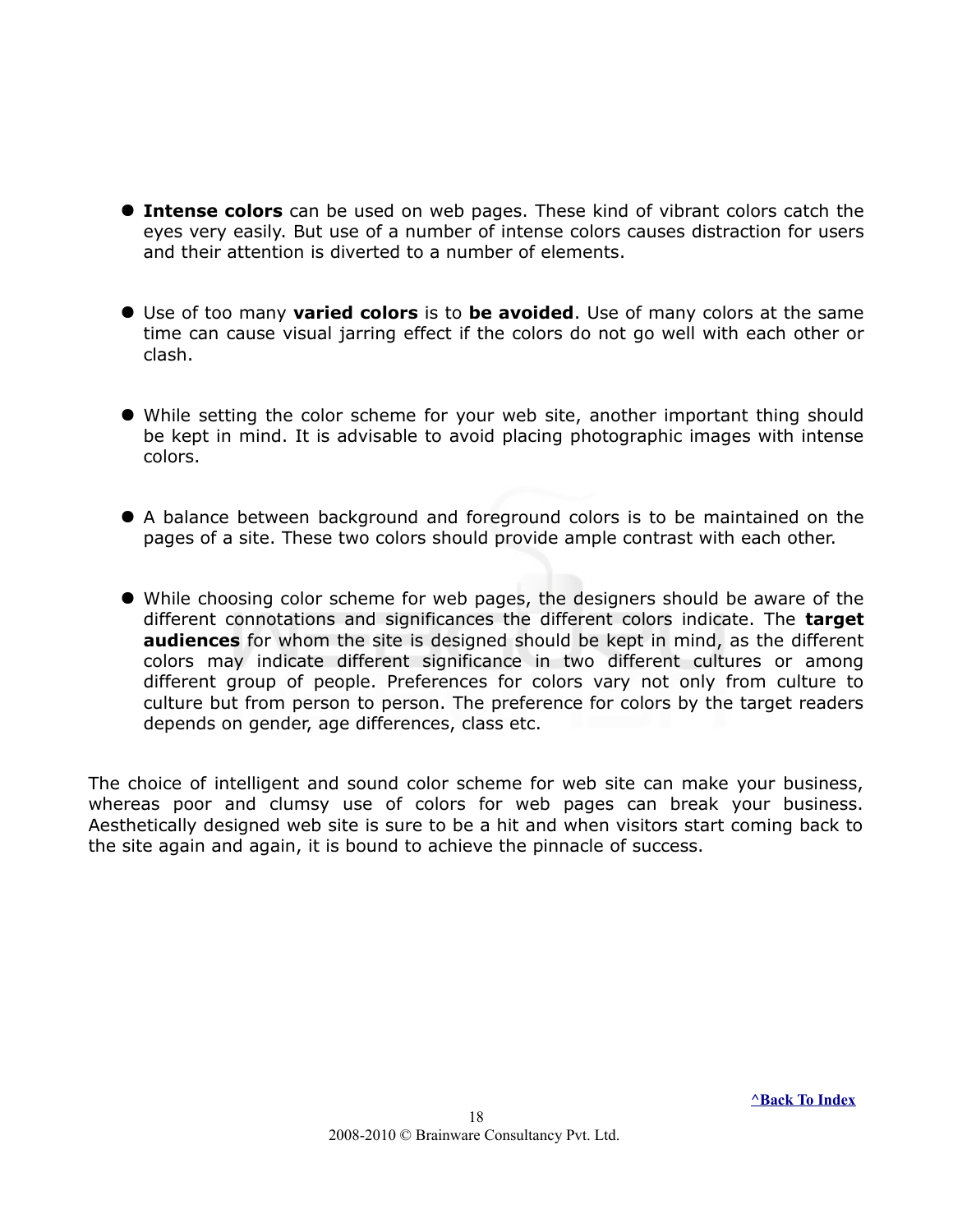#### <span id="page-18-0"></span>**Designing a Logo**

**A** logo is a visual representation of the **corporate identity** of a business house. Thus the role of a logo is very significant for making or breaking the corporate image of any company. A logo designed for a corporate house should be designed with professional expertise and creativity. Corporate logo design can be of three types. They are abstract or symbolic logo design, descriptive logo design and typographic logo design.

While designing a logo, some simple things should be kept in mind. Some of them are discussed for you. At times through an abstract logo the actual purpose of designing it can become obscure. Thus it needs to be kept simple yet reflecting the corporate feel aiming the the target audience.

**Simple Design:** A logo is designed for a company or business house for its better prospects. Simplicity is one of the main keys of a good logo design. It is advisable to avoid the complicated designs for logo. For the users it becomes difficult to remember and identify a complicated logo of any company. A logo is used as a symbol of a company and not as an object of beautification.

**Use of Less Color:** It is advisable to use less color for a logo design. It is better to restrict the usage to at the most of three colors for logo design. There are valid reasons for using fewer colors for a logo. First of all the printing cost of a company's labels, brochures, letterhead, cards etc will increase with the use of an additional color. Secondly too much use of colors can diminish the visual clarity of a logo in certain mediums. The intelligent choice of color for a good logo design is also appreciated.

**A Business Implement:** While designing a good logo for a professional purpose, it has to be kept in mind that it will portray the company's image and good will. The logo will be considered a good logo if it hails an up to date look. It should also be able to create an impact on its very introduction.

**Use of Vector Graphics Software:** While designing a logo, vector graphics should be preferably used. The use of vector graphics will enable the designer to resize the image whenever necessary and the design integrity will also be not affected. Using vector images does not bring any change in the file size. Even the sharpness and clarity of the image is not lost. Adobe Illustrator can be used for creating vector graphics.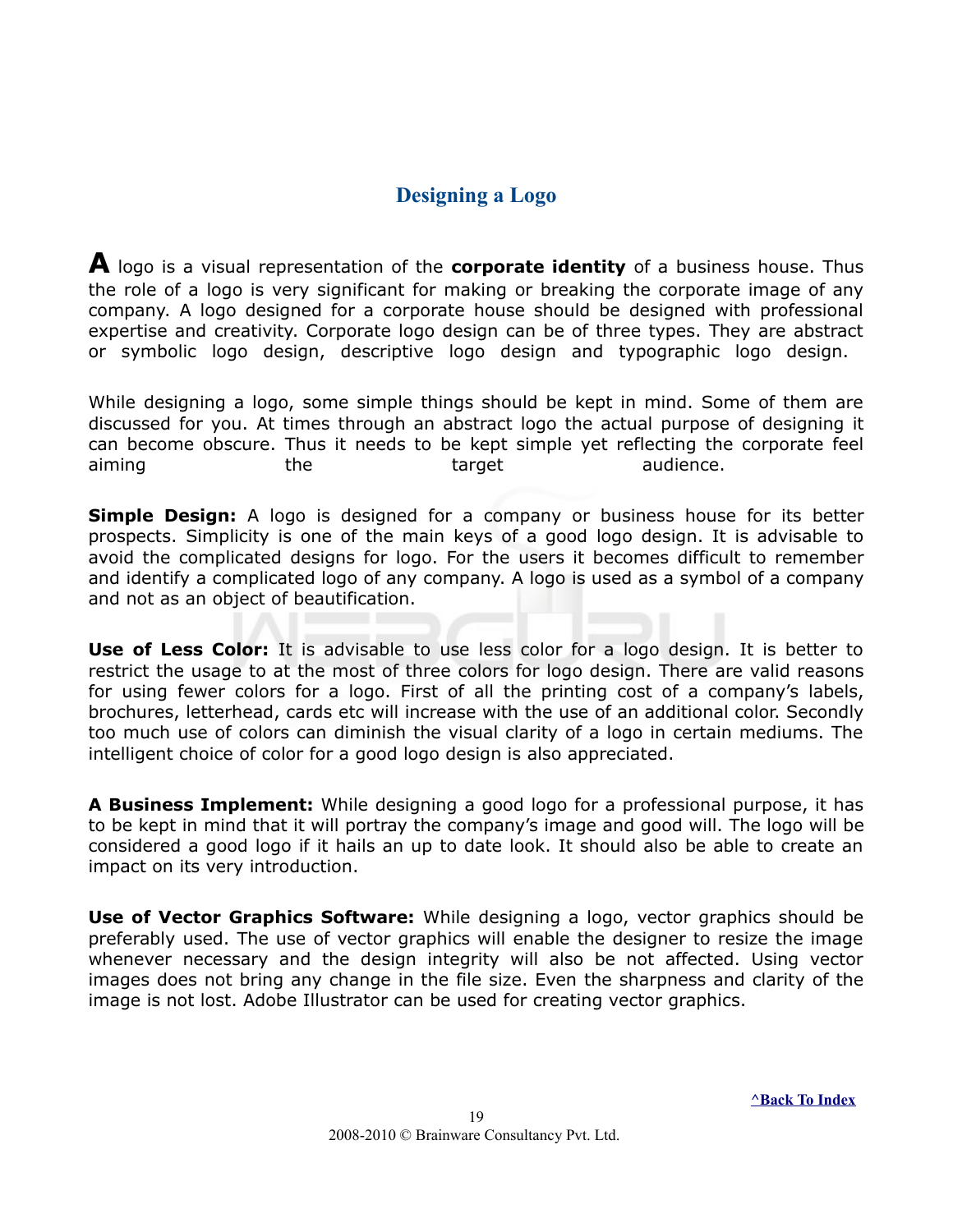**Use of Font:** For logo design, more than two fonts should not be used. Use of different types of fonts may cause confusion and distraction. It is preferable to use standards fonts for logo design, like Arial and Times New Roman. For better clarity in smaller format reproduction of a logo, the font style should be kept non – script. There can be exceptions when the logo is used as the script font to substitute the name of the product.

**Registration and Trademark:** Before publishing any logo it is better to check whether it is, even unknowingly is violating any trademark or registration right. Once the final design for a logo is complete, it is always wise to register the logo in the name of the company.

**Testing a Logo:** Most of the time, a logo consists a text or a tagline along with it. So it is better to test a logo in different formats. It is better to ensure whether the clarity of the logo is maintained even in smaller format representation. Different combinations with text and graphic can be done. For testing, logo should also be designed in separate colors.

The design of a logo should be so that it can adapt itself and flexible enough to change itself with time. A logo design should be such so that it remains memorable in the subconscious mind of the target audiences from the very first glance.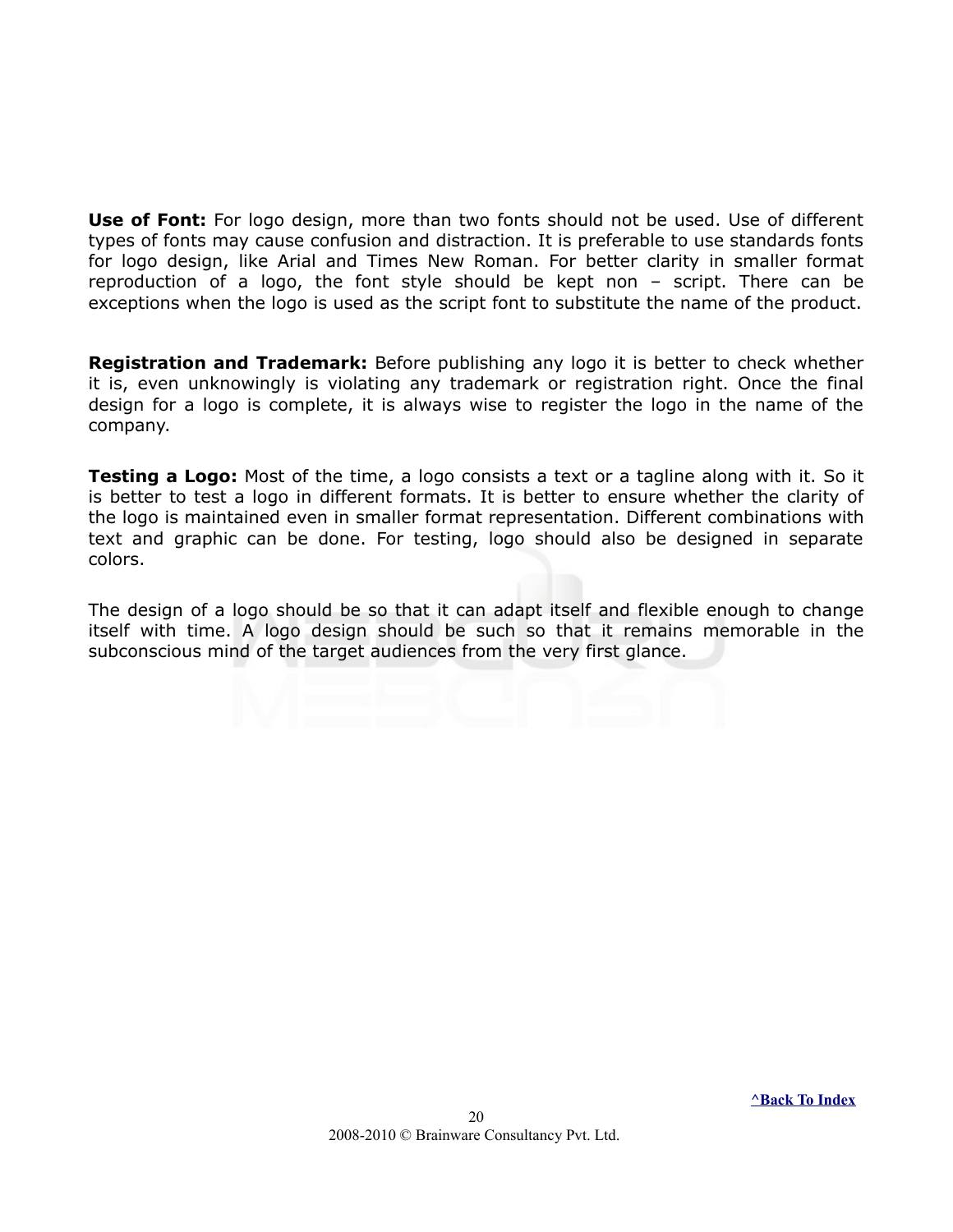#### <span id="page-20-0"></span>**Website Planning**

**A** web site planning is very essential when one decides to create and upload a site. Some time is to be devoted for planning a site. One has to decide what actually the web site requires. One has to analyze the target audience for whom it is to be designed as well as decide its purpose.

**Purpose of uploading a site:** Knowing the actual purpose of launching a site is very important. It is one of the first steps of web site planning. Without a clearly defined purpose, a web site cannot be created. Both short and long-term goals are to be decided before creating the site. The audience for whom a site is created will define the purpose of developing the web site. [Read more](#page-22-0) about it...

**Audience of a site:** For developing a web site the target audience has to be decided. A number of things are dependent on the target audience. Depending on the target audience the site content is decided. The purpose of creating a web site is also dependent on them. [Few more](#page-23-0) about it...

**Web site content:** Once the purpose of a web site is decided, the web content can be prepared. The content of the web site is to be prepared according to the requirements of the users. The information should be gathered and well organized on the web pages. While collecting the web content, any redundant information that does not suit the purpose of the site should be eliminated. Categorization of the content is also necessary. Each of the categories should bear descriptive titles for the convenience of readers. Planned contents for sites can fulfill the purpose of the site and the requirements of the users. [Read More](#page-34-0) about it...

**Compatibility of the web site:** Testing the compatibility of a web site is part of web site planning. A web designer gets wider range of scope with alternative browsers like Opera and Firefox than Internet Explorer. The compatibility of the websites often is restricted and viewers cannot access them. As Internet Explorer is not fully W3C standards Compliant, viewers cannot access many sites. While the range of accessing web sites increases with alternative browsers.

Use of different image file formats is another restriction of web page design. Internet Explorer does not support advanced features and thus GIF format has remained the widely used file format for images.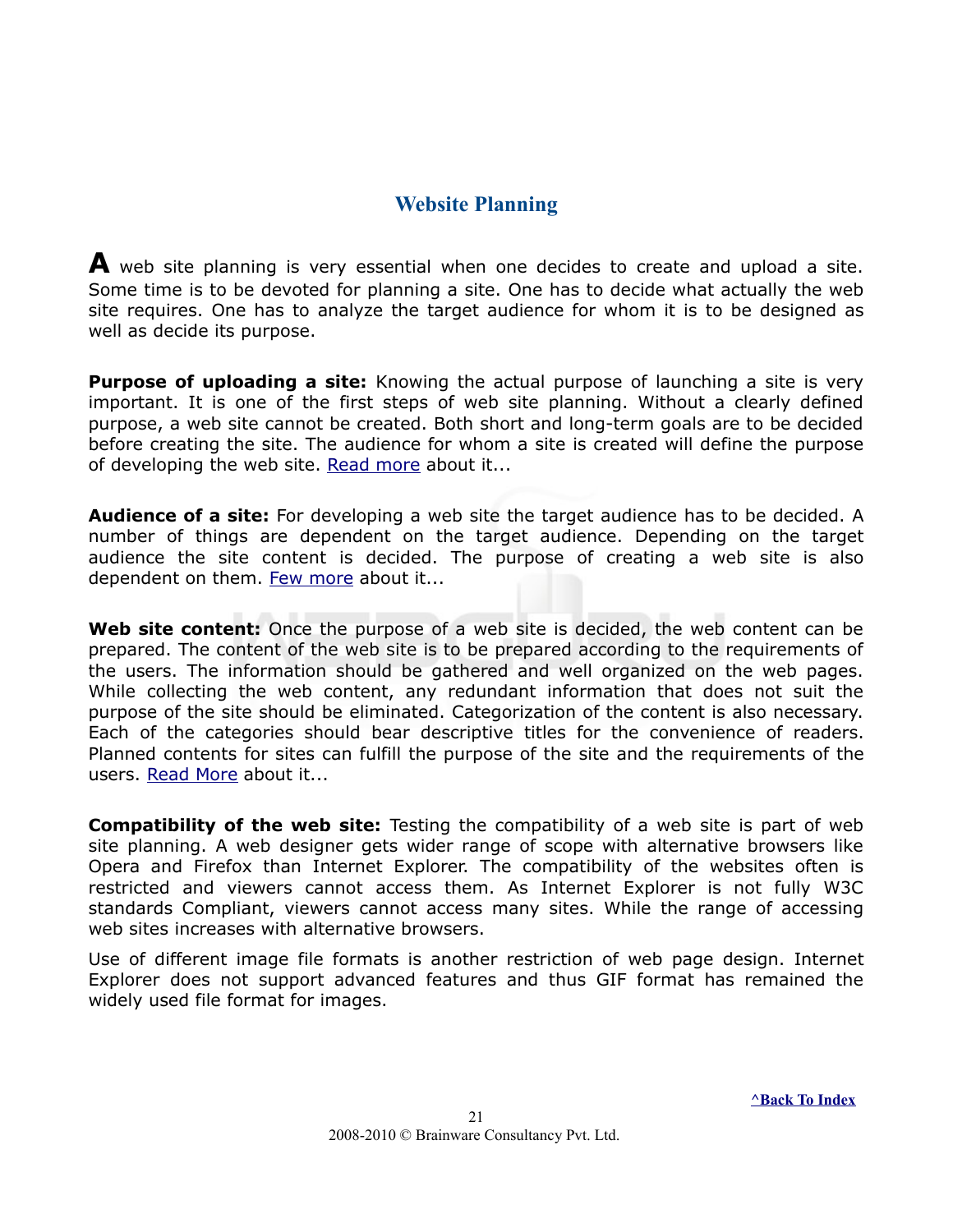While planning a web site, it is always advisable to test its compatibility on different platforms so that they are available to a more number of end users.

**Documentation of the planning:** This is another important part of web site planning. For documentation the purpose, content, its audience and the site design are kept in mind. The documentation is only a type of prototype for the web site to be hosted. It helps the designer to review the layout of the site. Individual web pages are reviewed and their structure and position of page content are checked. A storyboard can be used to plan the interface and layout of each web page. Documentation of the site helps to get an idea about how the web site will actually look like.

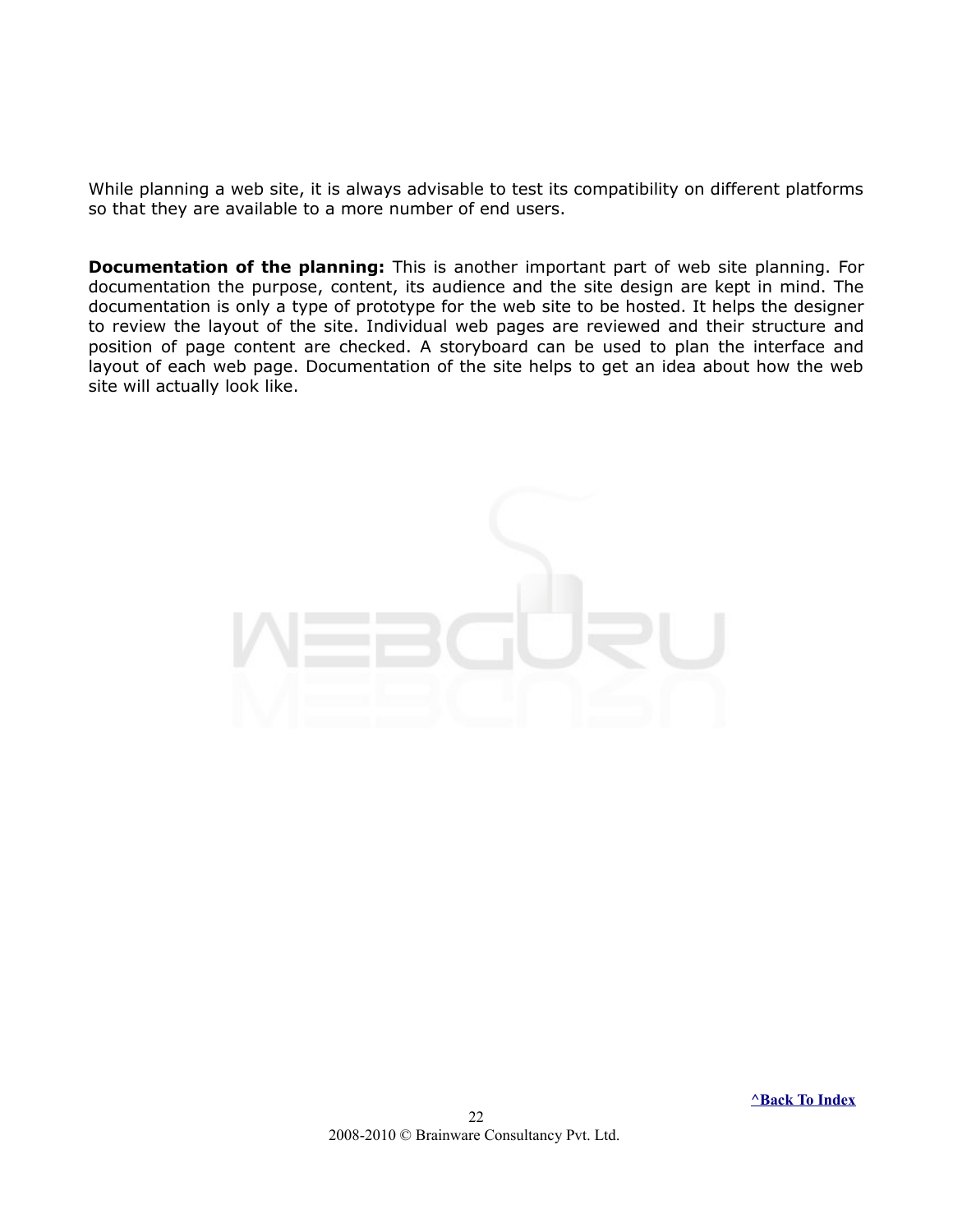#### <span id="page-22-0"></span>**Purpose of Website**

**T**he most important aspect of planning any web site is its purpose. First of all the purpose or aim of hosting a web site is to be determined. The web design for the site will solely depend on this purpose. If the purposes of designing remains obscure then the web site planning might not end in a success.

Thus setting a purpose for a web site is considered to be the first step of **[web site](#page-20-0) [planning](#page-20-0)**. The development of content and deciding the target audience for the web site will be based on this purpose. The purpose of planning a web site will be evident once the immediate and long term goals are decided. This will help to trace the growth and progress of the web site in the long run. Deciding a purpose before creating any web site will also aid in determining the future expansion plans, any modifications or improvements to be made to the site.

A purpose for a web site is to be determined to understand whether the site is to be created for personal or commercial purpose. The purpose of creating and designing a web site can be many. Mostly a web site is created for business purpose in order to make money. A site can also be created to share information or it can be even a community site to keep in touch with relatives and friends.

A purpose of creating a web site is also to be decided, as it will influence the cost of hosting it, its budget, the style and the web site technologies depending on its nature.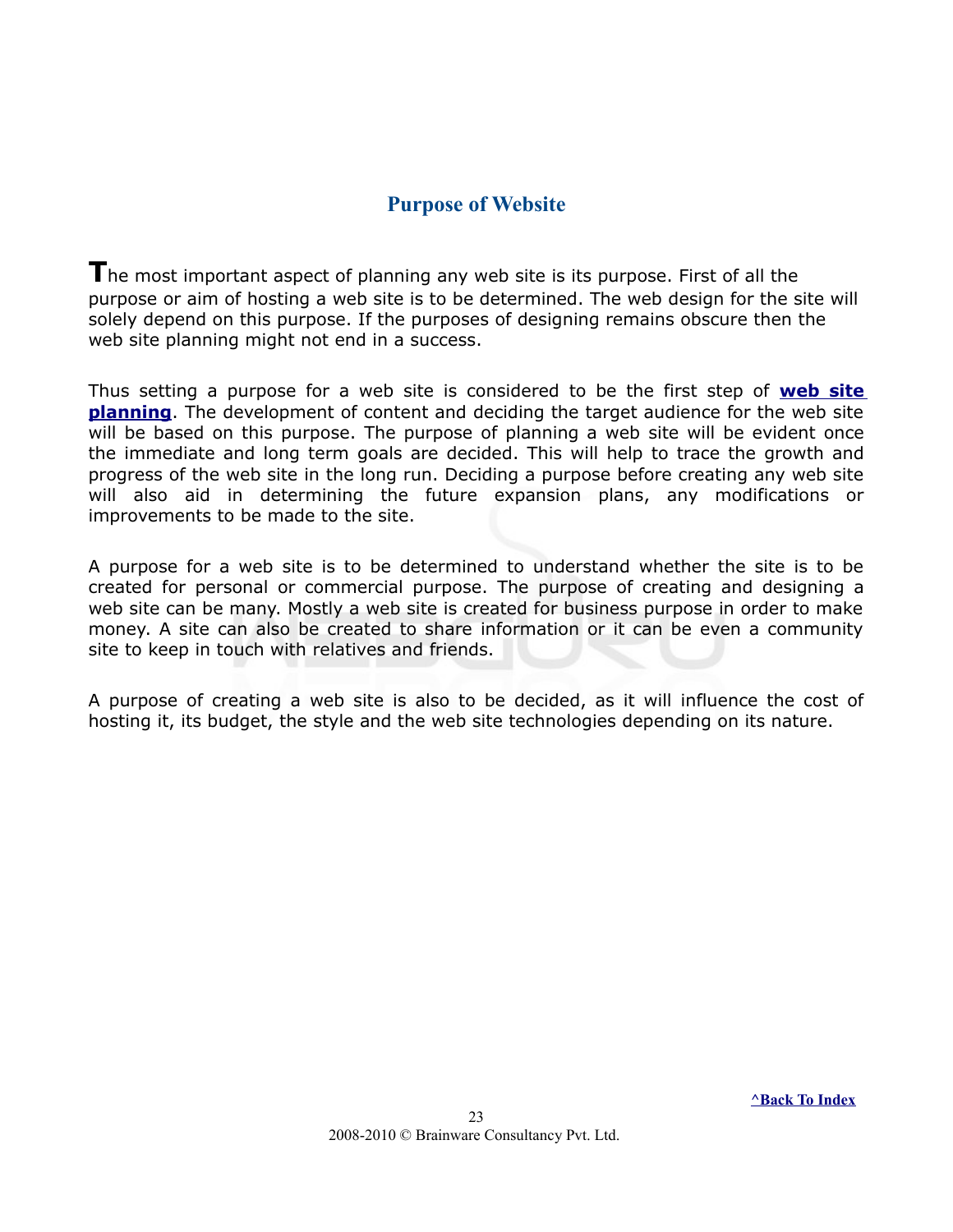#### <span id="page-23-0"></span>**Target Audience**

**O**ne of the basic steps of [web planning](#page-20-0) is defining the set of audience. It is very important to decide the target audience or the group of audience for which a web site is going to be created and maintained. The prospective viewers to the web pages are considered to be the **target audience**. The aim or purpose of a web site designing decides the prospective target audience. It is also essential to know the requirements of the viewers of the web site and what exactly they would look for. The selection of target audience also influences the content on the web pages of the site.

In today's competitive market, it is necessary to ensure regular visitors to a web site. The strategic determination of the target audience influences the growth of business. Thus in a global market it is required to set a specific group of audience. But the success of a web site does not depend on casual visitors. The site needs to attract a number of visitors to the site and has to ensure that they keep visiting the same.

A web site can be created for both personal and business purpose. In that case the nature of target audience will also vary. A site that is created as a **community forum** on the other hand will draw totally a different type of audience or users. Likewise a web site designed to cater information will fetch audiences different from those who are looking for e commerce sites.

Entire web site content can be termed personal if it belongs to a person. Often certain pages of a site can be reserved for personal content. Blogging is part of personal content that is shared on the web. The target audience to this kind of web pages or web site will differ from the commercial sites.

Whatever may be the purpose or aim of hosting a web site, the primary intention of each and every site is to attract audiences and it has to be so appealing so as to retain them on the site.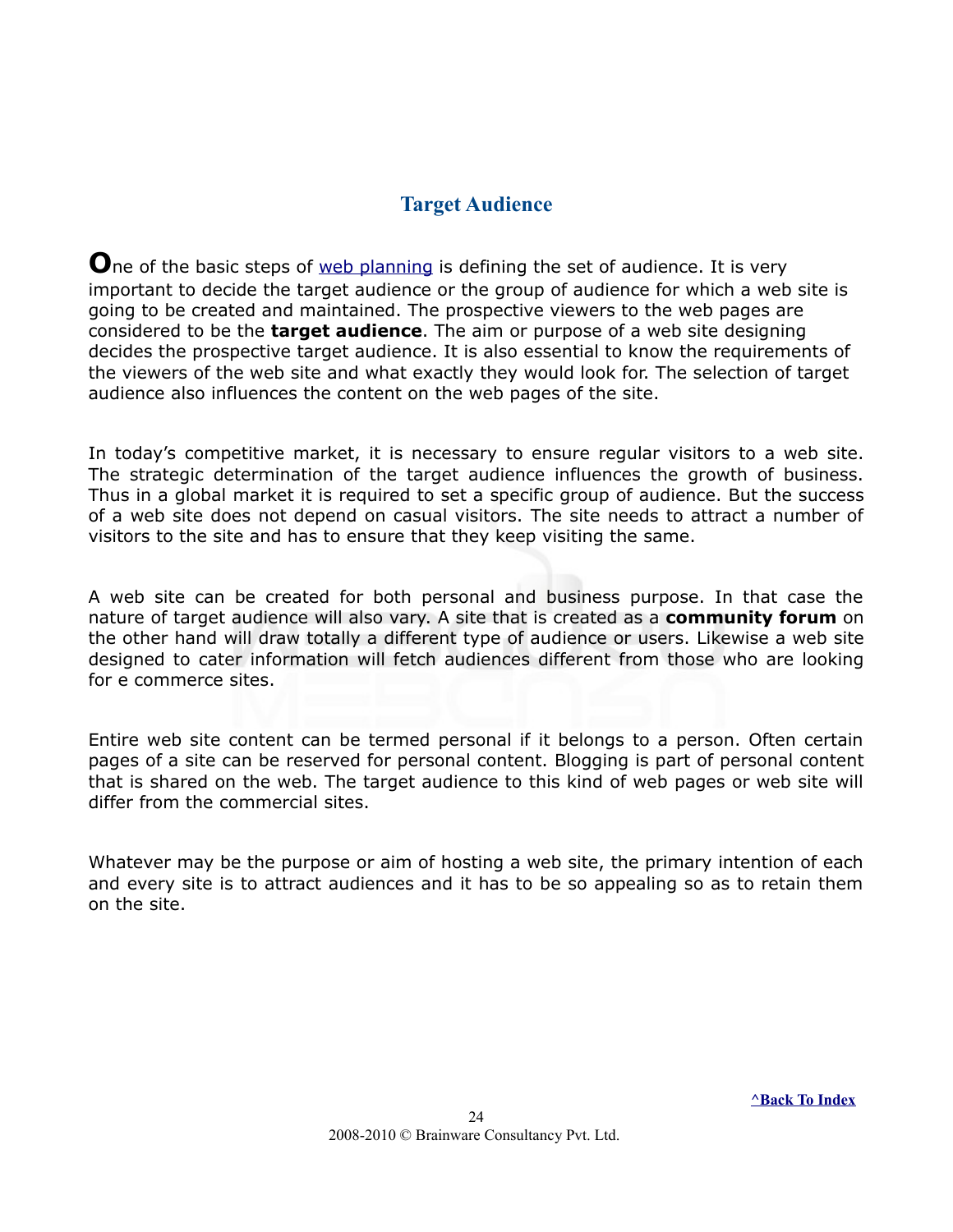#### <span id="page-24-0"></span>**Layout Design**

The content to be posted on a web site and the way they will be organized determine the **layout design** of a site. Nowadays, a page layout for a web site can be created without even the knowledge of HTML or any similar software. There are many tools that ease the task of lay out designing. Since the geometry of a web site is defined by web page layout, it is essential to decide upon the content and its organization.

While creating layout for web site certain things should be kept in mind so as to make it visually pleasing to the visitors. The fonts, colors, graphics and all other background elements should be so chosen as not to cause any visual displeasure and at the same time they are to be used aesthetically.

The choice and amalgamation of all the elements on a web page should create a welcoming atmosphere to the visitors. **The web designer** should also be careful not to use too many background elements, which will make the page look cluttered. The layout design of a site should aid in easy navigation of the site. Surfers do not prefer a site that is difficult to navigate and takes a lot of time to load. For faster loading of sites, thus file size has to be limited.

While deciding the layout of a web page, it is advisable to use the whole space available.

While designing web pages, it is always better to use relatively sized layout sections. This enables to fit the browser window by expanding or contracting as required. The dimension of the web pages can be maintained by limiting the height and width of the pages.

While designing layout for web pages the text width is also to be considered. Usually the visitors are used to read about 7 to 11 words per line. If the lines of the paragraphs are shortened or lengthened it will cause discomfort in reading.

Use of too many animations and graphics make the web pages cluttered and difficult to read. Thus images are to be used keeping in mind the page layout. It is advisable to align the images, to be used on web page. A sensible balance of text and graphics on the web pages will result in a good layout design.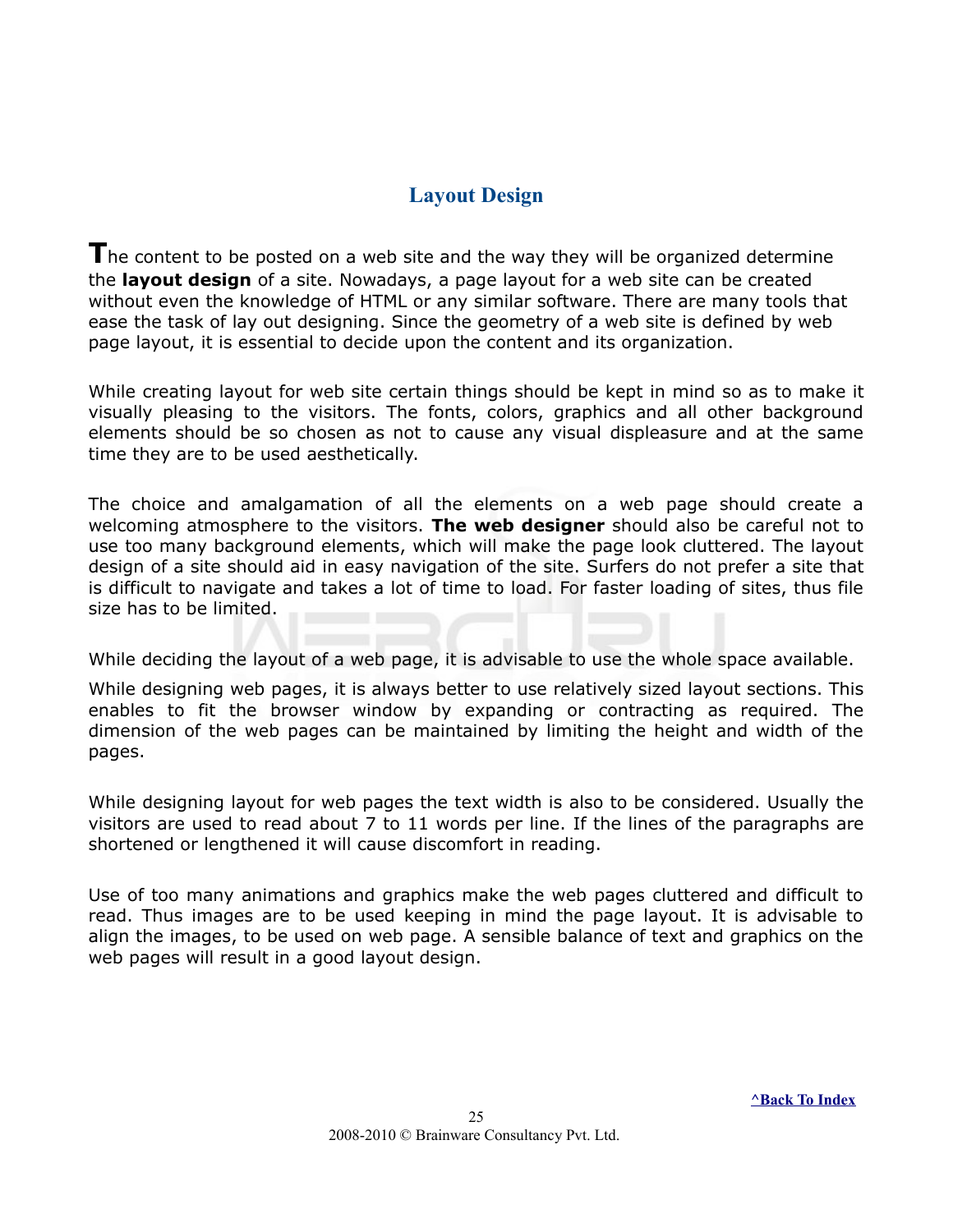Visitors browse web sites mainly for information. Thus an appealing **web site layout** and design is required to attract new visitors to the site as well as to retain existing readers or users. If the web site belongs to any commercial organization then an attractive layout design of a web site will partially contribute to the success of online business of the company. A professional look of the site will achieve further dependability of the company.

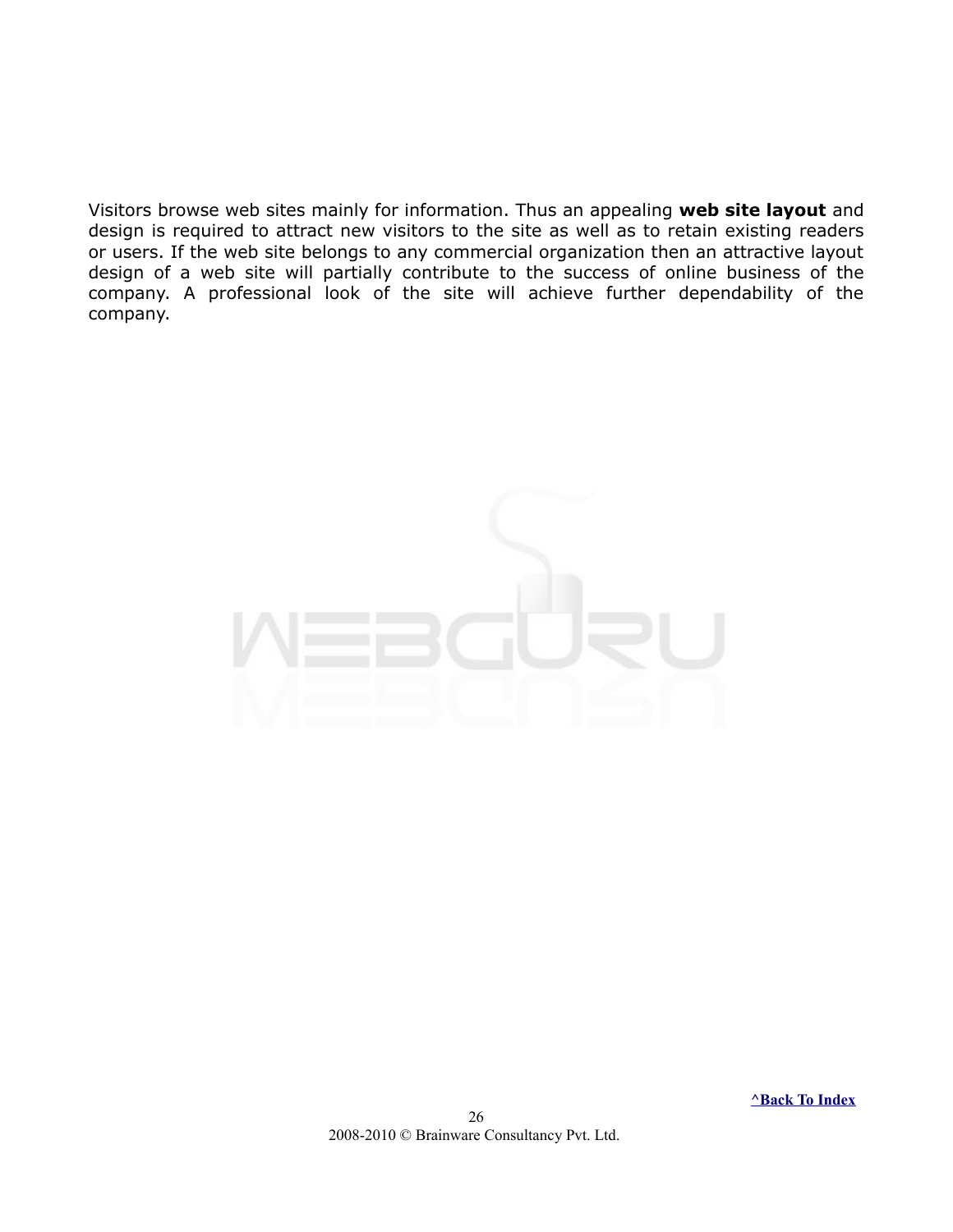#### <span id="page-26-0"></span>**Liquid versus fixed layouts design**

There is a continuous debate on whether the web designers are to use fixed width or go for liquid layout designs. To the users or readers it is hardly a concern whether the web designer has used liquid width layout or fixed width layout. What actually matters to the readers is whether the site is user friendly and whether it is catering the relevant information they are looking for.

A fixed width layout is that web design when the web content including both textual and non-textual ones does not alter themselves even with change of browsers. But in case of liquid width layouts, the content on the web page flows to adjust itself to fit the window irrespective of the size of the browser window.

But the debate goes on. Now let us find out some basic characteristics that denote some benefits as well as drawbacks of using fixed width layout and liquid layout, used for web designing.

There are a number of benefits of using liquid width layouts. Some are discussed here:

- Liquid width layout designs can be expanded and contracted as required to fill up the available space on the web pages.
- Due to this above mentioned benefits, a web designer can manipulate the content of a web page. The content can be so manipulated so that it suits display on larger monitor as well as viewable on smaller screens.
- The web pages designed in liquid width respond dynamically to different restrictions or any specifications that are entailed by clients. Pages designed with this layout offer consistency in relative widths.

Besides certain benefits of using liquid width layout, there are some drawbacks of using it. Here are some of them:

• Liquid width layouts at times cause problems when dealing with elements that are associated with fixed width. If there is a problem, then all the elements displayed on the web page may not be in correct order.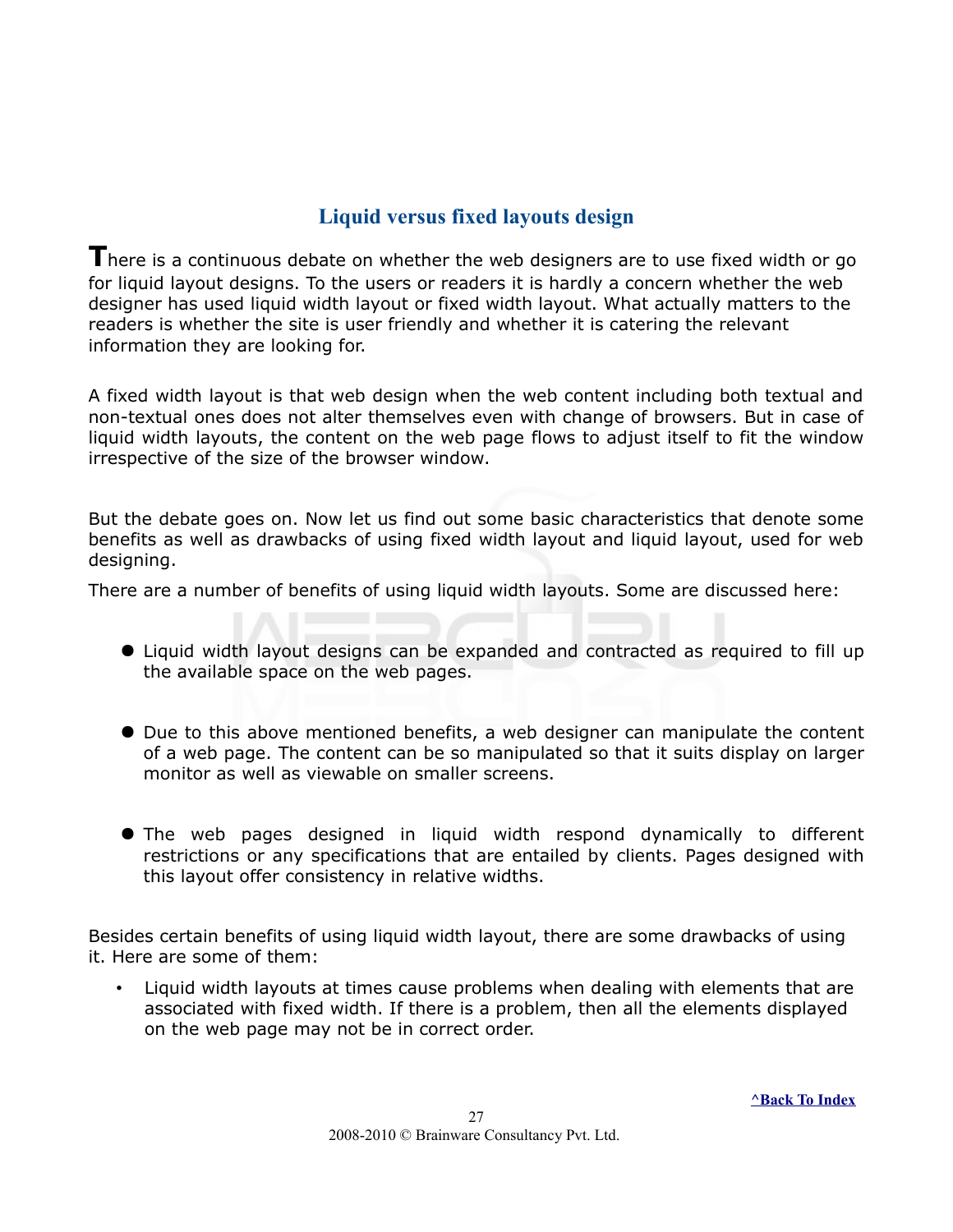- With this type of layout all the elements on the web page cannot be controlled.
- This layout may cause disturbance in the display of textual content at times. It can result to too wide view or to too small view creating problem in reading them.

Now let us find out some of the benefits of using fixed width layout for web designing:

- This kind of layout does not cause any hindrance in reading textual parts even if it is viewed in a too wide browser. The scan length is neither affected.
- Browsers that are used to view web pages designed with fixed width layouts do not affect this kind of layout.
- The graphics and the images used on web pages of a site, when designed with fixed width layout do not tend to over power the textual contents on the page, even when viewed on a small monitor.

The drawbacks of using fixed width layouts for web design are mentioned here:

- In case of small browser windows, the web pages designed with fixed width layout will cause scrolling in a horizontal direction. This is a major drawback which users find very inconvenient.
- The web pages designed with this layout are not very flexible towards font sizes. It can deal with slight increase in font size but cannot handle major changes.
- In large monitors, this layout results in covering the white space. This makes vertical scrolling necessary for the web pages.

There are many web designers who opt for a mixed approach towards web designing. If one has clear knowledge about both of the web layout designs then he can efficiently use either of them or both together for designing web pages.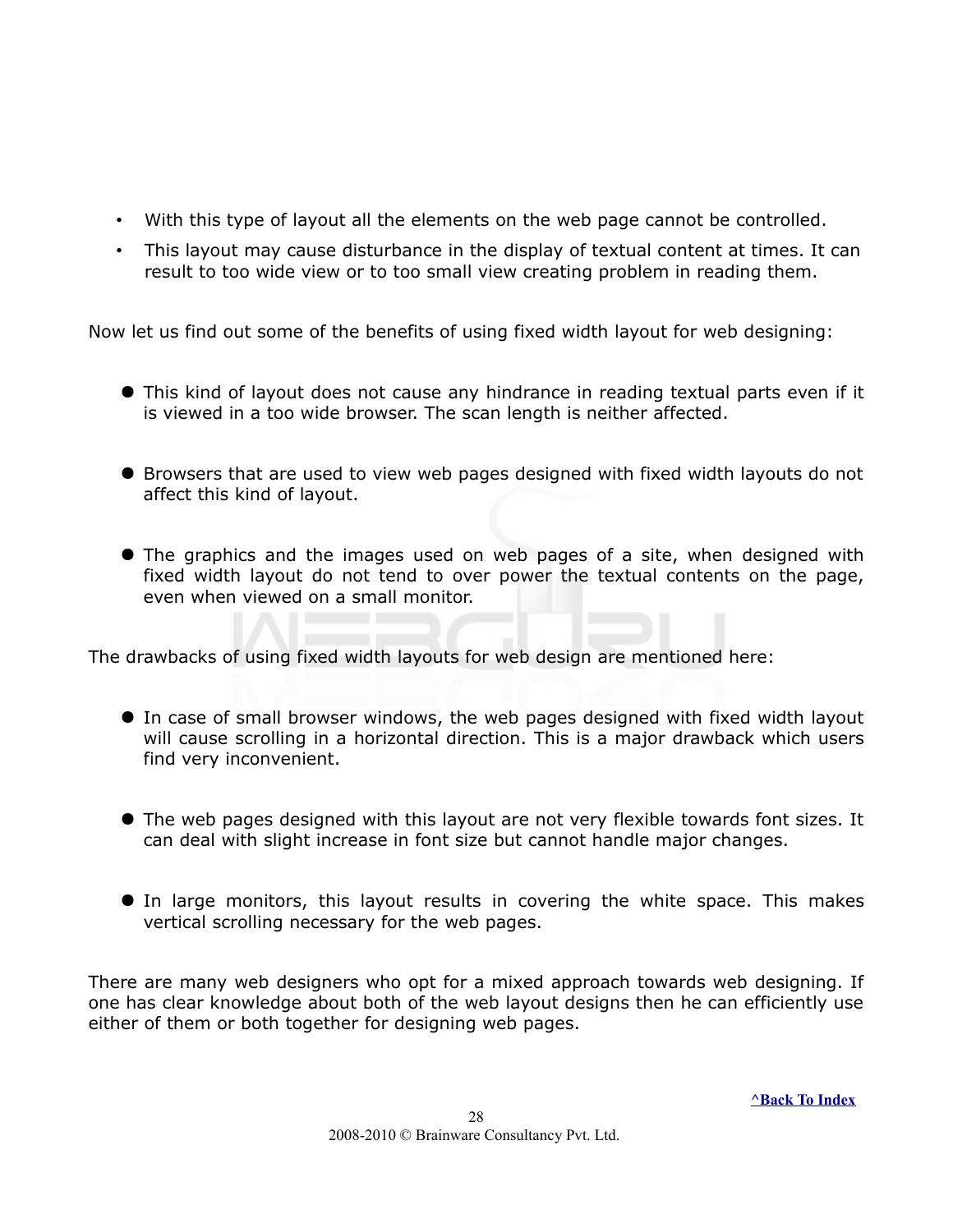#### <span id="page-28-0"></span>**HTML**

**Hyper Text Markup Language**, conveniently known as the HTML is the backbone of any web page. Initially HTML was used for sharing of online documentation. This language also did not support image tag and therefore could not display graphics on web pages. But this is almost unthinkable in the present era of World Wide Web. HTML is a very basic computer language and it is easy to learn. The features of this computer language are not very varied and are simple to grasp.

Hyper Text Markup Language (HTML) is used for creating web pages. It is one of the predominant markup languages used for web pages. This computer language is written in the form of tags and the text is kept within angled brackets. The first step of using HTML is formatting texts.

Using tables, line breaks, by paragraphs etc, does formatting on a web page. There are more complex and challenging features of HTML that helps to determine the structure of a web site. Some of the complex features of HTML are anchor tags, layering, framing etc. Incorporating the different features of HTML for developing the web pages will ensure more professional outlook to the web site.

The markup language is a compilation of instructions that are to be provided with content of a web page. This set of instructions denotes how a web page will look like or should operate on a browser. Markup is unique string of characters that are assembled with ordinary texts. HTML can be easily edited once it is created, as the computer language is text based. A more updated version of HTML is nowadays used by a developer, which is known as XHTML.

The primary components of Hyper Text Markup Language are as follows:

- Attributes> Offers added information about instance of an element
- Elements> Helps in identifying the various parts of HTML page
- Entities> Denotes the non ASCII text characters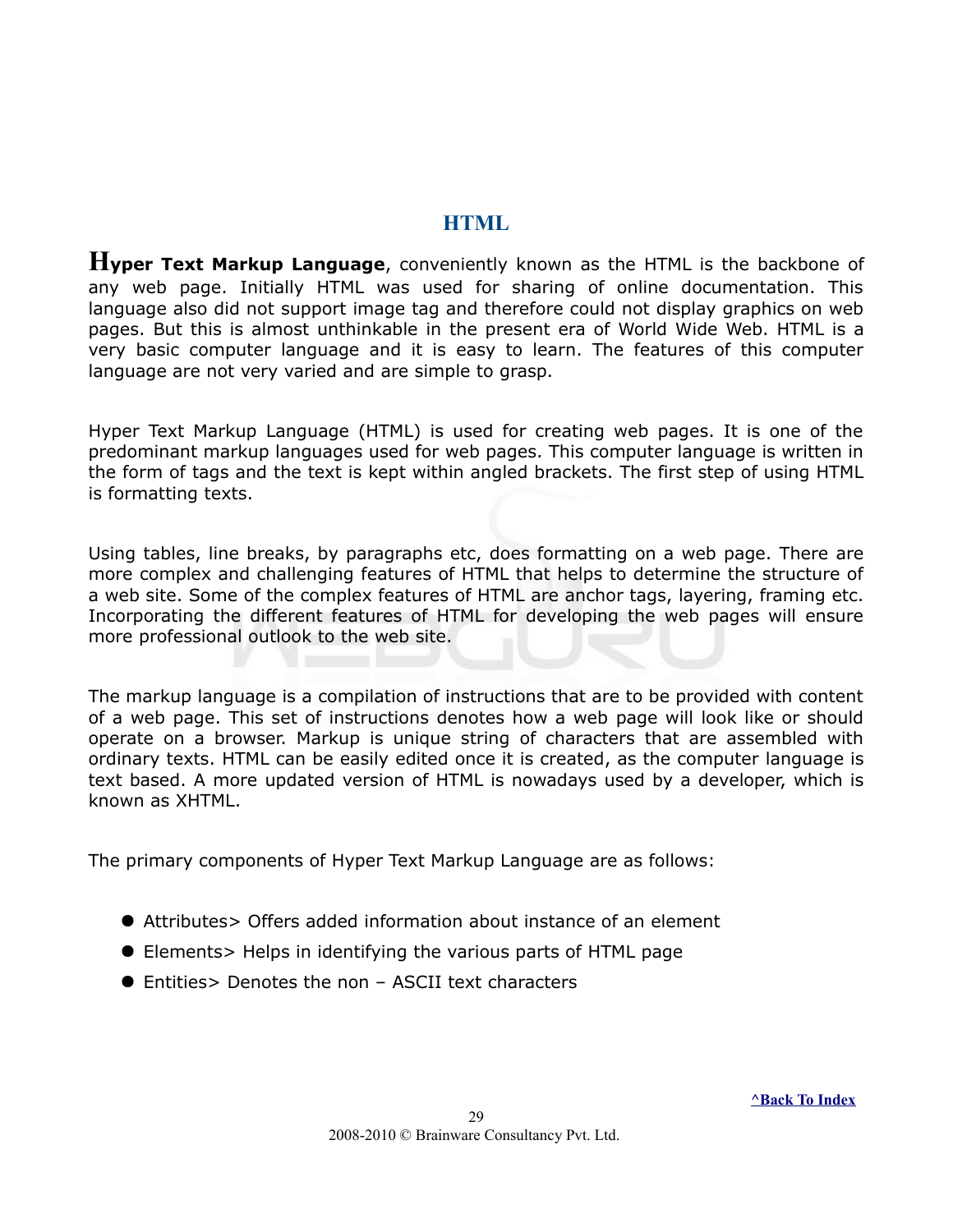HTML is on one hand a beginning of a professional skill while on the other it indicates a creative way of structuring the web pages. It is quite worthy to learn the computer language, as it is very easy. A few weeks devoted to learning HTML is enough for a beginner who can further improve in designing web sites by practice and further adoption of skill.



 **[^Back To Index](#page-1-0)**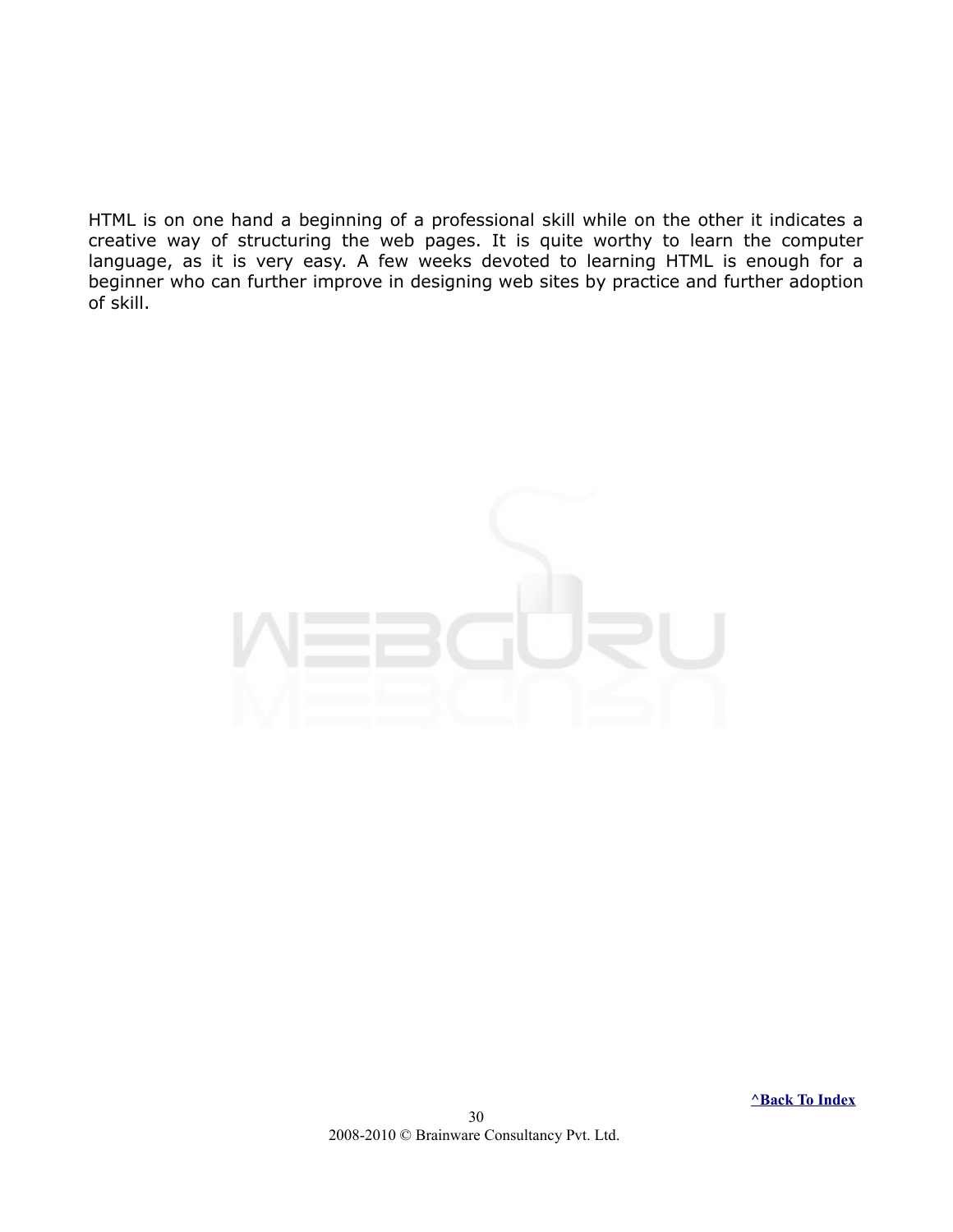#### <span id="page-30-0"></span>**CSS versus tables for layout design**

**I**n web designing both **Cascading Style Sheet** (CSS) and table based layouts are used. But there exists a dichotomy regarding which of the methods of designing is better. There is a group of web designers who tend to support and use the table based designs. There is another group who insists upon CSS. Table based layout is an older version of web design. CSS combined with XHTML makes a visual layout of a web site. CSS based layouts are considered better than table layouts by many web designers.

One of the basic differences of CSS and table is that in table layouts the content is not separated from visual data, while in case of CSS, both are separated. Thus a web designer finds it easier and more convenient to design pages using Cascading Style Sheets.

There are a number of reasons why CSS is considered superior to table layouts for web design. Some of them are discussed here:

- **Time for Loading a Web Page:** The web sites with table based layouts take longer time to load than CSS based layouts. Generally a table based layout takes about two to four times than CSS layouts to load. Therefore using table based layouts for a web page is more time consuming for a user. So it is better to use CSS web design as an impatient net user can shift from the site that takes him longer time. For CSS Spacer GIFs are not required to be used as is in the practice with table layouts. The Spacer GIFs increase the amount of junk markup and delay loading of a web page.
- **Redesigning Web sites:** It takes much longer time to redesign a web site with table based layouts. Since in CSS the content and the visual data can be kept separated, it helps the web designer to work fast and with ease compared to table layouts. Thus in a web page changes can be easily made with CSS.
- **Cost Effective for Redesigning Sites:** Using CSS for redesigning is not only more efficient than tables but also cost effective. If the web designers are paid by working hours then using CSS will save both money and time.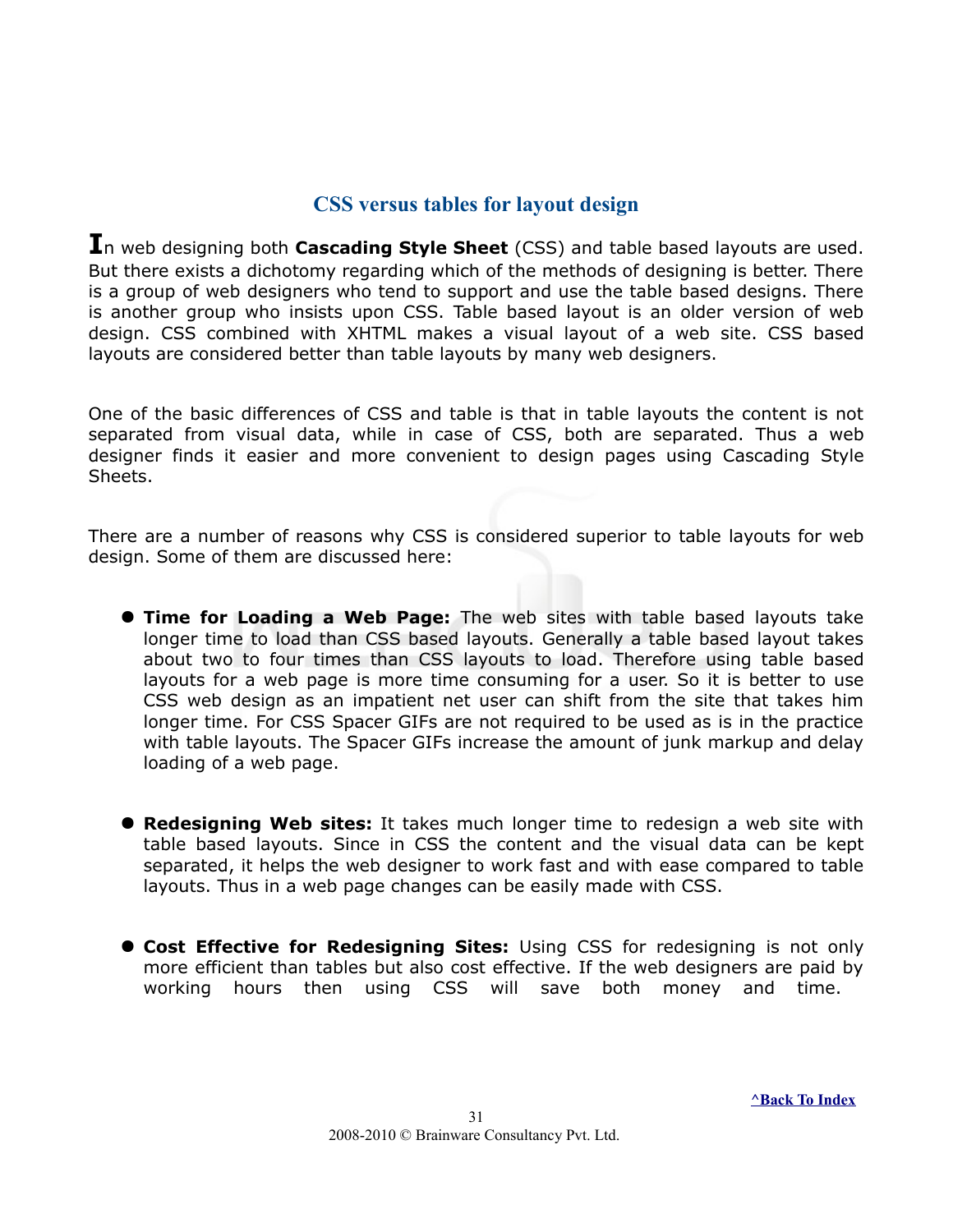- **Cost of Hosting Web Sites:** Using CSS layouts for web sites will take lesser time to load compared to sites using tables. The memory of file sizes used for CSS is also smaller when compared to those files saved while working with tables. The reduction in file size while using CSS is a great advantage. While hosting a web site a number of plans are provided. Most of the web hosting companies charge according the usage of bandwidth. So if a web site consists of only table layouts then incase of extra bandwidth usage, one has to pay more or a web site might be shut down until more bandwidth is purchased.
- **Visual Consistency:** A visual consistency can be kept all over the web site when it is designed with CSS. In case of table layouts for web pages, a web designer has to edit code for individual pages and also adjust other features to give the pages a consistent look. But with CSS it has become quite easier for a web designer to gain control over the elements of the web pages.
- **Quick Updates on Web Sites:** With use of CSS, a web site can be easily updated. This is a big advantage of using CSS than table layouts. It saves time and alterations can be done very quickly.
- **Aids in SEO for Web sites:** CSS are more effective for Search Engine Optimization (SEO). It is necessary to increase the volume as well as quality of traffic to a web site by using SEO processes. Using CSS for web designs ensures lesser junk markup and smaller file sizes of contents on web pages. The search engine spiders take lesser time to crawl web sites with CSS compared to those with tables.
- **Usability of Web Sites:** With the use of CSS the usability of any web site increases. The usability of a web site is considered when the users find it easy to navigate through the pages of the site and even interact. A CSS web design is helpful to increase the usability as the style sheets are printer friendly and the pages can be downloaded very fast.

Using CSS for a web site has other advantages too when compared to table layout designs. CSS supports multi- medium. It supports screen readers, web browsers and assistance required while accessing personal data. It separates visual data from content which is not possible in case of table designs. In a CSS designed web site, one can use interactive elements. Using CSS also enables better and convenient handling of projects by teams. Use of CSS based layouts also gives creative freedom to web designers.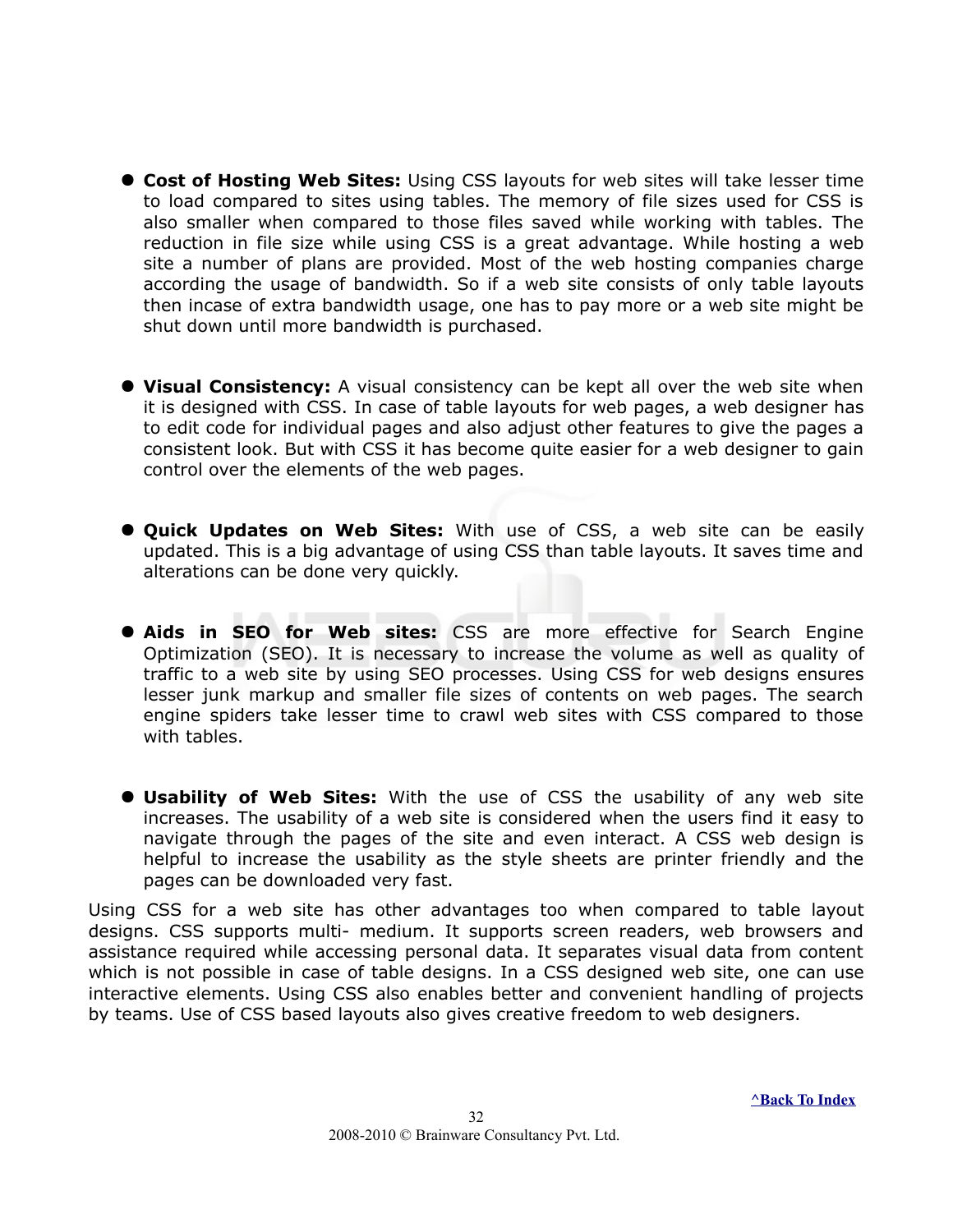#### <span id="page-32-0"></span>**Tips For SEO Friendly Web Design**

**I**t is not only about just web site hosting. A web site has to be designed according to the needs of the users or viewers as well as keeping in mind the marketing strategy. The web sites also need to be search engine friendly so that the web crawlers can identify the relevant web pages easily. Creating the web pages of sites to receive good ranking on search engines, the different processes for **Search Engine Optimization** (SEO) are to be followed.

Here are some of the basic tips for **SEO friendly web design**:

- Through proper use of Meta tags in web designing the web pages can be made SEO friendly. The Meta tags should contain relevant key words so that crawlers can easily find the pages.
- Use of SEO friendly URLs for sites is another process of securing high ranks on search engines. The modern web technologies for web designing should not be compromised with.
- W3C Design for web pages is SEO friendly. Web designers of recent days use this web designing to avoid errors on pages.
- While web designing, menu links and proper navigation structure are to be maintained. These enable the search engines as well as human users to find the relevant pages of the site.
- The SEO errors while coding for the web pages are to be avoided. To make the web site rank well on search engines, the web design should so planned so as to appeal the visitors of the site.
- Use of standard HTML is preferable for web designing to make the site SEO friendly. Use of complicated software will cause addition of redundant scripting and also pose difficulty for web crawlers to crawl the pages.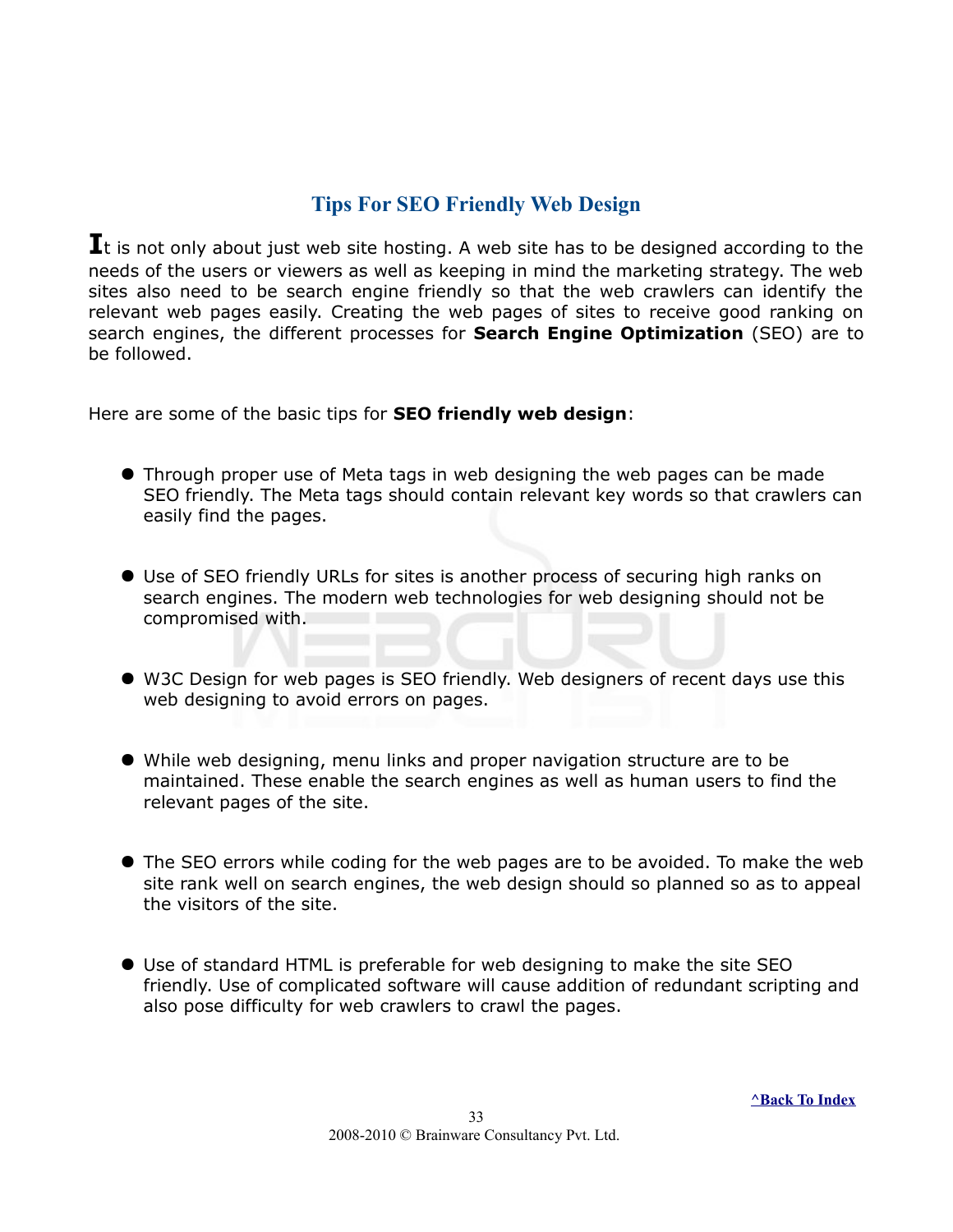- The spiders find it easier to crawl web pages of small size. Thus Java Script and external Cascading Style Sheets are to be used for web designing. They will lessen the page size and the time for downloading them will also be reduced accordingly.
- The web sites that use too much of flash designing can be a disadvantage for Search Engine Optimization. So the use of heavy images and Flash should be avoided as much as it is feasible.
- A site map can be designed so that spiders can easily trace the web pages.

In today's competitive market, the web design should be so planned that it complements the needs of SEO. Web designing of a site definitely affects the process of SEO. So attempts must be taken to rank the web sites with intelligent use of SEO friendly web designing.

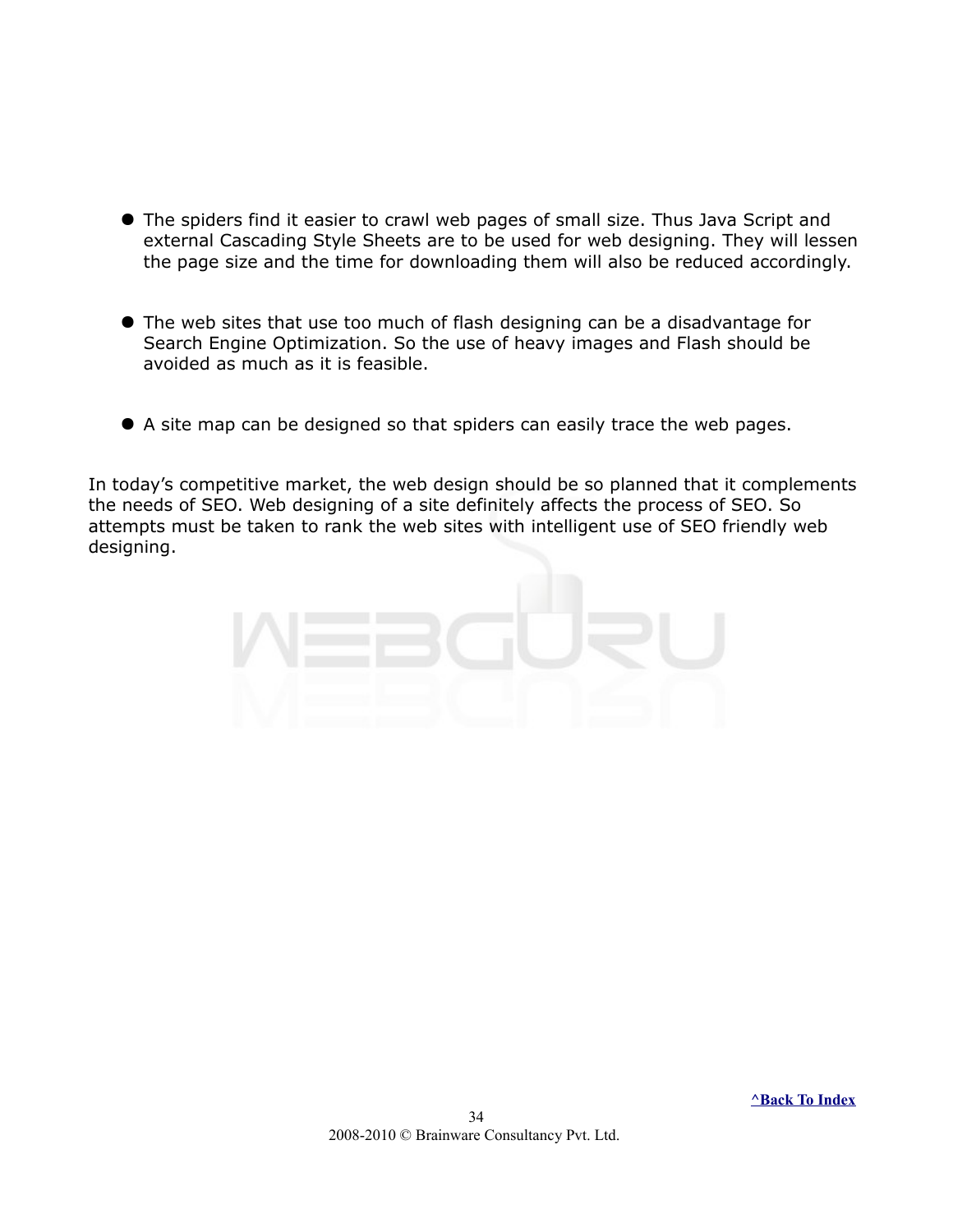#### <span id="page-34-0"></span>**Content**

**C**ontent of a web page consist of the texts, images, videos, audio files and animated texts or images. Good writing on web pages is an essential criterion which was not recognized in the earlier stages of **web design**. It was with Tim Berners – Lee that linking of documents on web pages started during 1950.

Web content comprises textual and non - textual elements on a web page. It has been observed that there are a number of users who actually spend time with the textual part of the web page. For the success of any web site, a well written and well edited content is indispensable.

A web site is not only about content of standard quality. But a web design must facilitate in finding the content of the site. The web design should also facilitate the readers in reading the content on the web page. To be more precise, web design incorporates content design. It matters a lot on how content is being laid on the web page. The web design needs to be user friendly so as the readers can find the relevant content and faces no hazards reading it.

The web design should thus be kept very simple keeping in mind the readers' conveniences. Effective web writing has to be well placed with other non textual content on the web page. A web site with innovative yet simple web design will draw the attention of users. Enriched web content and user friendly navigation will help retain readers to a web site. Since textual content is integral part of a web page, marketing processes are also to be followed so as to get them higher rank for the pages and customize them for web crawlers and web users through search engine optimization.

A **web designer** may not be acquainted with the textual content and about its editing, but he has to design the web pages keeping in mind the readers. He has to take care to minimize the discomfort that is usually caused from on screen reading. The way a reader scans a web page for reading should be kept in mind and thus the web content should be organized accordingly.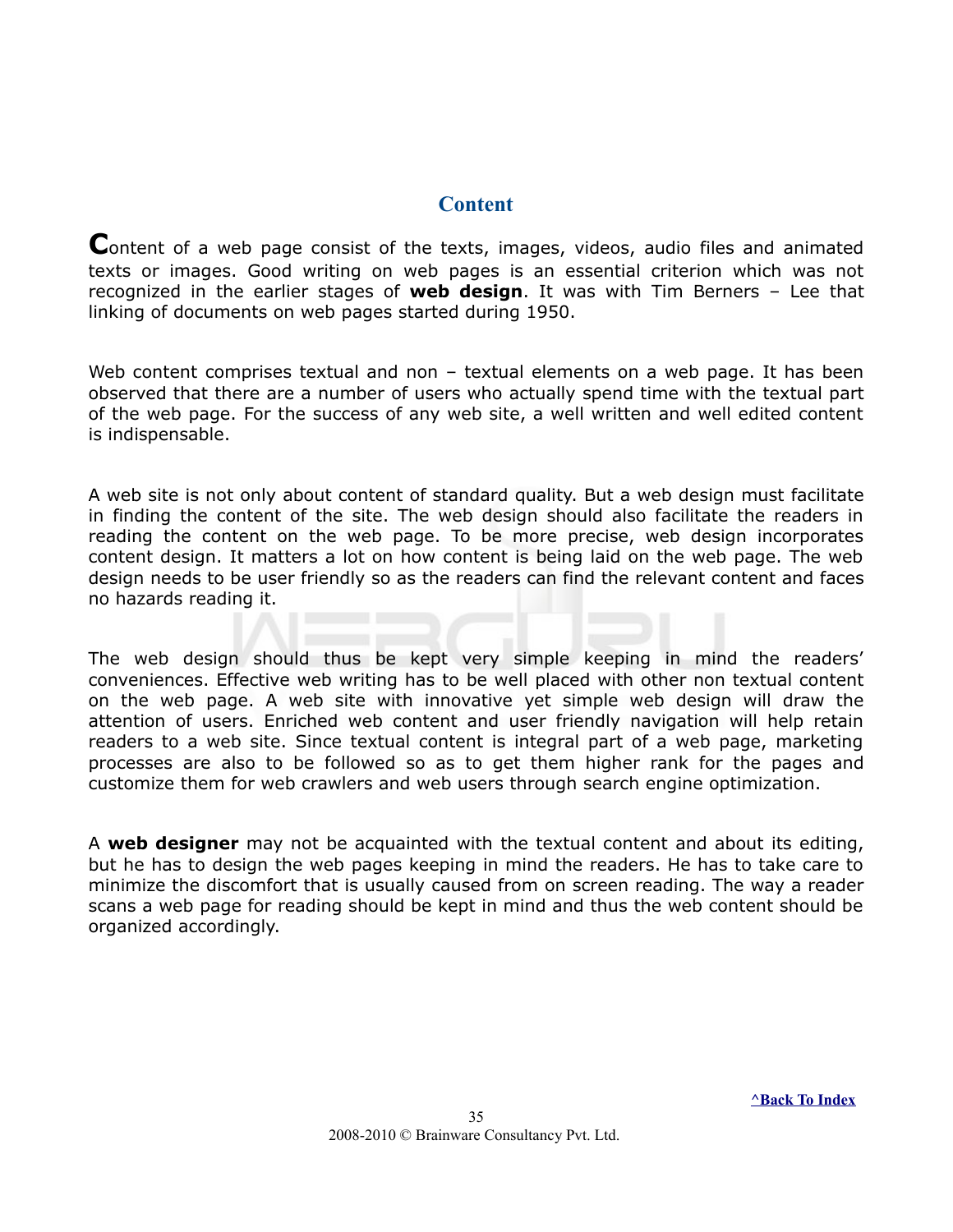The web content on a page requires sound evaluation and proper organization. First the necessary content is to be collected and they have to be arranged on the pages of the site. The web site planning has to be so as to aid the readers. Those particular contents on the web pages that are either not relevant or it is not serving the purpose of hosting and maintaining the site, should be removed.

For the convenience and requirements of audiences, the contents on the web pages are to be categorized. They are to be kept concise yet information rich. Each category should possess descriptive title. This title can be made links to connect to other relevant web pages. Rich web content is complementary to web design and hence a well planned content on a web site is reflective how user friendly and target audience specific it is. In a well organized web site the purpose or aim of maintaining the particular site is also served.

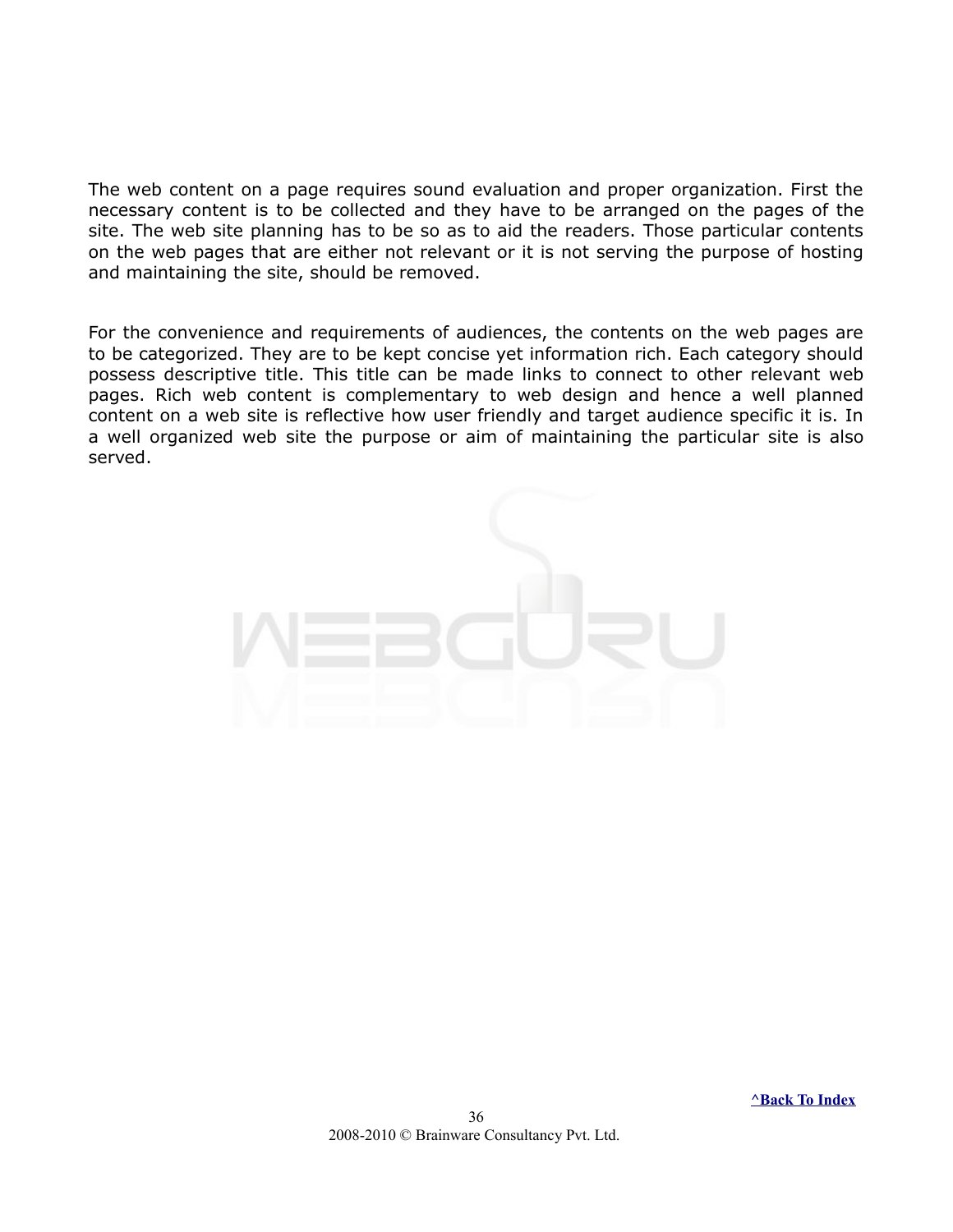#### <span id="page-36-0"></span>**Flash Web Design**

Flash is an application development program. This program is used to support interactive applications, sound and video files as well as any dynamic content on the web. Flash was introduced in the year 1996. Since its launch, the technology was a hit and welcomed by developers. It added interactivity and animation to the pages of website.

Programs like movies and games are also designed with Flash. With most of the web browsers this client application is easily accessible. Flash Macromedia supports both **raster graphics** and **vector graphics**. It also aids Action Script which is a scripting language.

Unlike other formats and core protocols on the Internet, Flash is not produced by a vendor-neutral standard organization. Compared to the open HTML format, Flash is more restrictive. Flash as an application development program is mostly preferred by graphic designers as this helps them to exercise control over the design. Flash also aids graphics animation.

One of the major features of Flash web design is that it supports the use of multimedia, graphics, texts along with videos. One of the advantages of using flash web design for vector graphics is that it uses files of very small size. Another notable feature of Flash web design is its interactivity. Flash enabled web sites also happen to be much more attractive than the ordinary HTML sites. Recently Flash is used to design the small tutorials that consist of self testing exercises and interactive images.

But for those websites which are rich in content, normal web design is preferred. The Flash enabled web designs take longer time to load than web pages with normal web designs. Thus those web sites that are not content based are ideal to have Flash based designs for their pages. But the alluring features of using Flash web designs mar its drawback.

Flash web design is a wonderful development and it can boost a web site with eye catching graphics, multimedia and other content. It is a technology of the new era and it enhances the popularity of a web site. From the marketing point of view, a commercial or personal web site is so designed to attract visitors. One of the keys to retain visitors on a web site is its web design beside rich content or information.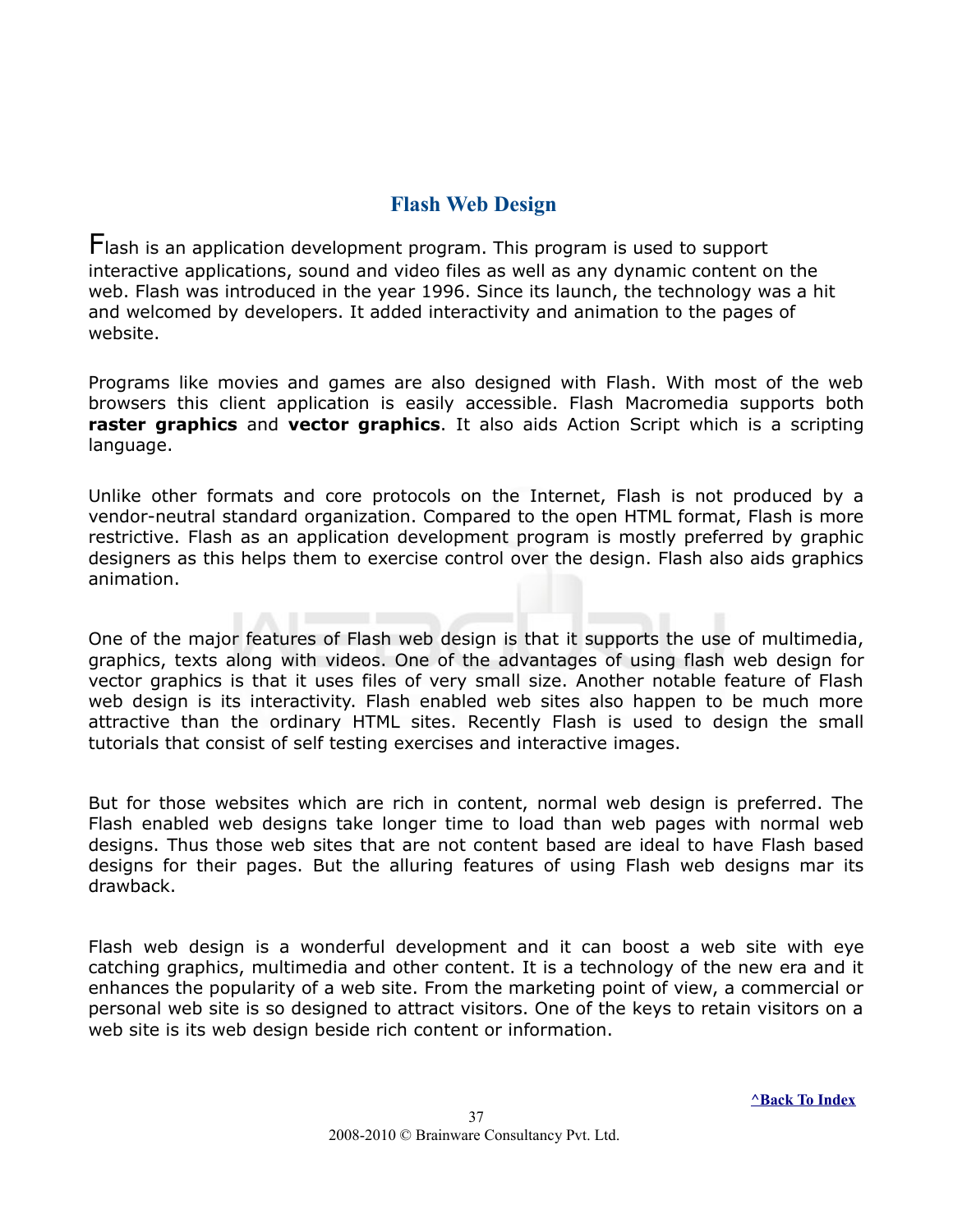#### <span id="page-37-0"></span>**E-Commerce Web Design - The Do's and Don'ts for Successful E-Commerce Web Design**

**B**esides aesthetic appeal of any web site, it is the character of the site that also matters. When it comes to web designing the sites, the webmasters need to concentrate on the nature of the site and for which purpose it is going to be launched.

Incase of e-commerce web sites, extra considerations are to be made. The e-commerce sites are those sites that deal with monetary transactions. These sites carry on the sales for the company or particular brands. The e-commerce sites give priority to 'conversion'. The conversion of visitors to e-commerce sites to online buyers depends on how the visitors feel about the sites. Besides textual content, the visual appeal attracts the visitors. Thus while designing any web site; especially the e- commerce ones certain things are to be kept in mind.

There are some do's and don'ts for successful e-commerce web design. Following some of the basic ones the web design for an e-commerce site is bound to be successful.

First let's know about the dos for an e-commerce web design:

- The language used on the web pages of an e-commerce site should be simple and devoid of jargons as far as practicable. The texts used on the sites should be easily comprehensible to the visitors.
- The webmaster can keep a page on the site to display the products that are currently not available. This page should be regularly updated so that the visitors/ users can save their time by not ordering those items which are out of stock.
- The web design should be friendly enough so that users find it easy to navigate the site. The ordering page for the products on the site should be made to reach by minimum number of clicks. It is preferable that the number clicks for the order page should not exceed three.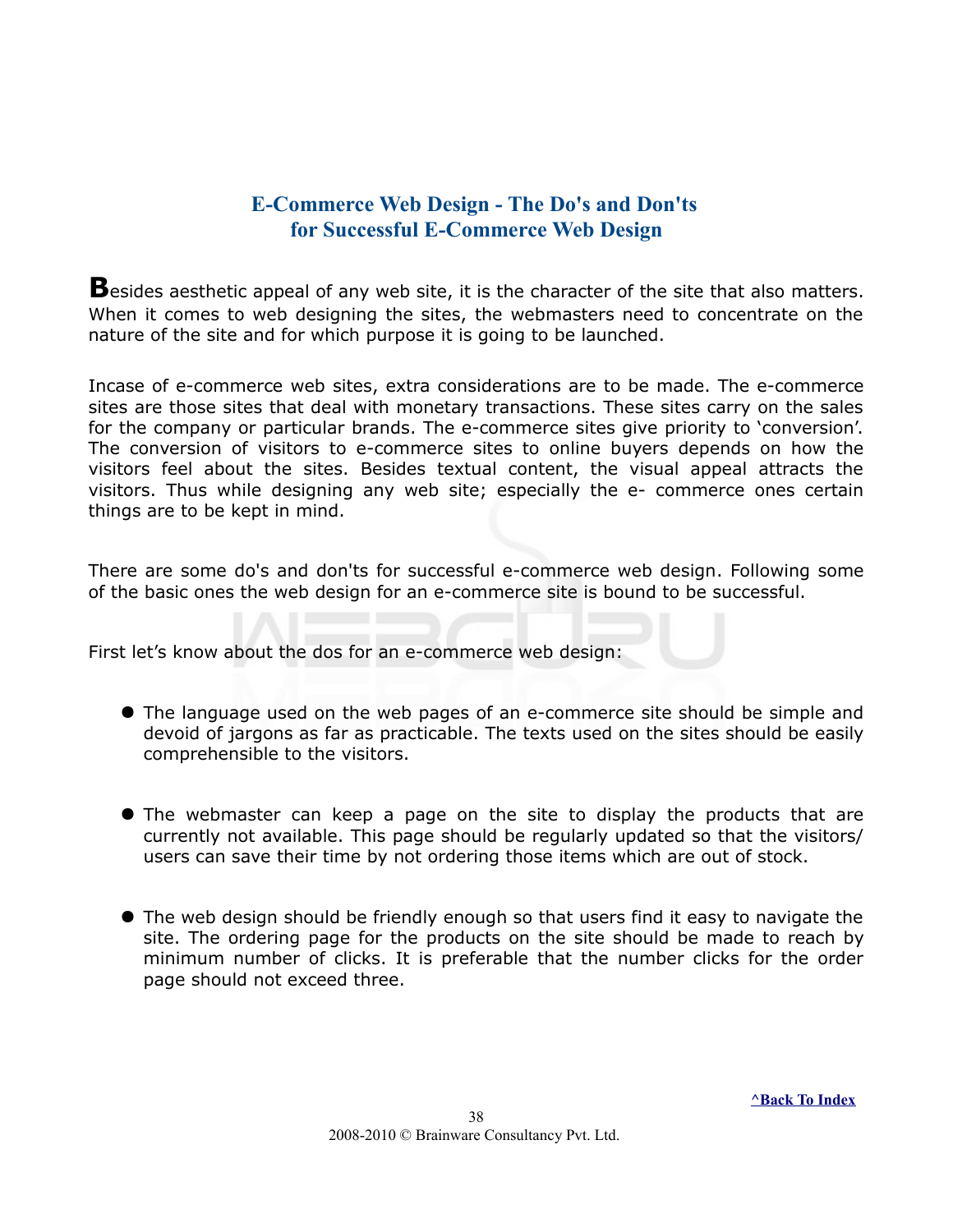- The links provided on the web pages for buying products online should properly work. Thus the hyperlinks on web pages should be checked regularly to avoid any embarrassment.
- The web pages of an e-commerce site should be well linked with each other as far as practicable. Each page should be at least linked with the main section of the site.
- The web design of an e-commerce should be made attractive yet it has to be kept simple. The users of the e-commerce site should be provided with a sense of familiarity. To avoid any confusion, it is better to put the links in the same place. For convenience of users, different colors can be used for separate sections on the site.

There are a number of things that are better not being practiced while designing an ecommerce site. Some of the don'ts of e-commerce web design are as follows:

- On an **e-commerce site**, it is advisable not to ask the visitors to download any software to view any particular product(s). The viewers can seek another site where they do not have to face any time consuming or round-about process.
- Use of Flash intros is to be avoided while designing web pages for any e-commerce site. The visitors can leave without even browsing through the pages of the sites that have Flash intros.
- Use of frames for e-commerce web design is also to be avoided. The viewers of the sites do not find themselves very comfortable with the use of frames.

For easy navigation through the pages of an e-commerce site, large images are better being avoided. They take up a lot of time to load the web pages and often block links on the pages creating inconvenience to the users.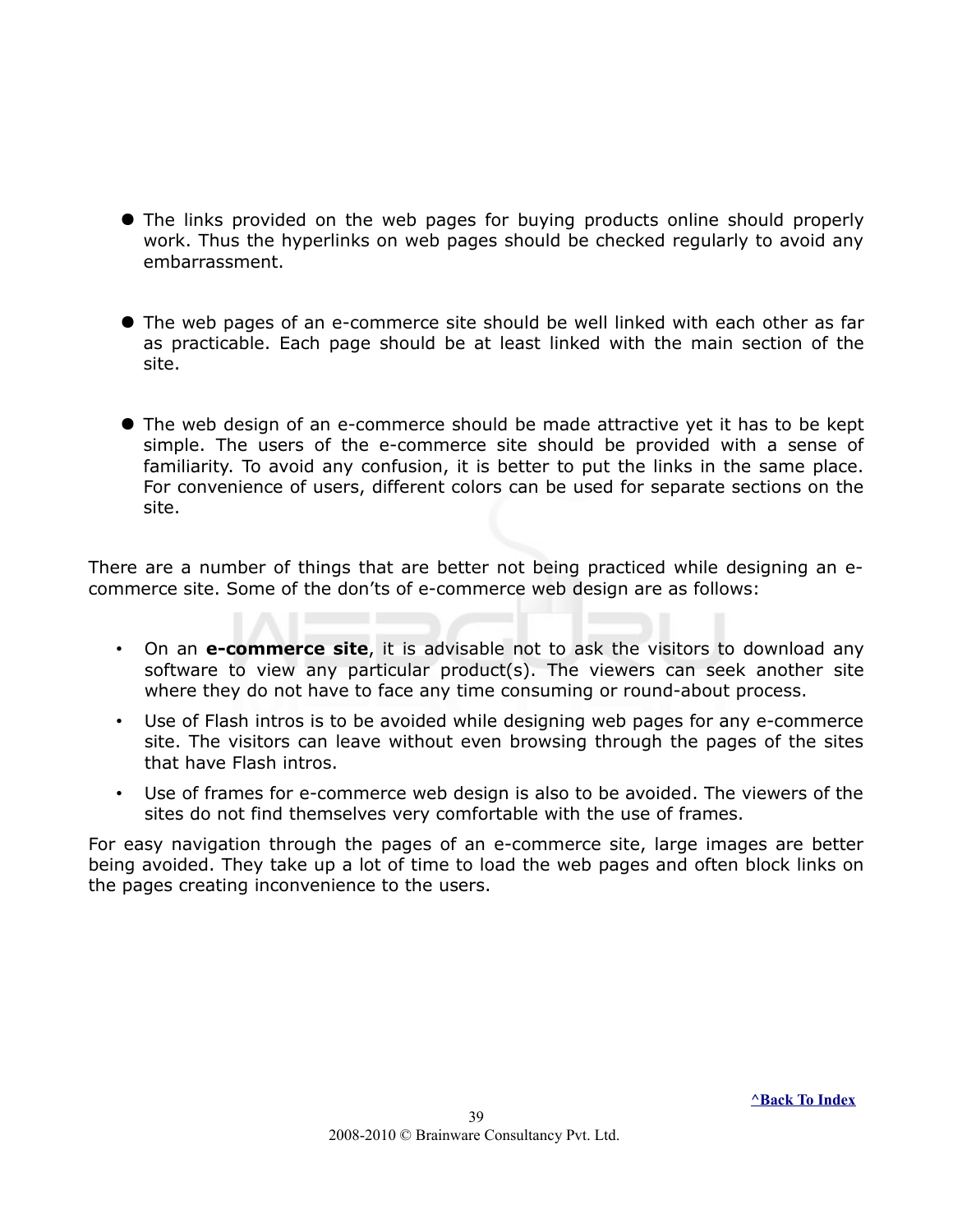#### <span id="page-39-0"></span>**Website Design the Latest Trends**

**T**he advent of Internet marks the beginning of history of web designing. Tim Burners Lee, the founder of Internet took the initiative to upload the first page on the web server. Since then a web page with a single document evolved itself to complicated combination of codes and designs. The first page on the web was a document created with black text. Later in 1990, text effects were added to the pages and colors were also used for page designing.

The Internet boom enhanced the evolution of web design. Every few years the trend of web design changes. Once the web pages came out from the confinement of black text, a number of colors came to be used which actually caused distraction of the users from the original products. Use of crammed information on web pages soon made the readers tired.

Soon afterwards, use of HTML, DHTML and Flash for designing web pages became a trend. At that time, table based layouts were in vogue. But since the complicated web pages involved writing many codes, very soon Cascading Style Sheets (CSS) came to be used to ease this problem.

A mature and professional get up of web sites is what readers prefer. Use of more content and comparatively lesser designs on web pages is the modern trend of web design. The visitors seek sufficient information related to the products rather than getting irritated or distracted by web designs.

Recently a number of trends have been adopted for web design. Some of the popular ones are as follows:

- **Silver Orange Style -** this style is simple and easy to handle. The designs do not employ too many colors.
- **Web Desktop Style -** this is one of the latest trend employed for web designing. This type of web designing is quite expensive.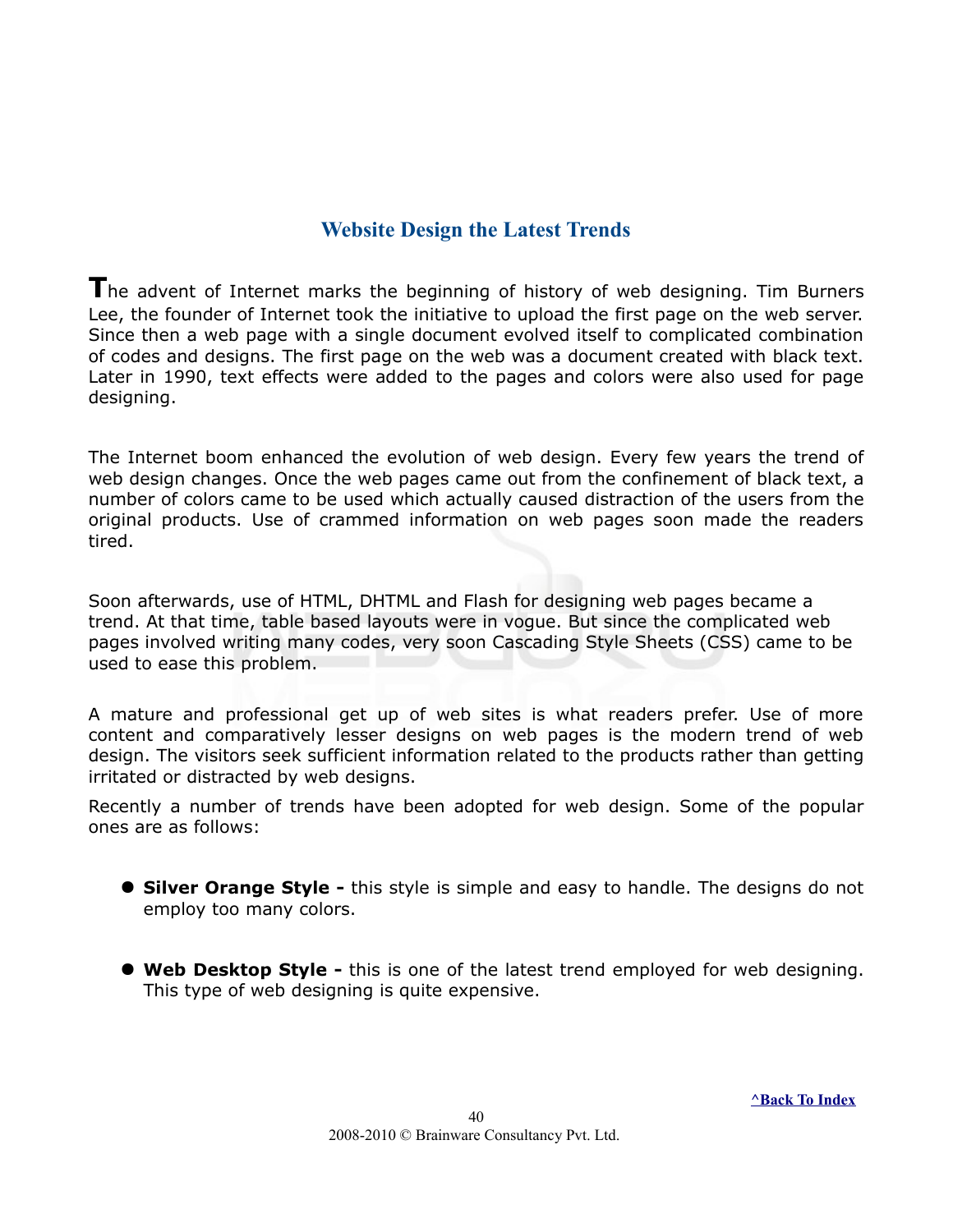- **Apple Style -** this kind of web design is also costly but is a very distinctive one.
- **Microsoft Style -** this is a latest web design trend. But it is seldom used.

A user while browsing web sites, quickly takes a decision whether to explore a site further or to move on to some another by its design and presentation of content. Thus the web design should be such as to impress the user at the very first visit. In recent days, the moot aim is to attract visitors to a site and to retain them.

For this purpose, the general trends of web design that are followed in the recent days are:

- Plenty of white space is kept on the pages
- Strong colors are used
- **•** Trendy icons are used
- Big and easily readable text is used
- Use of 3D effects
- Choosing neutral and soft colors for background
- **Centered orientation**
- Simple layout for pages
- $\bullet$  More stress on content than page design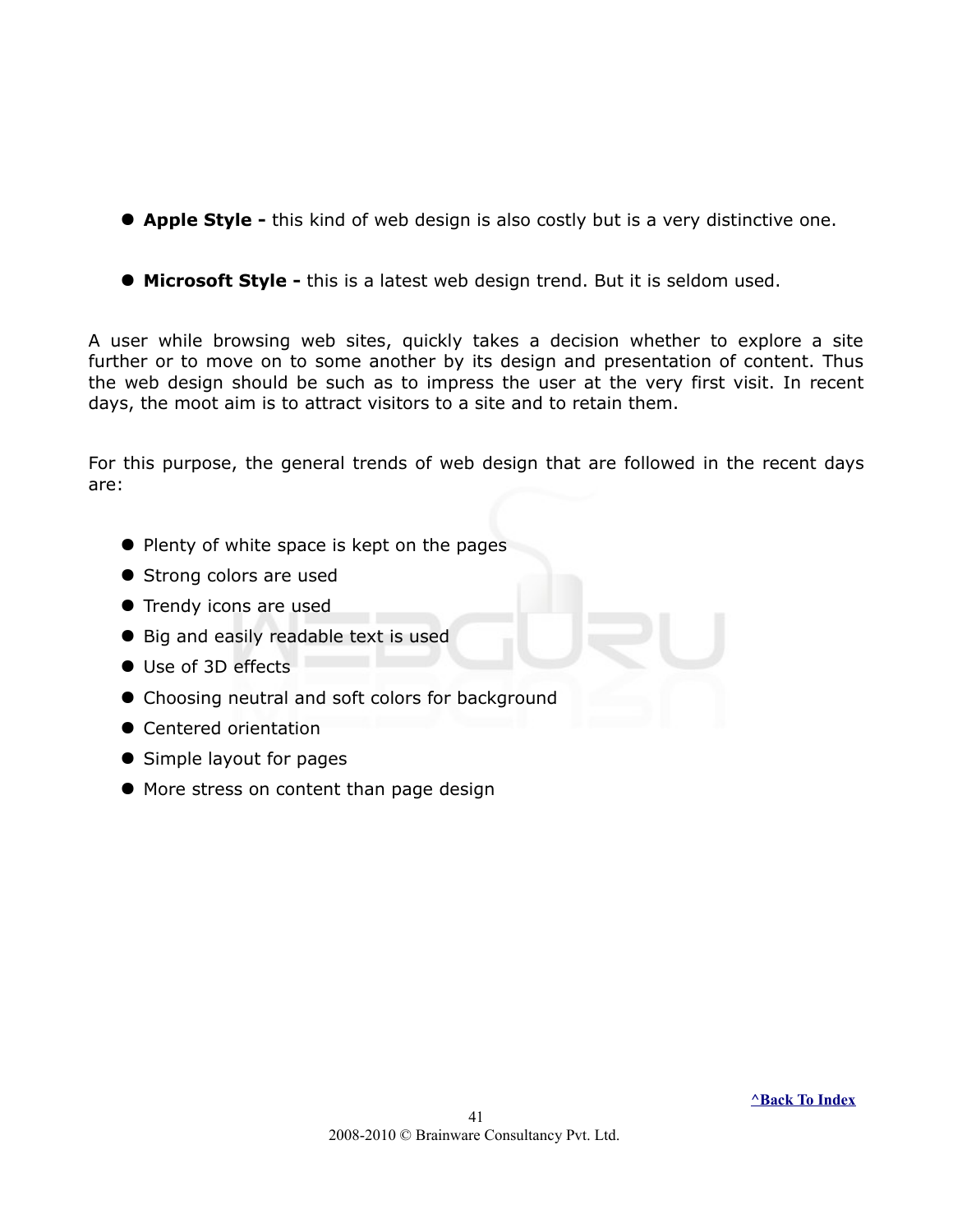#### <span id="page-41-0"></span>**What is Web 2.0 design?**

Web 2.0 is a familiar term since 2004. This term was introduced for the first time in the O' Reilly Media Web 2.0 Conference. According to many, Web 2.0 is a **new trend of web design**. To others it is a new trend of web development.

Web 2.0 design is one of the latest trends of technologies used for web designing. This new trend has certain benefits. It looks forward in enhancing the creative pursuits, sharing of information as well as creating a platform for association among the visitors of websites. The introduction of **Web 2.0 design** has helped the hosted services on the net and also the popularity of the web-based communities. The blogs, social-networking sites and similar kind of websites have steadily developed with Web 2.0.

While designing a website with web 2.0 design, certain useful tips can be followed:

- While using Web 2.0 design, large logos can be used. The bold and visually attractive logos attract more visitors.
- Bright and innovative icons can be used in Web 2.0 design. These icons are capable of creating more impact on the mind of the readers or visitors.
- Star shaped labels can be incorporated in Web 2.0 design.
- Aesthetic appeal can be enhanced with this new trend of designing web pages. The independent and methodical use of bright colors can be done with Web 2.0. Different sections of the website can be marked with different colors to make it more catchy and user friendly.
- Uploading too much of information on a web page is never advisable. The pages should be kept visually appealing while catering information that is rightly balanced with web design.

In the computer industry, Web 2.0 design has bought a kind of business revolution. Web 2.0 uses the web as a platform. The technologies of Web 2.0 initiates innovation in the web design. Web 2.0 offers a lot more to the end users. Based on the technologies of Web 1.0, the new technologies have been introduced. The users can make more use of the data available on the site. The users can even keep and retrieve data from Web 2.0 sites.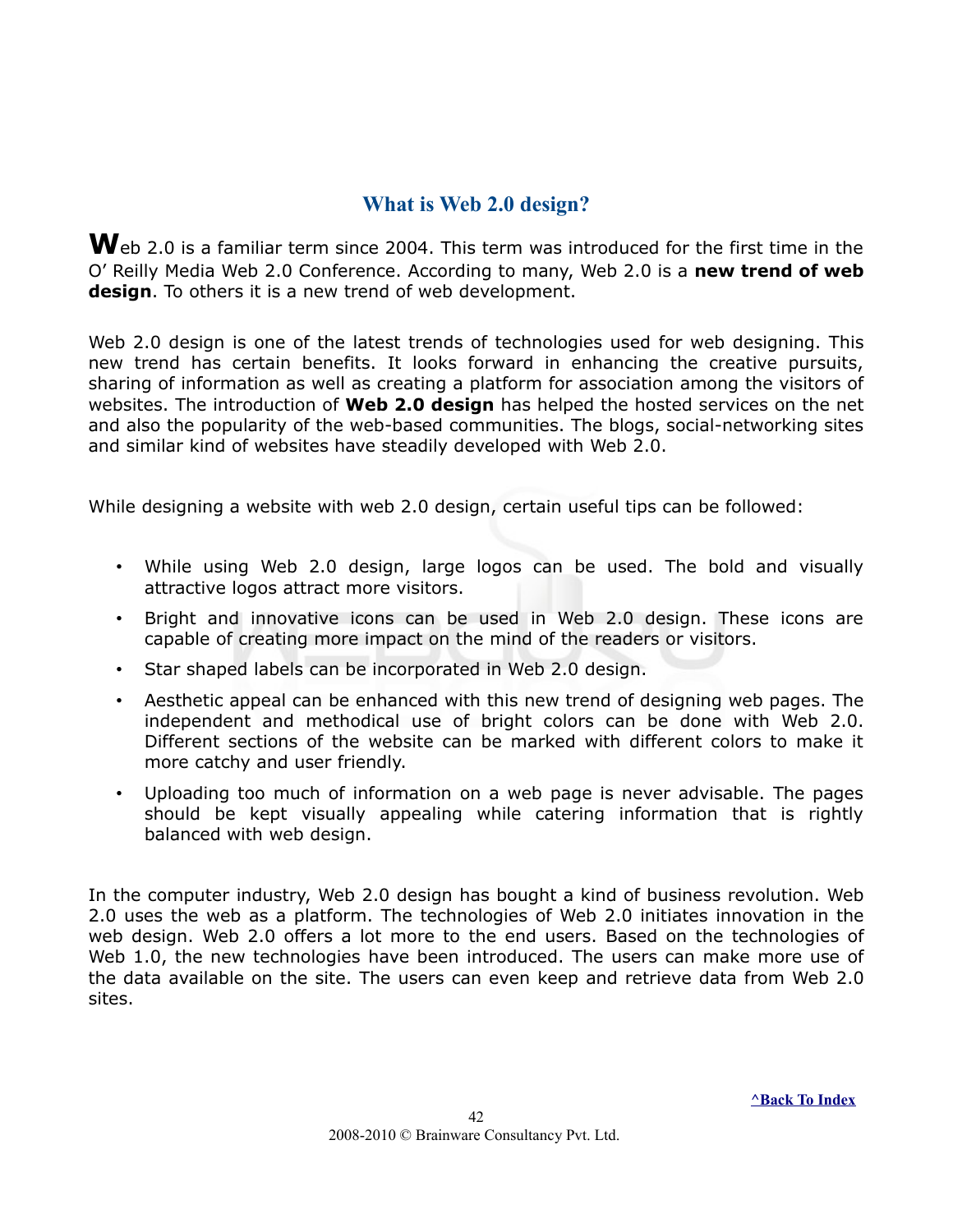Participation by end users is a unique feature of using Web 2.0 design sites. Unlike the traditional websites, these sites allow more than just viewing the content. Previously, only the owners of the sites could maintain the web contents. Due to the interactive features of Web 2.0 design, it is often referred as ''participatory web''. The rich content used with Web 2.0 design catches the eye of the visitors easily. The most essential attribute of it is users' participation since it supports dynamic web content.

#### There are some **basic features of Web 2.0 design**:

- Cascading Style Sheets
- Microformats
- Weblog Publishing Tools
- Folksonomies
- REST and or XML and or JSON based APIS
- Rich Internet Application
- Mashups
- Softwares for Forum and Wiki
- Internet privacy
- Syndication of data in Atom or RSS feed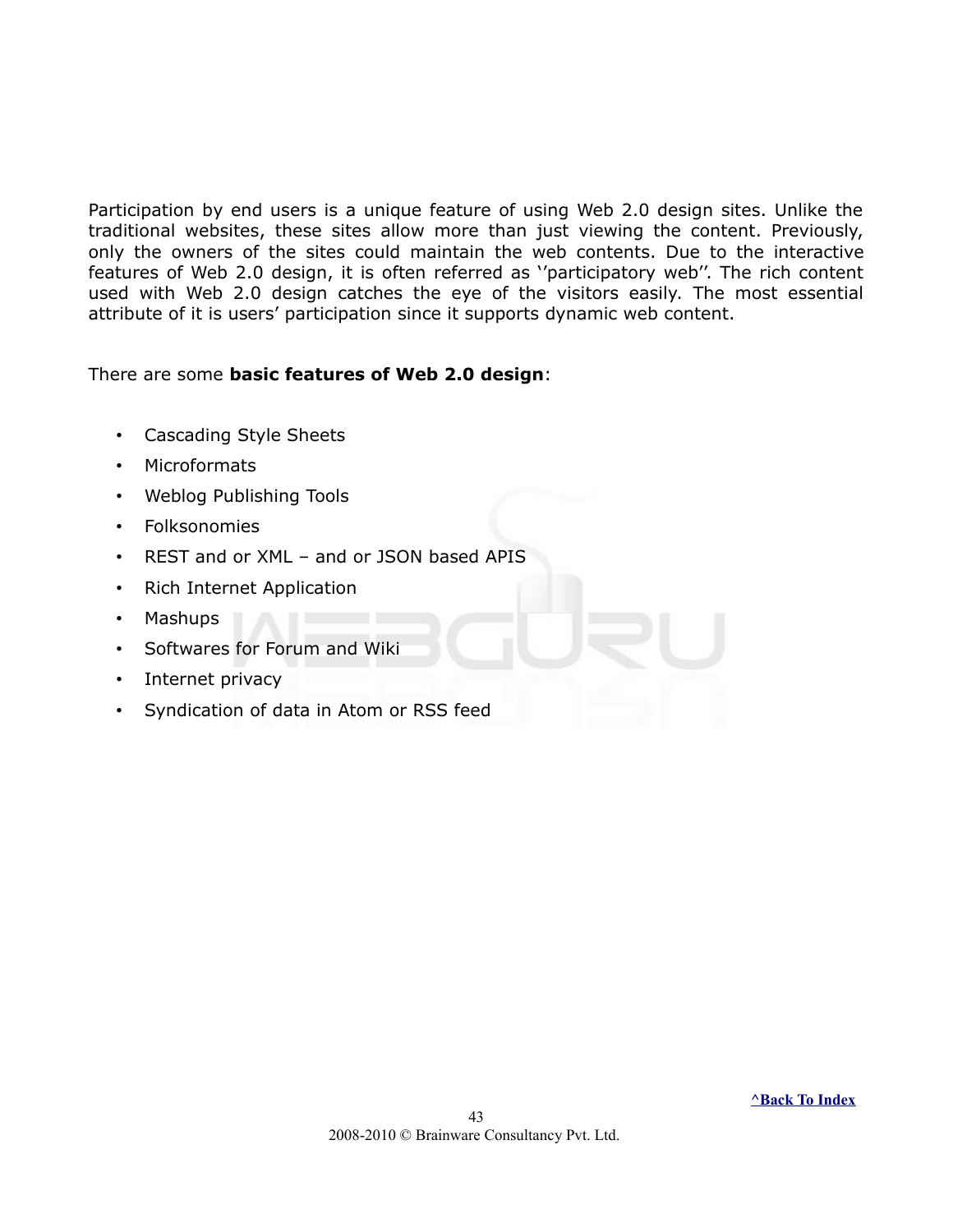#### <span id="page-43-0"></span>**Web Design Mistakes and How to Avoid Them**

**W**hile designing web pages, a number of mistakes often take place. Most of them are very common. But while working on designing, we can easily avoid them if we are a bit more careful. Apart from the odd mistakes, rest is so common that they can be easily rectified. So it is better to be aware of them while working on assignments.

- While designing web sites, PDF files are better be avoided. Online readers are not very comfortable reading PDF files on their browsers. These files can be very suitable for printing but they cause inconvenience while reading online.
- Another common mistake of web design is forgetting to enable the option to change colors of the already visited pages on a site. While navigating the site, the user would not land up to the same page over and over again and thus it would save his browsing time.
- The user's preference to resize text should be kept in mind. Often the fixed size is specified which most of the time is a tiny sized text. This causes inconvenience to follow the textual content on the web pages.
- For textual content on web pages, a wall of text is to be avoided. This results in poor scannability by the reader. For web content writing certain tricks like using short paragraphs, simple style of writing, sub heads, highlighted keywords and bulleted lists are to be followed.
- The page title should be search engine friendly. An optimized page title helps search engines as well as users to trace the relevant pages. So those page titles should not be placed on sites that have low search engine visibility.
- Attention is to be given on maintaining consistency through out the web site. The users get familiarized with a certain web site. So by maintaining consistency on the site, user's expectations should not be broken.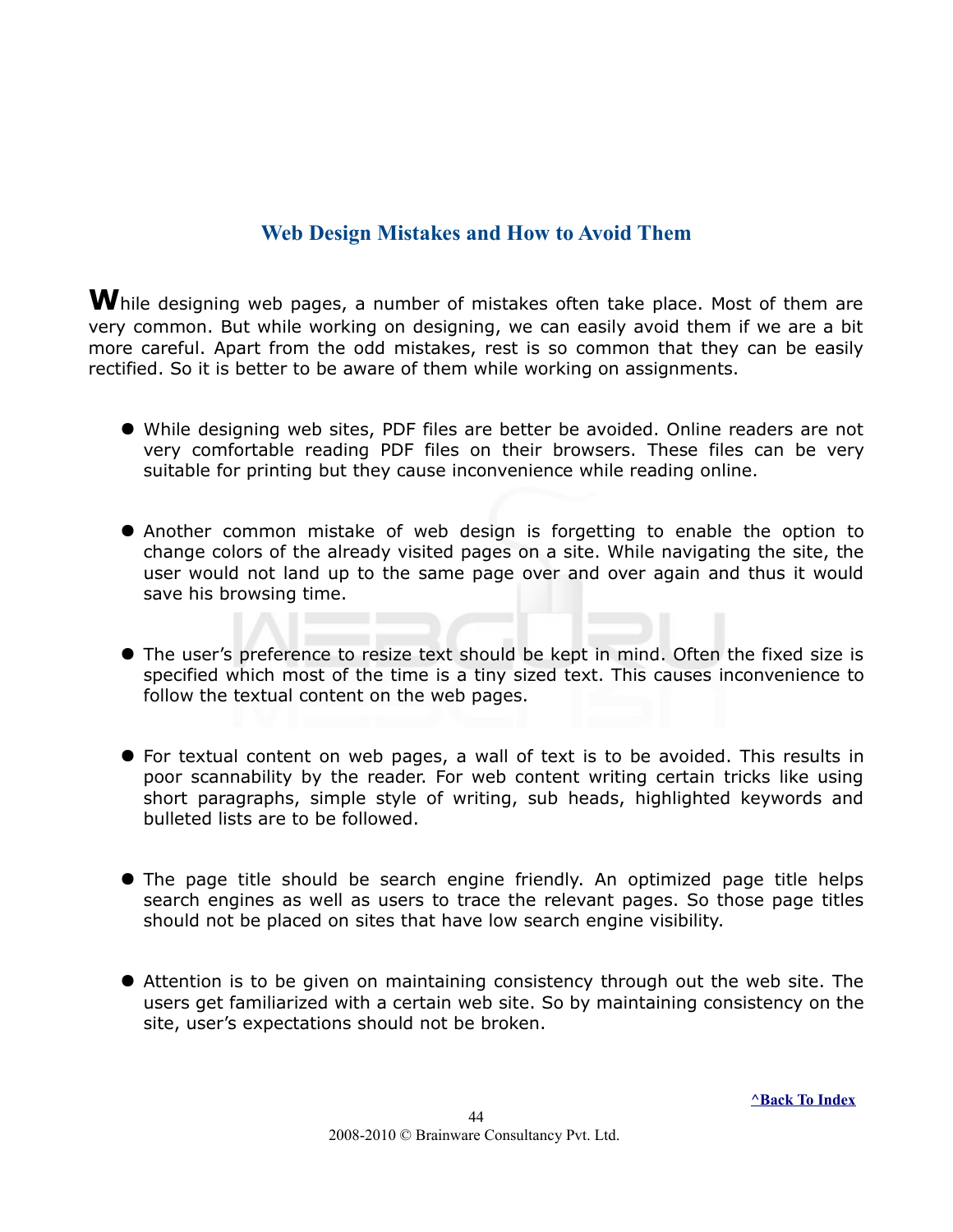- Use of redundant pop up windows should be avoided. Most of the users do not like jumping into a new page with every link they click on the web page. It is preferable that the hyperlinks used on a web page should replace the existing web page on the browser.
- Often the visitors to one site tend to move on to another due to lack of sufficient information. A web site should cater relevant information a reader seeks on your site. Thus information on a site is to be provided keeping in mind the aim or purpose of the site.
- Again too much of information put up on a single web page can create inconvenience for the readers. They can get easily bored or tired reading too much information clubbed together.
- Other than use of banners or any indispensable images for branding the products on the site or the web site itself, the use of decorative images should be reduced as much as possible. The heavy usage of images and graphics tend to slow down the loading of web pages.
- While providing thumbnail view for larger images, the size of the thumbnail view has to be so kept that they do not cause inconvenience for a viewer to see them.
- Frequent change of URLs of web pages is to be avoided. By changing the URLs, the links already made with the particular pages will be lost.
- The content posted on web pages should be dated for convenience of users. By regularly updating content on web site brings in more visitors. Using chronology for the web contents enable readers to identify a new post from the older ones.

Most of the time, the mistakes or errors while web designing take place as the designer overlooks them at times. But it is better to avoid them and design an error free web site as far as practicable. So no mistakes of web designs are to be overlooked as minor ones. An error free site can increase the chances of success for your site.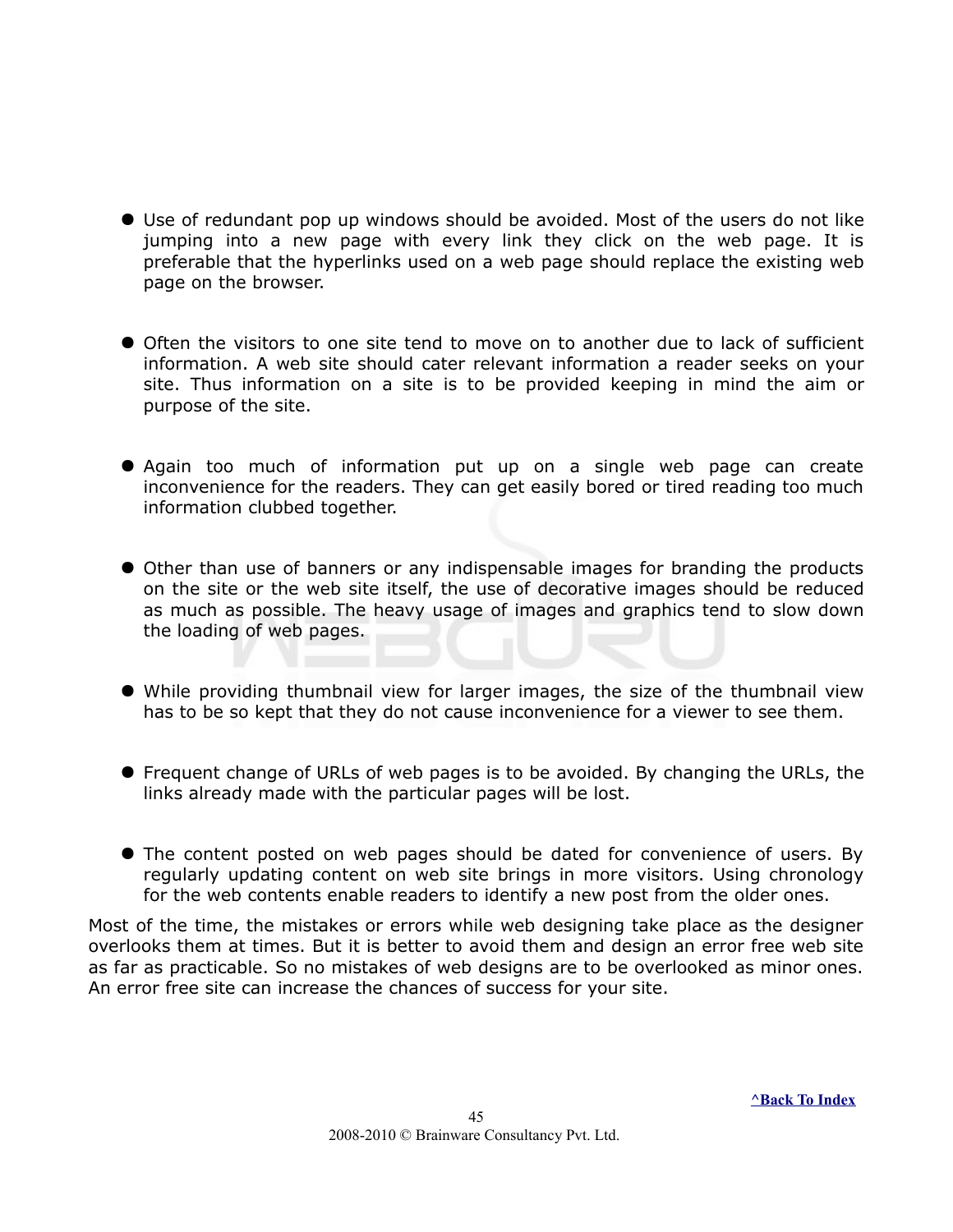#### <span id="page-45-0"></span>**The use of Images in the Web Design**

The use of images in web design is no less important than use of textual content. Images cause visual appeal to the users visiting the web pages. Instead of viewing a dull or boring page crammed with only information, it will be a user's pleasure to visit a web site that offers graphical representation and attractive images. The intelligent use of relevant and attractive images on web pages creates a great influence on the mind of the readers.

The images are able to generate memorable impression on the mind of the users long after visiting the particular site. In case of commercial web sites the proper use of images help the users to gather some idea about the products and services offered by a company. The methodical use of images can also influence their buying habit.

Images some times speak more than a thousand words. Visitors of a web site often prefer an image that is descriptive enough to form a fair idea about some thing instead of going through a long passage of text. Thus images can be a good medium of communication with the readers or the target audience of the sites.

In web designing, both dynamic and static images are used. Recently Web 2.0 design supports dynamic images on web pages. But prior to Web 2.0, the static web pages designed with Web 1.0 supported only static images. With the use of Web 2.0 for web designing, the course of using graphics and content changed drastically. Though it is a heated debate whether content is superior to images or vice versa in case of web design, it has been found that both are complementary to each other.

For web designing different kind of images are used. The mostly used image formats in web designing are jpeg and gif as well as animated and interlacing images. With the advent of Web 2.0 it has been observed that the use of images on sites had decreased compared to Web 1.0. Earlier flat images composed of single color were used for sites. Images used with Web 2.0 are not only dynamic in nature but also utilize multiple color display. With modern web design trend, images are also used as background of web pages.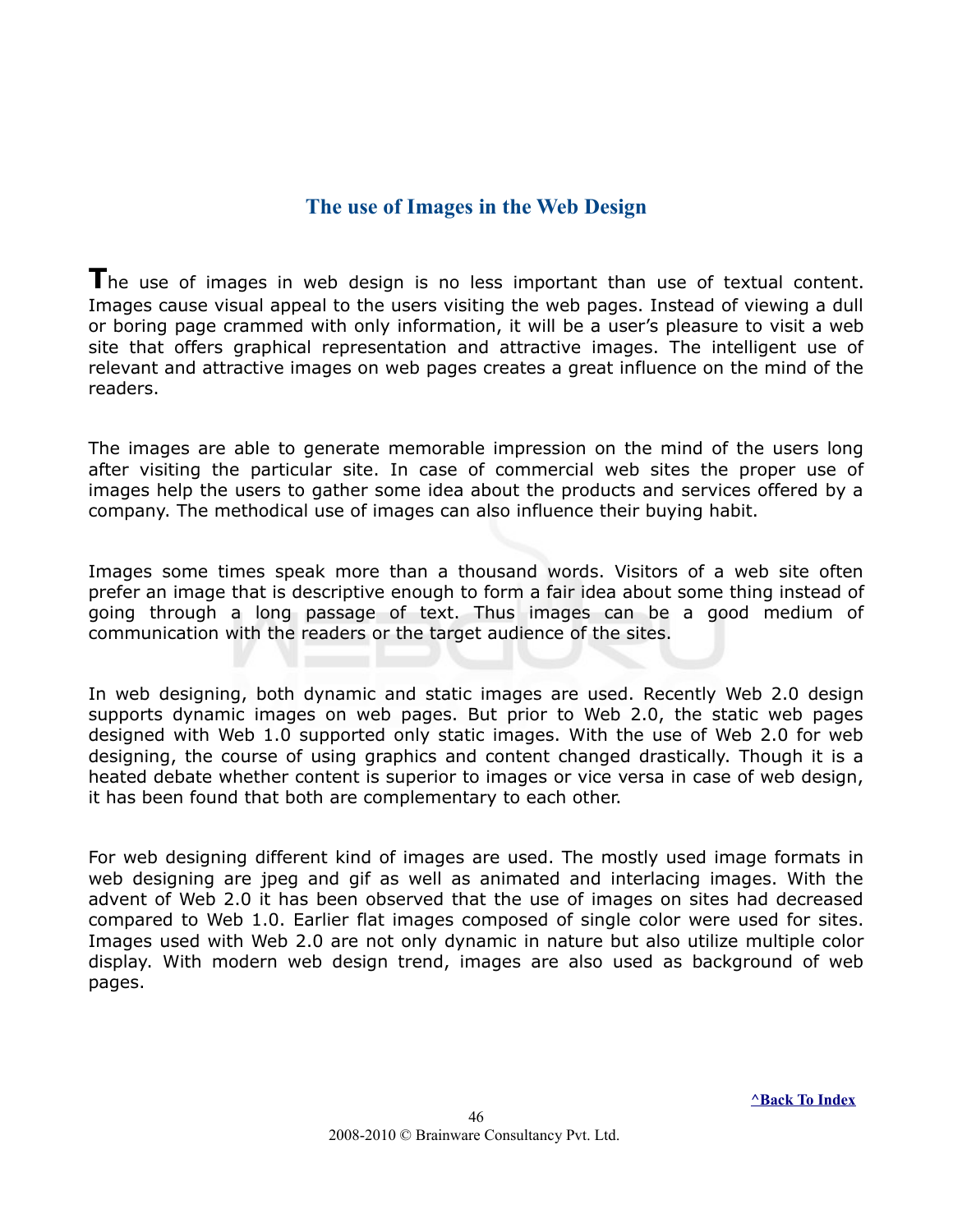The images on web sites are often used for promotional purpose. For purpose of advertising, it is a recent trend to use pop up images on web sites. But use of those images that causes visual irritation to users should preferably be not done. Images can also be used to link other relevant pages on the site.

Image optimization is another recent trend of marketing. To get easily noticed by visitors, the web pages must be search engine friendly. For this purpose the content including the images on web pages are optimized for search engines. Since web crawlers can not read the images, **Alternative (ALT) texts** are to be added with images to assist the content used on web sites to achieve a noticeable position in the Search Engine Result Pages.

Images have become an integral part of designing web sites. As it is often said, a first impression can mar or make a lot of things. In case of commercial web sites it is extremely necessary to draw users to a site and ensure they stay for a longer period of time. Attractive images are sure to increase web traffic to a site. But unwise and derogative use of images will hardly bring back the first time visitors.

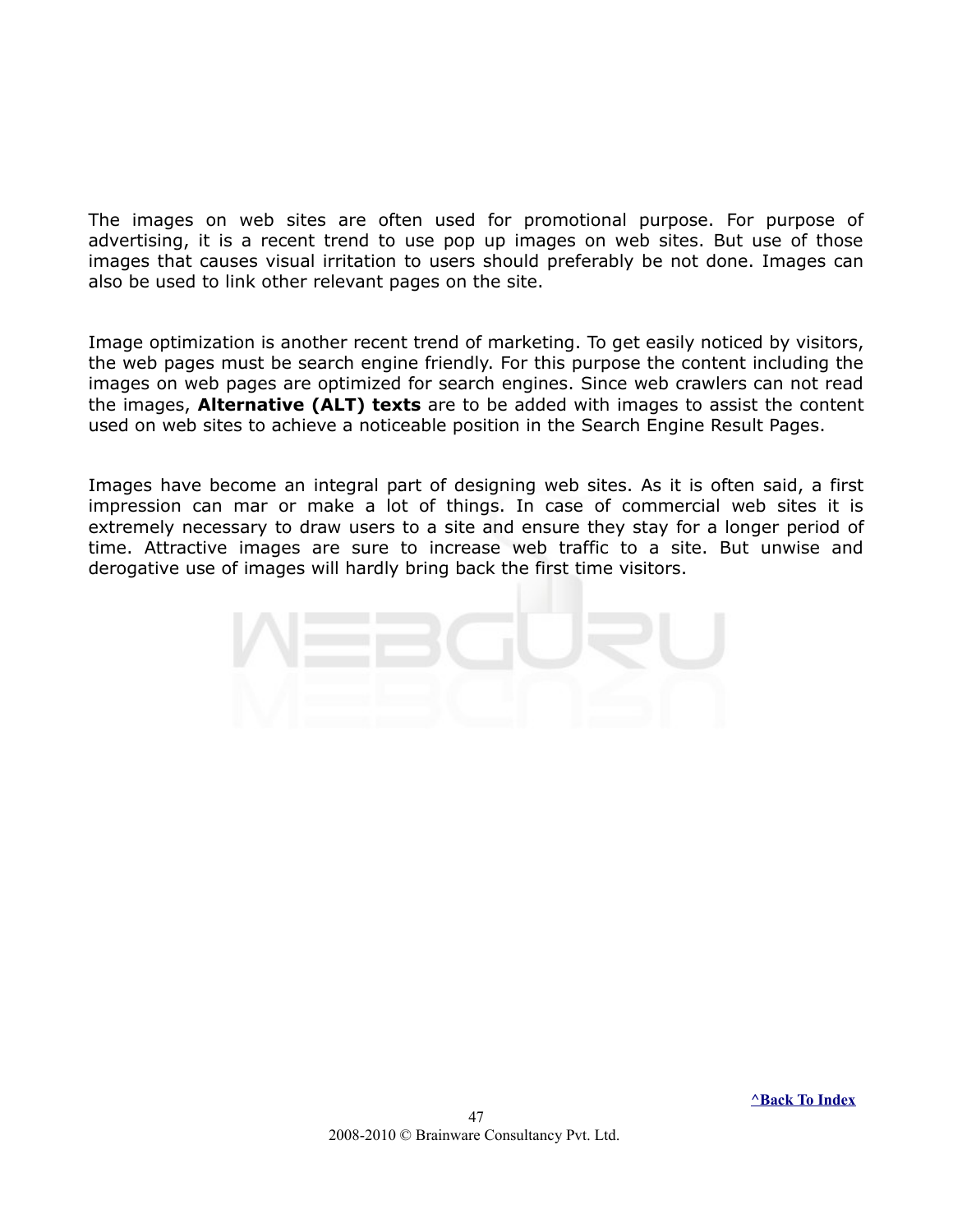#### <span id="page-47-0"></span>**Web Design and marketing**

**U**nless your web site follows a sound marketing strategy, it will be difficult to survive along with innumerable web sites of the competitors. Your web design should be so as to stand out from other web sites. Needless to say your web site should draw a number of users. A well-designed web site not only attracts users but it also ensures that the users will keep coming back.

A web site that has proper information, designing and that is easily navigable will surely draw attention of users. But to survive in the global market and to spread the business you have to be careful about its marketing. When it comes to popularizing a web site, web designing and marketing go hand in hand.

To make your web site easily accessible to your target audiences, you need to optimize it according to their convenience. With good site optimization, it will secure a noticeable position on the search engines. For search engine optimization, you need to ensure both on page and off page optimization.

The web design for the web sites should be optimized so that the pages are easily found on the search engines. The on page optimization will include adding the Meta sections to the pages. The off page optimization includes link exchange, article exchange, creating blog contents, article submission and many more.

Joining forums is also part of promoting and popularizing your business. Along with joining forums that interests you, do not forget to add your signature. It is going to make a good amount of difference.

To get a good number of clients, it is essential to market web sites. If you can provide a portfolio of your work or give detailed information about your business, clients will be convinced about your potential for business and the quality of work you provide.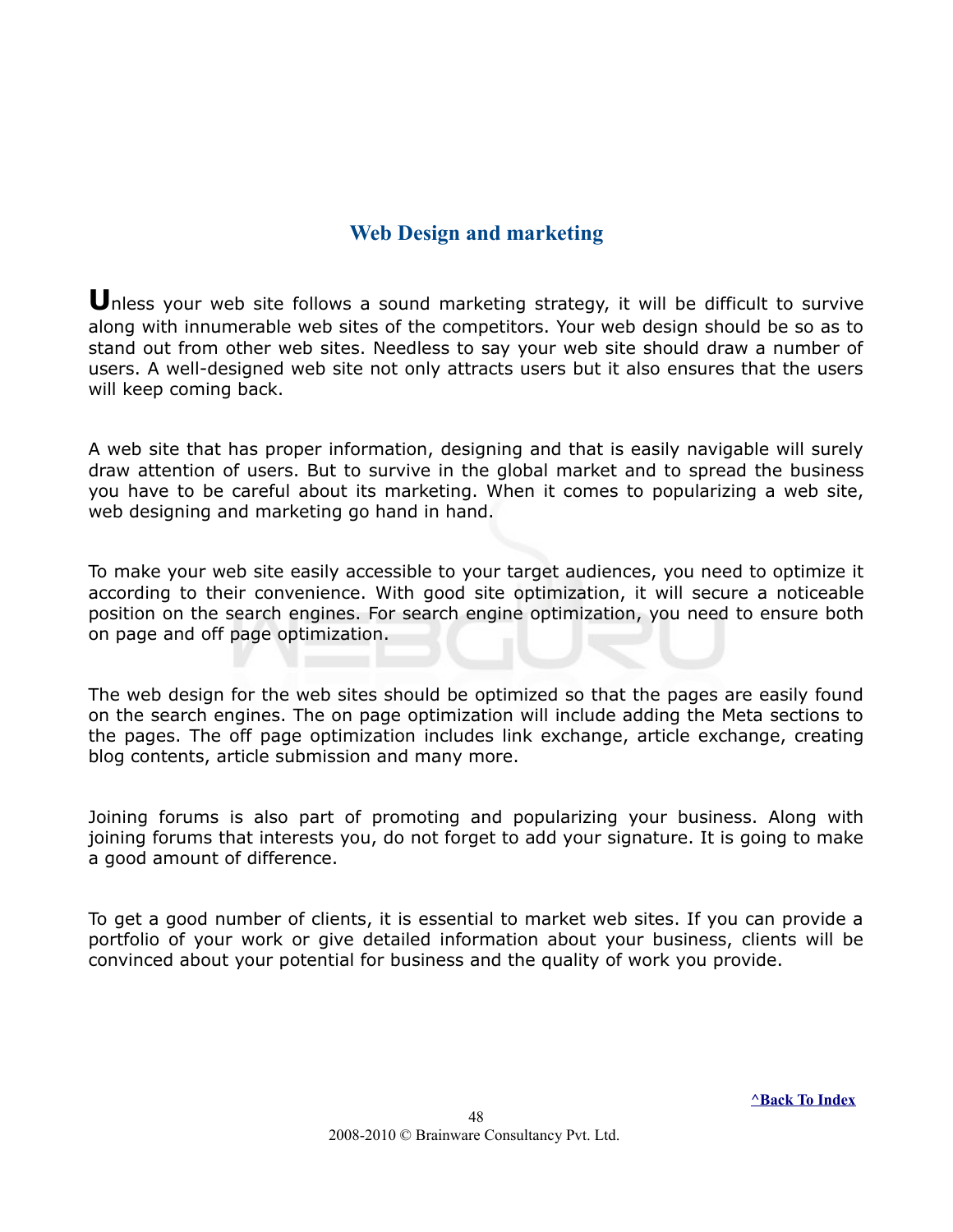#### <span id="page-48-0"></span>**Copyright Alert**

''**Design Your Imagination**'' – the Web Design e-book by **WebGuru-India** is all rights reserved. Our intellectual property is an asset to our company and we have the sole right to utilize it for the benefit of an individual or for a social cause. We will take strict measures for any issue of copyright violation, third party infringement, scams or illegal publication/use of any part of the book without our prior permission. Legal actions will be taken for violating any of the above mentioned cases.